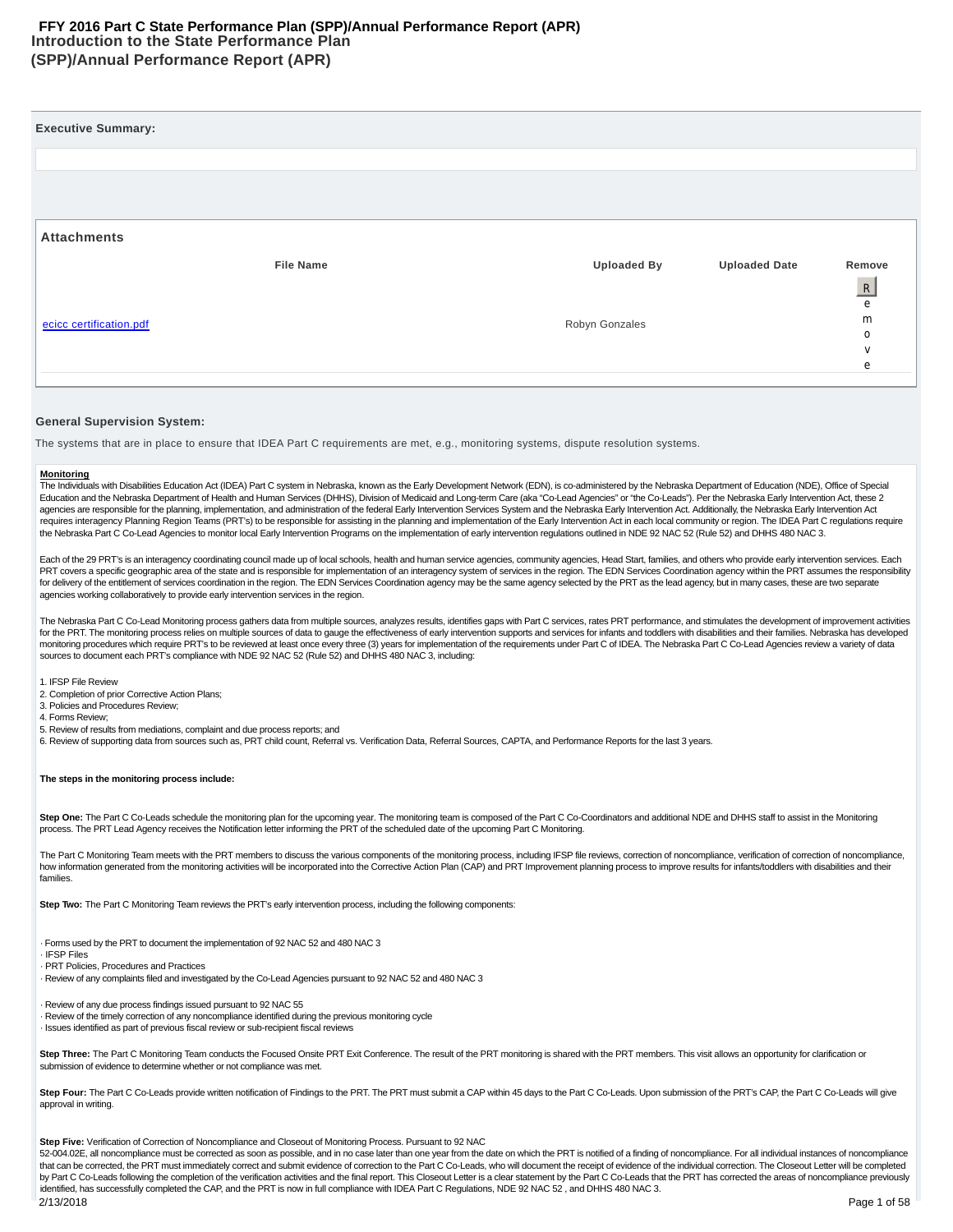#### **Dispute Resolution Complaints FFY 2016 Part C State Performance Plan (SPP)/Annual Performance Report (APR)**

The NDE Complaint Investigator will complete the complaint process as identified in 92 NAC 51-009.11, meeting the appropriate timelines. All correspondence to the complainants is completed by the Complaint Investigator. If any noncompliance is identified, the agency will be contacted and required to complete a CAP, and the Complaint Investigator will send the Closeout Letter.

#### **Due Process Hearings**

The NDE Legal Office provides guidance to Parents, etc., on completing the Dispute Resolution element of the due process hearing in accordance with 92 NAC 51-009.13. Other mediation requests are handled through the regional Mediation Centers, in accordance with 92 NAC 51-009.12.

#### **Mediation**

Mediation is an integral part of the complaint and due process procedures. There are six (6) Mediation Centers located regionally throughout the State of Nebraska to provide services to parents, families and school distric

#### **Provision of a Free Appropriate Public Education (FAPE)**

Since Nebraska is a Birth-mandate state, the Nebraska Department of Education, Office of Special Education works with school districts, service agencies and approved cooperatives to ensure that all infants and toddlers wit disabilities in the State of Nebraska are receiving a free, appropriate public education (FAPE) in their natural environment to the maximum extent appropriate.

#### **Timely and Accurate Reporting of Data**

The Nebraska Department of Education, Office of Special Education works with PRT's, school districts, service agencies and approved cooperatives to ensure that all data requirements are met in reporting the data. "Deadlines are Deadlines" is the rule for reporting data on time, and ensuring that the data is accurate and not needing to be returned for further review and revision.

| <b>Attachments</b>        |                  |                    |                      |
|---------------------------|------------------|--------------------|----------------------|
|                           | <b>File Name</b> | <b>Uploaded By</b> | <b>Uploaded Date</b> |
| No APR attachments found. |                  |                    |                      |
|                           |                  |                    |                      |

#### **Technical Assistance System:**

The mechanisms that the State has in place to ensure the timely delivery of high quality, evidenced based technical assistance and support to early intervention service (EIS) programs.

For several years, the Nebraska Part C Co-Leads-- Department of Education (NDE) and the Department of Health and Human Services (NDHHS), also referred to in Nebraska as the Early Development Network (EDN)—have provided significant training and technical assistance (TA) consistent with evidence-based research in early intervention/early childhood special education (EI/ECSE) and the mission, beliefs and principles promoted by National Early Childhood Technical Assistance Center (NECTAC). Intensive statewide training began in 2001 focusing on the provision of services in natural environments, use of the Primary Service Provider service delivery model, and coaching and teaming practices. In later years, training in the use of the Routines Based Interview (RBI) as a child and family assessment process and writing functional and meaningful child and family outcomes was added. The RBI is an assessment tool that uses the research about how young children leam, i.e. through natural learning opportunities within their family, to facilitate family engagement toward improvi child and family outcomes. These training initiatives were provided in large part by Dr. Robin McWilliam of the Siskin Institute in TN, and Dathan Rush and M'Lisa Shelden of the Family Infant Preschool Program in NC- national researchers and presenters on evidence based practices in early intervention-- and were coordinated through the NDE Early Childhood Training Center (ECTC), which continues to be the hub for professional development across all early childhood systems in Nebraska including childcare, Head Start, Part B 619 and Part C. ECTC coordinates a centralized system of professional development opportunities and tracking across settings where young children with disabilities and their families participate. Local Planning Region Teams (PRT) and school districts also access the ECTC with their training requests, which are coordinated regionally by Early Learning Connection coordinators (ELCs). The ELCs are responsible for ensuring professional development opportunities are provided to meet state and federal requirements for all early care and education professionals within their region and are ultimately part of the ECTC system.

Although many of our state's efforts are now primarily related to the RDA work, Nebraska has additional ongoing training efforts that peripherally impact the State Identified Measureable Result (SIMR) as well. These traini efforts include: Special Care which focuses on child care providers who care for children with disabilities; Early Learning Guidelines trainings which provides information about developmentally appropriate practices across domains in inclusive settings; Bridges Out of Poverty; CSEFEL Teaching Pyramid; CAPTA-related trainings to child welfare, court and EI personnel; and Circle of Security training – all of which are supported through collaboration with multiple state and private agencies - Nebraska Children and Families Foundation, Nebraska Department of Health and Human Services, Nebraska Head Start State Collaboration Office, University of Nebraska's Center for Children, Families and the Law, University of Nebraska's Munroe Meyer Institute, Higher Education partners at the University of Nebraska Lincoln and Omaha, and the Nebraska Infant Mental Health Association.

The Parent Training & Information center (PTI) is a family partner to the EDN Co-Leads and provides numerous training activities for families, services coordinators and services providers as well as PRT members. Family representatives have the opportunity to influence training and TA activities both at the state and local levels by participating in planning sessions and through the provision of feedback. Trainings offered to families inc about EDN, IFSP and IEP training, and Rebuilding Dreams which addresses family grief at learning that their child has a disability. Families can also call PTI at any time to receive individual TA.

Beginning in 2012, after spending several years using 3 different child assessment tools to collect data for the federal child outcomes (in Nebraska this is referred to as "Results Matter"), Nebraska moved to a single assessment tool, Teaching Strategies GOLD. Currently, annual Basic GOLD training for new teachers and new administrators is offered in rotating locations so as to provide access for new staff including early intervention providers as part of the broader early care and education system. The Teaching Strategies GOLD trainings include instruction in use of the on-line system for data collection and the ELCs are responsible for coordinating an individual TA needs within their regions.

Nebraska has spent considerable energy building an "internal" support structure—necessary if we are to move innovative practices and programs from initial training to full implementation. This effort began sincerely in 200 when two Nebraska practitioners attended the Siskin National Routines Based Interview (RBI) training institute in Chattanooga, TN to become nationally certified interviewers. Building infrastructure from the top down, the C Co-Lead Coordinators and the Part B 619 Coordinator, along with the two newly certified RBI trainers formed a State level implementation team. Using the RBI as the first of Nebraska's "usable interventions", the state began to pilot a statewide implementation plan of training and TA for the RBI as well as other evidence based practices. Over the next 4 years, Nebraska Part C dollars funded an additional sixteen service providers and services coordinators to attend the RBI Siskin Institute with the intent of strategically placing certified RBI trainers geographically across the state.

Simultaneously, over these same 4 years, the ECTC coordinated professional development opportunities, funded by NDE/DHHS, to address evidence-based practices directly impacted by use of the RBI, e.g. Support Based Home Visits, Integrated Service Delivery, and Collaborative Consultation with Childcare. Professional development opportunities and TA have been facilitated through the use of the Nebraska Team Self-Assessment Tool—Implementing Evidence-Based Practices in Natural and Inclusive Environments for Children Birth to 3. This tool was adapted from the original work of Robin McWilliam. The Nebraska version was piloted with 10 teams from across the state who came together to reach consensus about priority practices needing ongoing TA. Based on this initial work, these ten teams became our state's first local implementation teams. The statewide coordinators provide TA to support the work of these teams through biannual conference calls and assistance.

Because use of the RBI impacts the overall EI process, the focus of the stakeholder groups and our professional development/TA expanded to include evidence based practices beyond child and family assessment. Using the implementation science research, the state leadership team developed an implementation plan aimed at bringing other EI teams from across the state (both Educational Service Unit and school district based teams) on board. In order to sustain the work already begun, the leadership team looked to the RBI trainers and coaches on these stakeholder teams to be not only leaders within their programs, or PRT, but to assist the state level team in planning for new EI teams. The team self-assessments, facilitated by one or both of the two statewide consultants, became a pre-requisite for targeted TA to new teams and results in a direct communication link back to the state level team regarding implementation problems, issues or challenges. RBI trainer/coach conference calls scheduled along with the existing stakeholder calls has allowed for the development of an RBI statewide fidelity process as well as specific planning for ongoing training and TA.

The Early Development Network (EDN) website provides access for service providers, administrators, services coordinators, planning region teams and families to all things Part C related including regulations, guidelines, examples and samples from local PRTs, and training announcements. The site also connects to on-line training modules which have been developed over the past 3 years to address such foundational topics as the development of quality IFSPs, home visitation principles, Medicaid waiver, services coordination and pre-service training for new services coordinators. Additionally, because of the ongoing work with the RBI, a website focusing on evidence based practices for service providers, services coordinators and administrators was launched three years ago. This site is organized around the aforementioned EI team self-assessment tool to allow users just-in-time, informational, one-pagers highlighting a description of each practice, its basis in regulation and/or research, and on-line tools to use.

In order to more efficiently use federal Part C dollars, the state leadership team offered its first Nebraska-based RBI training during the summer of 2013. Utilizing the skills of the state's Siskin trained RBI cadre, Nebr "RBI Boot Camp" yielded a new group of RBI trained service providers and service coordinators, offering even broader statewide implementation. The Boot Camp, offered again in the summers of 2014 and 2015, has helped current stakeholder teams to sustain the RBI practice to fidelity and train new team members, while also training service providers and services coordinators from new areas of the state. Although the initial focus of the B Camp was the development of routines-based interviewing skills and writing functional outcomes, an additional component was added in 2014: a training of the trainer (TOT) session. The TOT includes recommended training practices and processes, recommended fidelity checks, as well as Power Point presentations, handouts, etc. Teams with RBI approved trainers have been invited to join the state stakeholder teams now 2/13/2018 Page 2 of 58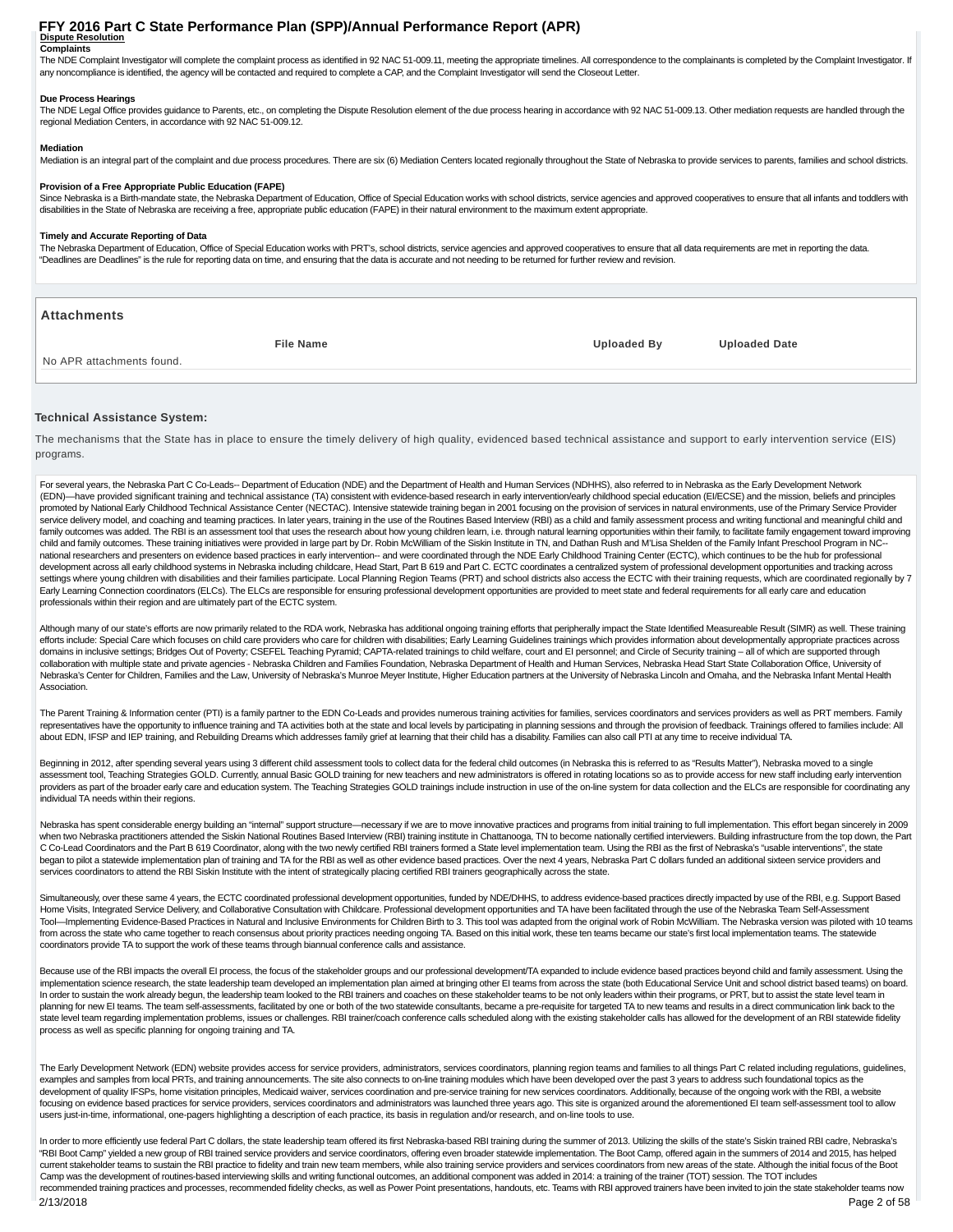# **FFY 2016 Part C State Performance Plan (SPP)/Annual Performance Report (APR)**<br>re-purposed as RBEI or Routines Based Early Intervention.

In keeping with the expansion of implementing evidence based practices beyond the RBI, the Co-Leads hosted a webinar about the primary service provider approach and then brought Dathan Rush and M'Lisa Shelden to the state for an institute in February, 2014. The institute focused on natural learning opportunities, coaching and teaming practices. Teams were required to have participated in the team self-assessment, to be using the RBI, have organized team meetings and be representative of all Part C services including an administrator/coordinator/supervisor. In addition to the 2 day institute, a half day training was provided for "internal master coaches person appointed from each team. These master coaches received on-going supports by Rush and Shelden via coaching logs and individual feedback provided through monthly coaching calls, again funded by Part C dollars. Their role is to provide coaching to their teams as they implement the new practices.

New EDN services coordinators are required to complete online services coordination training. Additional online training available to all services coordinators, service providers and Part C supervisors, includes "Orientati to the Early Development Network in Nebraska," "Home Visitation Core Principles and Practices", and a website devoted to IFSP development. In addition, the Co-Leads provide TA by request through face to face meetings, conference calls, and webinars. A conference held every other year and hosted by the Co-Leads provides a forum for training on the Part C regulations and offers technical assistance guidance. In addition, the conference provides information related to RDA, including: (1) Nebraska's RDA strategies-the RBI, functional child and family outcomes, and routines based home visits; and (2) the shift in focus from individual EI teams to the Planni Region Teams (PRTs) for both training and evaluation purposes as part of RDA. Also, the Co-Leads have been and will continue to provide targeted training/TA as a result of needs identified via the monitoring process.

Because Nebraska has chosen to implement RBEI within pilot PRTs initially, professional development and TA efforts are being planned on both a micro (pilots) and a macro level (statewide over the next 5 years). Webinars have been developed to provide an overview of the RDA work, introduce the RBI, and provide functional outcome guidance. In addition, there will be RBI and functional outcome training in the local pilot PRT sites. Regional RBEI trainer/coaches have also been developed and will be utilized over the next year to implement data-driven professional development and TA. Over the course of the next 5 years, evaluation procedures will be put in plac for the implementation of the RBI, the functional child and family outcomes and quality home visits. Ongoing feedback to the pilot PRTs regarding evaluation results will be conducted. The results will be used to make adjustments to training and TA initially at the pilot PRT level, but ultimately to the statewide plan to bring the state to "full" implementation.

| <b>Attachments</b>                                                                                          |                  |                                                                                                                                                                                                                                                                                                                                                                                                                                                                                                                                                                                                                                                                                |                      |
|-------------------------------------------------------------------------------------------------------------|------------------|--------------------------------------------------------------------------------------------------------------------------------------------------------------------------------------------------------------------------------------------------------------------------------------------------------------------------------------------------------------------------------------------------------------------------------------------------------------------------------------------------------------------------------------------------------------------------------------------------------------------------------------------------------------------------------|----------------------|
|                                                                                                             | <b>File Name</b> | <b>Uploaded By</b>                                                                                                                                                                                                                                                                                                                                                                                                                                                                                                                                                                                                                                                             | <b>Uploaded Date</b> |
| No APR attachments found.                                                                                   |                  |                                                                                                                                                                                                                                                                                                                                                                                                                                                                                                                                                                                                                                                                                |                      |
|                                                                                                             |                  |                                                                                                                                                                                                                                                                                                                                                                                                                                                                                                                                                                                                                                                                                |                      |
|                                                                                                             |                  |                                                                                                                                                                                                                                                                                                                                                                                                                                                                                                                                                                                                                                                                                |                      |
| <b>Professional Development System:</b>                                                                     |                  |                                                                                                                                                                                                                                                                                                                                                                                                                                                                                                                                                                                                                                                                                |                      |
| families.                                                                                                   |                  | The mechanisms the State has in place to ensure that service providers are effectively providing services that improve results for infants and toddlers with disabilities and their                                                                                                                                                                                                                                                                                                                                                                                                                                                                                            |                      |
| See explanation in Techinical Assistance System                                                             |                  |                                                                                                                                                                                                                                                                                                                                                                                                                                                                                                                                                                                                                                                                                |                      |
| <b>Attachments</b>                                                                                          |                  |                                                                                                                                                                                                                                                                                                                                                                                                                                                                                                                                                                                                                                                                                |                      |
|                                                                                                             |                  |                                                                                                                                                                                                                                                                                                                                                                                                                                                                                                                                                                                                                                                                                |                      |
|                                                                                                             | <b>File Name</b> | <b>Uploaded By</b>                                                                                                                                                                                                                                                                                                                                                                                                                                                                                                                                                                                                                                                             | <b>Uploaded Date</b> |
| No APR attachments found.                                                                                   |                  |                                                                                                                                                                                                                                                                                                                                                                                                                                                                                                                                                                                                                                                                                |                      |
|                                                                                                             |                  |                                                                                                                                                                                                                                                                                                                                                                                                                                                                                                                                                                                                                                                                                |                      |
| Stakeholder Involvement: sapply this to all Part C results indicators                                       |                  |                                                                                                                                                                                                                                                                                                                                                                                                                                                                                                                                                                                                                                                                                |                      |
|                                                                                                             |                  |                                                                                                                                                                                                                                                                                                                                                                                                                                                                                                                                                                                                                                                                                |                      |
| The mechanism for soliciting broad stakeholder input on targets in the SPP, including revisions to targets. |                  |                                                                                                                                                                                                                                                                                                                                                                                                                                                                                                                                                                                                                                                                                |                      |
|                                                                                                             |                  | Stakeholder Involvement: Nebraska regularly seeks input from stakeholders when establishing policy, regulation or implementation strategies. Specific to the development of the State Improvement Plan and Annual                                                                                                                                                                                                                                                                                                                                                                                                                                                              |                      |
|                                                                                                             |                  | Performance Report, Nebraska has established a broad based stakeholder group. The group included representatives of parents, school district Directors of Special Education, special education staff, early childhood<br>programs, Routines Based Early Intervention (RBEI), higher education, services coordination, Head Start, Health and Human Services, community agencies, early intervention services providers, court system, school                                                                                                                                                                                                                                   |                      |
| psychologists, early childhood special education, and the medical field.                                    |                  |                                                                                                                                                                                                                                                                                                                                                                                                                                                                                                                                                                                                                                                                                |                      |
|                                                                                                             |                  | This group has met periodically throughout the past year and will continue meeting to establish/review targets and performance as indicated in the SPP/APR and the development and implementation of the State Systemic<br>Improvement Plan (SSIP). Thus far the Stakeholders have reviewed historical data around each of the indicators and established targets for each of the indicators. Additionally, the Stakeholders assisted the Co-leads in<br>establishing the State Identified Measurable Result (SIMR). During 2015 through 2017 the Stakeholders provided guidance and input on Phase II and Phase III activities and evaluation measures of the SSIP.           |                      |
|                                                                                                             |                  |                                                                                                                                                                                                                                                                                                                                                                                                                                                                                                                                                                                                                                                                                |                      |
|                                                                                                             |                  | In addition to the Stakeholder group established specifically for the purpose of gathering input on the SSIP and SPP/APR, Nebraska also obtains input from the Special Education Advisory Council (SEAC) and the Early<br>Childhood Interagency Coordinating Council (ECICC). These Councils are established pursuant to 34 CFR 300.167 and 34 CFR 303.600 and as such provide for input from a diverse group of stakeholders. The Councils<br>regularly discuss the SPP/APR and provide input on the targets and strategies contained therein. SEAC and ECICC will continue to be utilized for input on the development of the SSIP and the SIMR.                             |                      |
| <b>Attachments</b>                                                                                          |                  |                                                                                                                                                                                                                                                                                                                                                                                                                                                                                                                                                                                                                                                                                |                      |
|                                                                                                             |                  |                                                                                                                                                                                                                                                                                                                                                                                                                                                                                                                                                                                                                                                                                |                      |
|                                                                                                             | <b>File Name</b> | <b>Uploaded By</b>                                                                                                                                                                                                                                                                                                                                                                                                                                                                                                                                                                                                                                                             | <b>Uploaded Date</b> |
| No APR attachments found.                                                                                   |                  |                                                                                                                                                                                                                                                                                                                                                                                                                                                                                                                                                                                                                                                                                |                      |
|                                                                                                             |                  |                                                                                                                                                                                                                                                                                                                                                                                                                                                                                                                                                                                                                                                                                |                      |
| <b>Reporting to the Public:</b>                                                                             |                  |                                                                                                                                                                                                                                                                                                                                                                                                                                                                                                                                                                                                                                                                                |                      |
|                                                                                                             |                  | How and where the State reported to the public on the FFY 2015 performance of each EIS Program or Provider located in the State on the targets in the SPP/APR as soon as<br>practicable, but no later than 120 days following the State's submission of its FFY 2015 APR, as required by 34 CFR §303.702(b)(1)(i)(A); and a description of where, on its Web<br>site, a complete copy of the State's SPP, including any revision if the State has revised the SPP that it submitted with its FFY 2015 APR in 2017, is available.                                                                                                                                               |                      |
|                                                                                                             |                  | Planning Region Team performance on each of the APR indicators is reported each spring on the Early Development Network website. The report can be found at, http://edn.ne.gov/spp/regional-data.html. The Early<br>Development Network website is a site that provides information to the public, families, service providers and the Planning Region Teams on the Early Intervention program in Nebraska. A copy of the state's SPP is also<br>located on the EDN site, http://edn.ne.gov/spp/annual-performance-report.html, as well as on the Nebraska Department of Education, Special Education office website at http://www.education.ne.gov/sped/publicreporting.html. |                      |
| Attachments                                                                                                 |                  |                                                                                                                                                                                                                                                                                                                                                                                                                                                                                                                                                                                                                                                                                |                      |
|                                                                                                             | <b>File Name</b> | Uploaded By                                                                                                                                                                                                                                                                                                                                                                                                                                                                                                                                                                                                                                                                    | <b>Uploaded Date</b> |

No APR attachments found.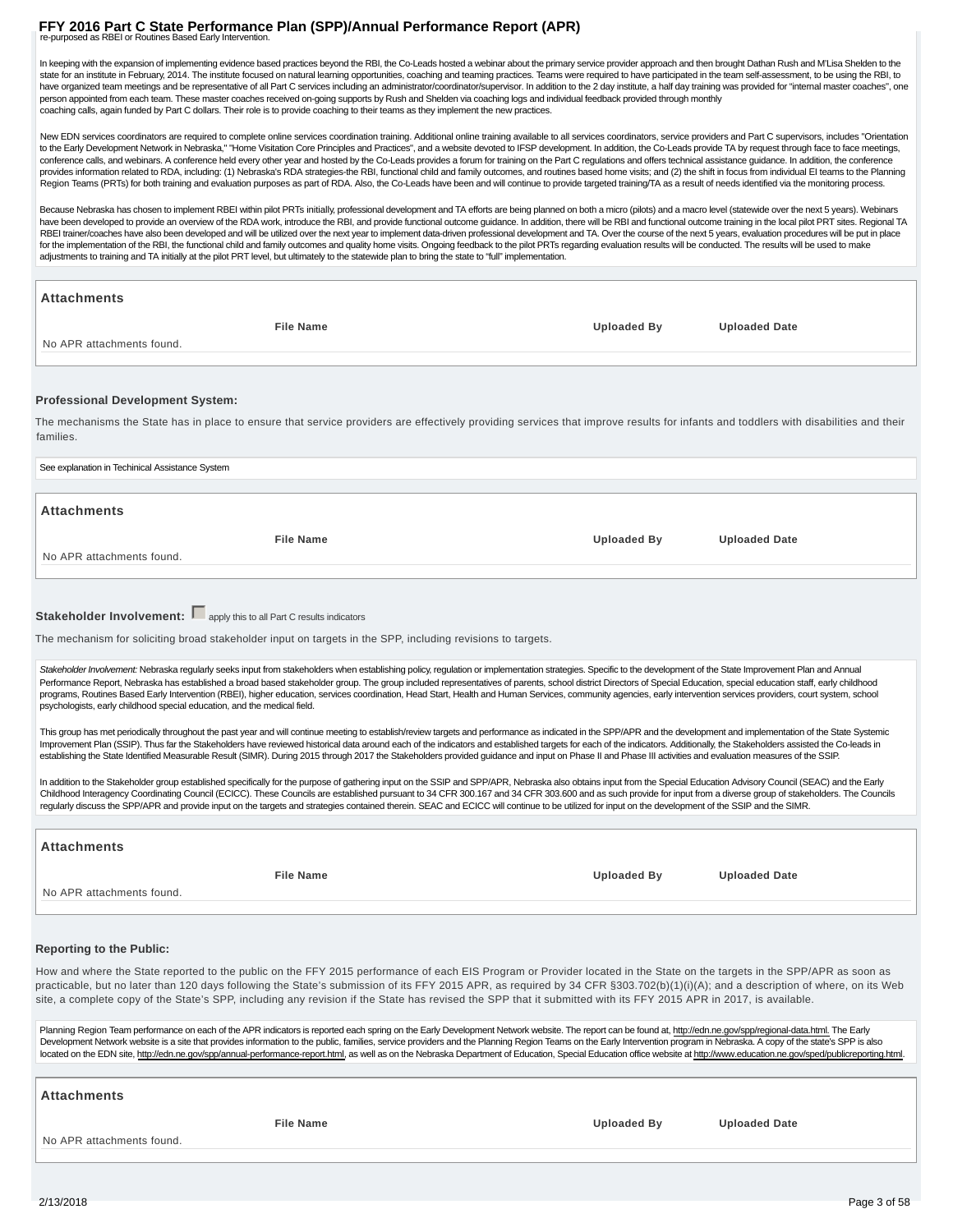# **FFY 2016 Part C State Performance Plan (SPP)/Annual Performance Report (APR)**

**Actions required in FFY 2015 response**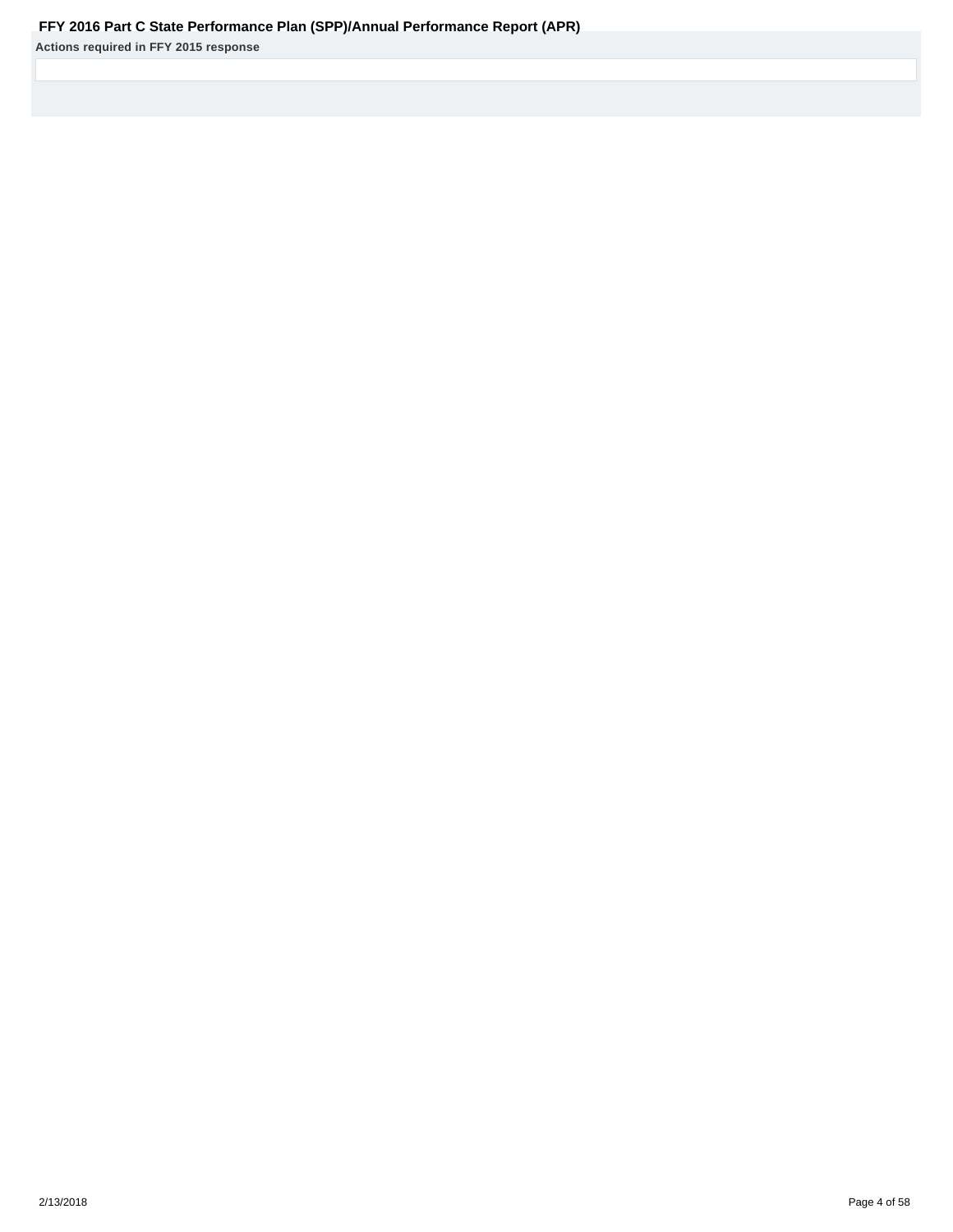# **Indicator 1: Timely provision of services Historical Data and Targets FFY 2016 Part C State Performance Plan (SPP)/Annual Performance Report (APR)**

# Monitoring Priority: Early Intervention Services In Natural Environments

**Compliance indicator: Percent of infants and toddlers with Individual Family Service Plans (IFSPs) who receive the early intervention services on their IFSPs in a timely manner.**

# **(20 U.S.C. 1416(a)(3)(A) and 1442)**

### **Historical Data**

# Baseline Data: 2005

| <b>FFY</b>                                                                      | 2004   | 2005   | 2006 | 2007 | 2008 | 2009 | 2010 | 2011 | 2012 | 2013 | 2014 |
|---------------------------------------------------------------------------------|--------|--------|------|------|------|------|------|------|------|------|------|
| Target                                                                          |        |        | 100% | 100% | 100% | 100% | 100% | 100% | 100% | 100% | 100% |
| Data                                                                            |        | 99.43% | 100% | 100% | 100% | 100% | 100% | 100% | 100% | 100% | 100% |
| <b>FFY</b>                                                                      | 2015   |        |      |      |      |      |      |      |      |      |      |
| Target                                                                          | 100%   |        |      |      |      |      |      |      |      |      |      |
| Data                                                                            | 98.55% |        |      |      |      |      |      |      |      |      |      |
| Gray - Data Prior to Baseline   Yellow - Baseline<br>Blue - Data Update<br>Key: |        |        |      |      |      |      |      |      |      |      |      |

# **FFY 2016 - FFY 2018 Targets**

| <b>CCV</b><br>FF 1. | 2016 |      | 2018 |
|---------------------|------|------|------|
| Target              | 100% | 100% | 100% |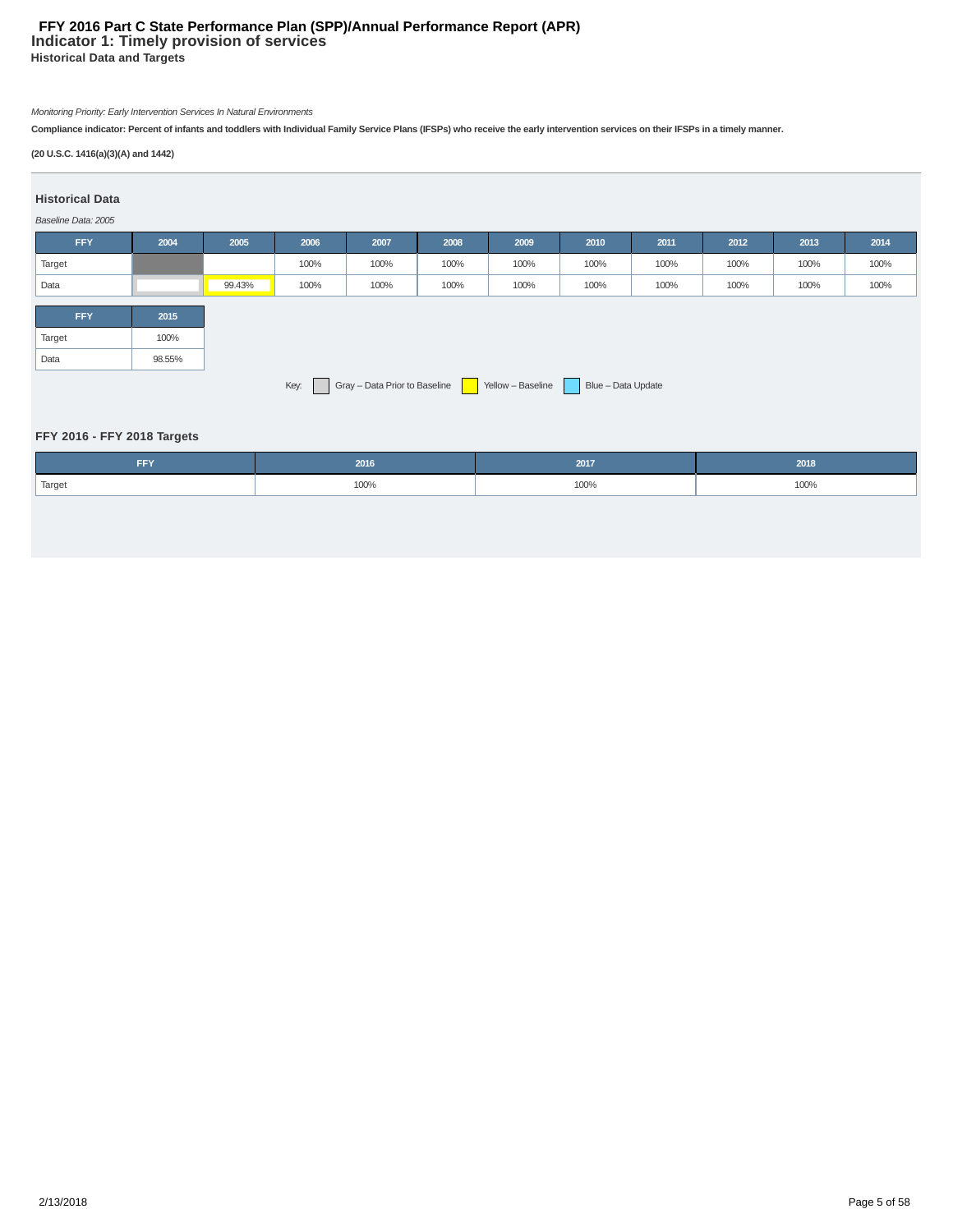#### **Indicator 1: Timely provision of services FFY 2016 Data FFY 2016 Part C State Performance Plan (SPP)/Annual Performance Report (APR)**

Monitoring Priority: Early Intervention Services In Natural Environments

**Compliance indicator: Percent of infants and toddlers with Individual Family Service Plans (IFSPs) who receive the early intervention services on their IFSPs in a timely manner.**

**(20 U.S.C. 1416(a)(3)(A) and 1442)**

| FFY 2016 SPP/APR Data                                                                                                                                                                                                                                                                                                                                                                      |                                                 |                          |                            |                         |                 |          |  |  |  |
|--------------------------------------------------------------------------------------------------------------------------------------------------------------------------------------------------------------------------------------------------------------------------------------------------------------------------------------------------------------------------------------------|-------------------------------------------------|--------------------------|----------------------------|-------------------------|-----------------|----------|--|--|--|
| Number of infants and toddlers with IFSPs who<br>receive the early intervention services on their IFSPs in<br>a timely manner                                                                                                                                                                                                                                                              | Total number of infants and toddlers with IFSPs | <b>FFY 2015</b><br>Data* | <b>FFY 2016</b><br>Target* | <b>FFY 2016</b><br>Data | <b>Status</b>   | Slippage |  |  |  |
|                                                                                                                                                                                                                                                                                                                                                                                            |                                                 | 98.55%                   | 100%                       |                         | Incomplete Data | N/A      |  |  |  |
| * FFY 2015 Data and FFY 2016 Target are editable on the Historical Data and Targets page.                                                                                                                                                                                                                                                                                                  |                                                 |                          |                            |                         |                 |          |  |  |  |
| Number of documented delays attributable to exceptional family circumstances<br>This number will be added to the "Number of infants and toddlers with IFSPs who receive their early intervention services on their IFSPs in a timely manner" field above to<br>$\Omega$<br>calculate the numerator for this indicator.                                                                     |                                                 |                          |                            |                         |                 |          |  |  |  |
| Include your State's criteria for "timely" receipt of early intervention services (i.e., the time period from parent consent to when IFSP services are actually initiated).<br>Nebraska's criteria for timely receipt of early intervention services is as soon as possible after the parent consents in writing to the service but not later than 30 days of receipt of parental consent. |                                                 |                          |                            |                         |                 |          |  |  |  |
| What is the source of the data provided for this indicator?<br><b>State monitoring</b><br>State database                                                                                                                                                                                                                                                                                   |                                                 |                          |                            |                         |                 |          |  |  |  |
| Describe the method used to select EIS programs for monitoring.                                                                                                                                                                                                                                                                                                                            |                                                 |                          |                            |                         |                 |          |  |  |  |

The Nebraska Department of Education (NDE) and Nebraska Department of Health and Human Services (NDHHS), acting as co-lead agencies (the Co-Leads), are responsible for ensuring Part C of the Individuals with<br>Disabilities E

The Individualized Family Service Plan (IFSP) checklist file review for Improving Learning for Children with Disabilities (ILCD) gathers data regarding the receipt of early intervention services on IFSPs in a timely manner

In FFY 2016, 10 of the Planning Regions participated in an IFSP file review for a total of 142 files. All 142 files (100%) were in compliance with the IFSP services provided in a timely manner.

**Provide additional information about this indicator (optional)**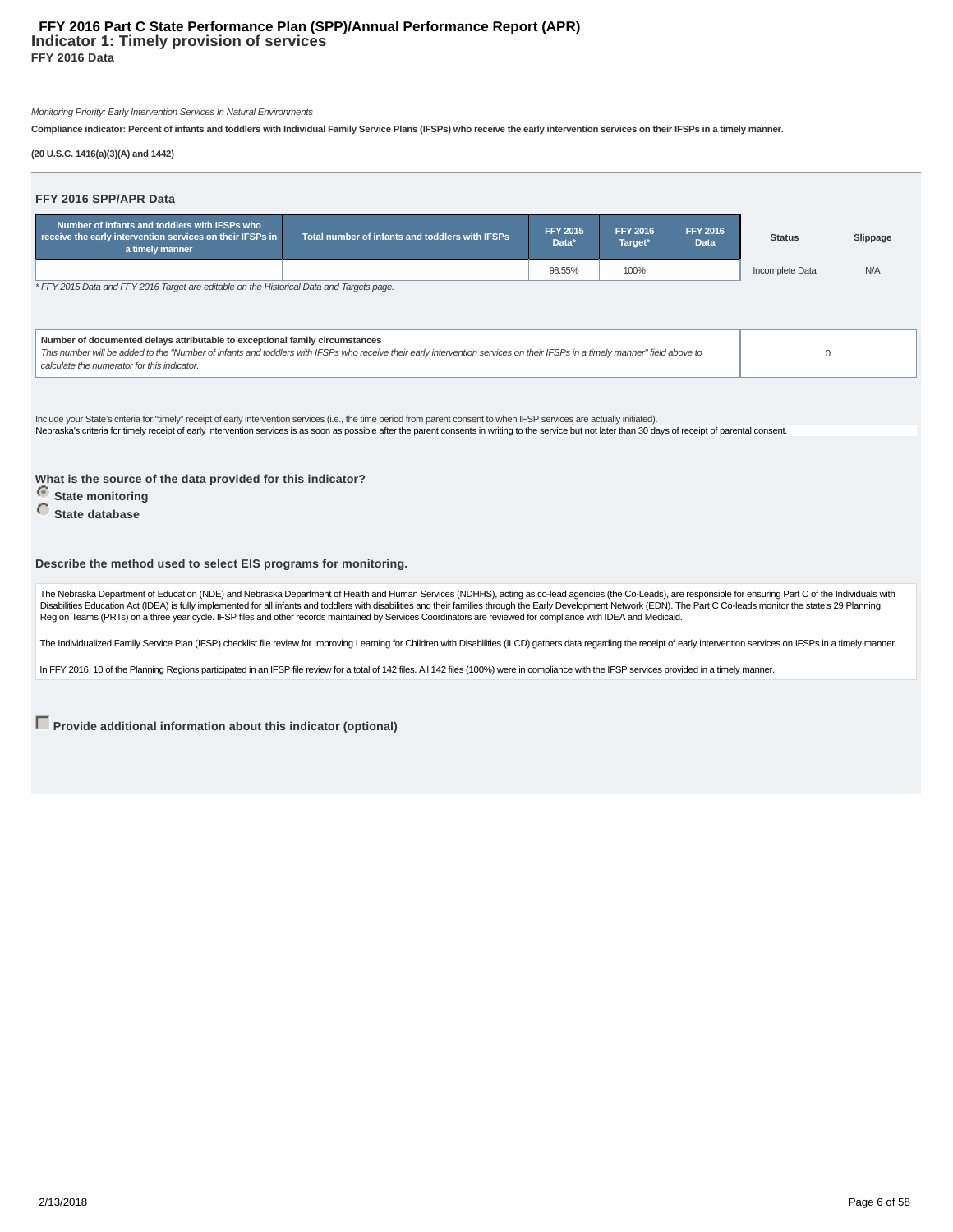# **Indicator 1: Timely provision of services Required Actions from FFY 2015 FFY 2016 Part C State Performance Plan (SPP)/Annual Performance Report (APR)**

Monitoring Priority: Early Intervention Services In Natural Environments

**Compliance indicator: Percent of infants and toddlers with Individual Family Service Plans (IFSPs) who receive the early intervention services on their IFSPs in a timely manner.**

#### **(20 U.S.C. 1416(a)(3)(A) and 1442)**

#### **Actions required in FFY 2015 response**

#### none

Note: Any actions required in last year's response table that are related to correction of findings should be responded to on the "Correction of Previous Findings of Noncompliance" page of this indicator. If your State's only actions required in last year's response are related to findings of noncompliance, a text field will not be displayed on this page.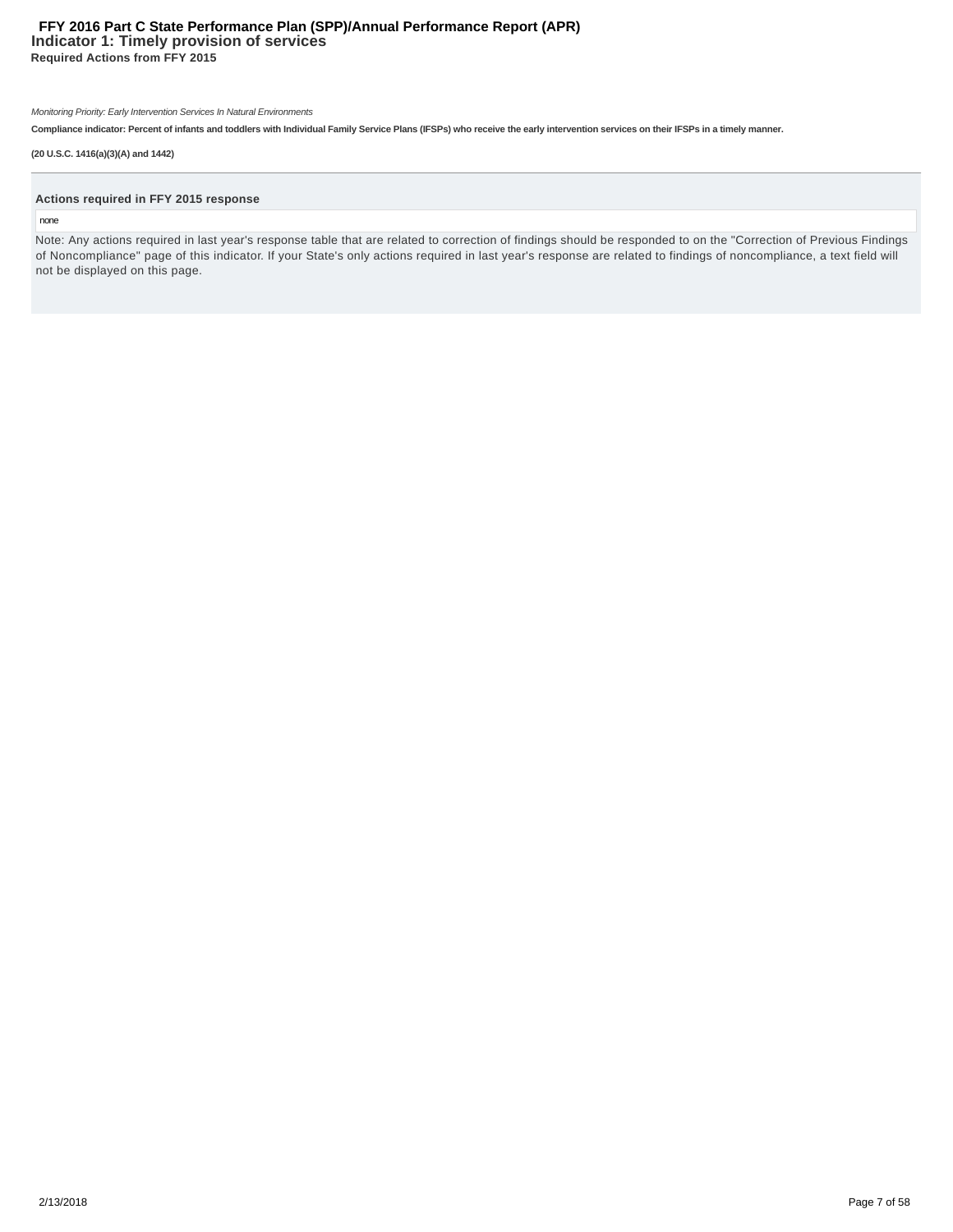# **Indicator 1: Timely provision of services FFY 2016 Part C State Performance Plan (SPP)/Annual Performance Report (APR)**

**Correction of Previous Findings of Noncompliance**

Monitoring Priority: Early Intervention Services In Natural Environments

**Compliance indicator: Percent of infants and toddlers with Individual Family Service Plans (IFSPs) who receive the early intervention services on their IFSPs in a timely manner.**

**(20 U.S.C. 1416(a)(3)(A) and 1442)**

| Correction of Findings of Noncompliance Identified in FFY 2015<br><b>Findings of Noncompliance Verified as</b><br><b>Findings of Noncompliance Subsequently</b>                                                                                                                                                                                                                                                                                                                                                    |                                  |           |                                               |  |  |  |  |  |  |  |
|--------------------------------------------------------------------------------------------------------------------------------------------------------------------------------------------------------------------------------------------------------------------------------------------------------------------------------------------------------------------------------------------------------------------------------------------------------------------------------------------------------------------|----------------------------------|-----------|-----------------------------------------------|--|--|--|--|--|--|--|
| <b>Findings of Noncompliance Identified</b>                                                                                                                                                                                                                                                                                                                                                                                                                                                                        | <b>Corrected Within One Year</b> | Corrected | <b>Findings Not Yet Verified as Corrected</b> |  |  |  |  |  |  |  |
|                                                                                                                                                                                                                                                                                                                                                                                                                                                                                                                    |                                  |           |                                               |  |  |  |  |  |  |  |
| FFY 2015 Findings of Noncompliance Verified as Corrected<br>Describe how the State verified that the source of noncompliance is correctly implementing the requlatory requirements                                                                                                                                                                                                                                                                                                                                 |                                  |           |                                               |  |  |  |  |  |  |  |
| The EIS program was required to develop and implement a Corrective Action Plan to ensure correction of noncompliance within one year. The Co-Leads monitored the implementation of the Corrective Action Plan. In addition,<br>the Co-Leads reviewed files of newly-referred children for assurance that compliance was met and the CAP-related processes, as well as specific regulatory requirements, were implemented. Within one year of identification<br>the EIS program was found to be in 100% compliance. |                                  |           |                                               |  |  |  |  |  |  |  |
| Describe how the State verified that each individual case of noncompliance was corrected                                                                                                                                                                                                                                                                                                                                                                                                                           |                                  |           |                                               |  |  |  |  |  |  |  |
| The Call and antifact the age FIC approvements until a conception the finding of approximately and the control the second that the approximate the approximately as a consented an approximately for the second the second the                                                                                                                                                                                                                                                                                     |                                  |           |                                               |  |  |  |  |  |  |  |

The Co-Leads notified the one EIS program in writing concerning the finding of noncompliance attributed to one file and the requirement that the noncompliance be corrected as soon as possible, but in no case more than one year from identification. Additionally, the Co-Leads verified that the child/family received the early intervention services as listed on the IFSP. The EIS program was required to develop and implement a Corrective Action ensure correction of noncompliance within one year. The Co-Leads monitored the implementation of the Corrective Action Plan. In addition, the Co-Leads reviewed files of newly-referred children for assurance that compliance

# **Correction of Findings of Noncompliance Identified Prior to FFY 2015**

|      | Findings of Noncompliance Not Yet Verified as Corrected as of FFY 2015 APR |  | <b>Findings Not Yet Verified as Corrected</b> |
|------|----------------------------------------------------------------------------|--|-----------------------------------------------|
| None |                                                                            |  |                                               |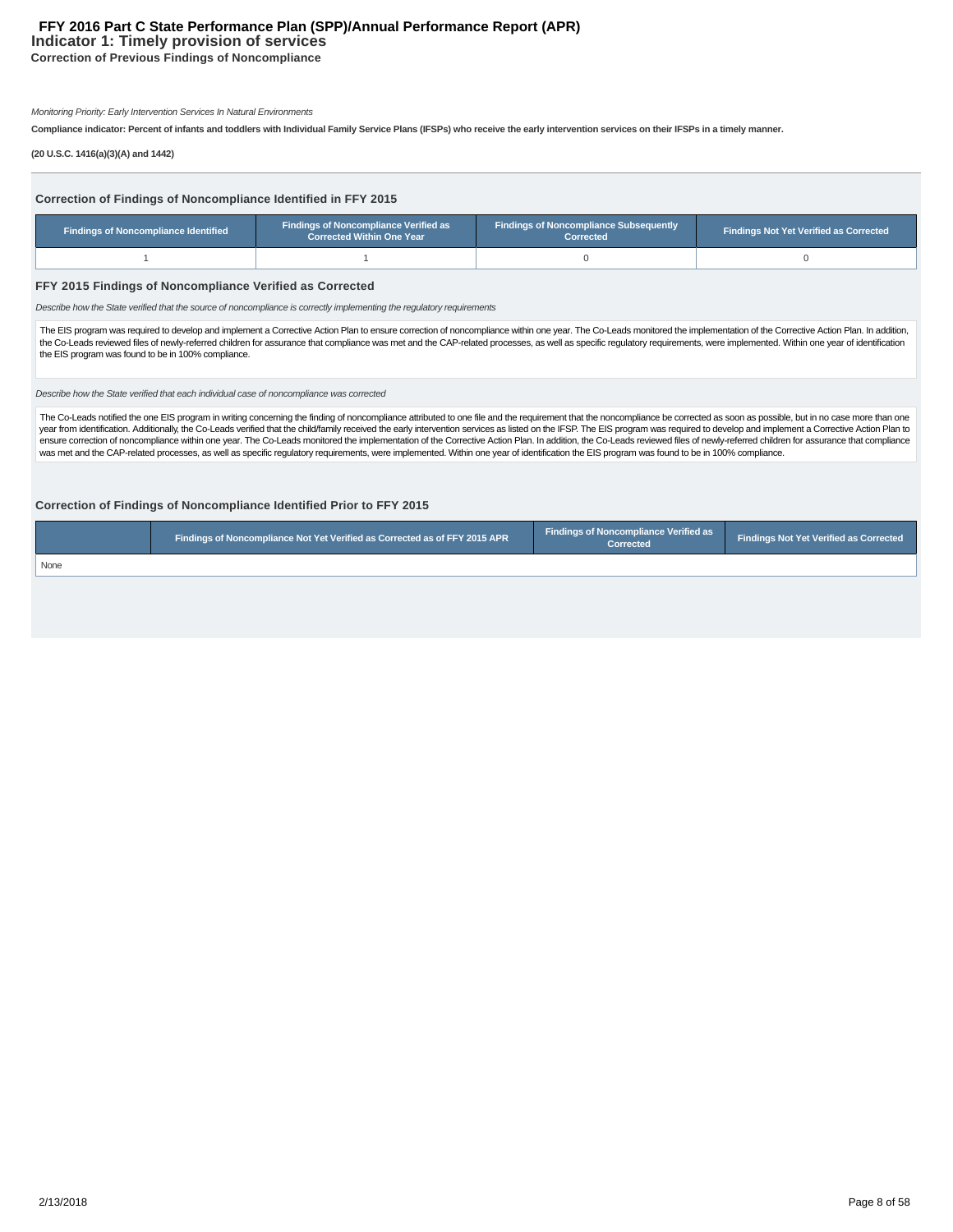# **Indicator 2: Services in Natural Environments Historical Data and Targets FFY 2016 Part C State Performance Plan (SPP)/Annual Performance Report (APR)**

# Monitoring Priority: Early Intervention Services In Natural Environments

**Results indicator: Percent of infants and toddlers with IFSPs who primarily receive early intervention services in the home or community-based settings.**

# **(20 U.S.C. 1416(a)(3)(A) and 1442)**

# **Historical Data**

# Baseline Data: 2005

| <b>FFY</b>                                                                     | 2004   | 2005   | 2006   | 2007   | 2008   | 2009   | 2010   | 2011   | 2012   | 2013   | 2014   |
|--------------------------------------------------------------------------------|--------|--------|--------|--------|--------|--------|--------|--------|--------|--------|--------|
| Target $\geq$                                                                  |        |        | 86.00% | 86.50% | 87.00% | 87.50% | 88.00% | 90.00% | 90.50% | 96.75% | 96.75% |
| Data                                                                           |        | 91.03% | 99.04% | 96.03% | 92.70% | 95.90% | 96.75% | 97.86% | 97.60% | 98.40% | 98.32% |
| <b>FFY</b>                                                                     | 2015   |        |        |        |        |        |        |        |        |        |        |
| Target $\geq$                                                                  | 97.00% |        |        |        |        |        |        |        |        |        |        |
| Data                                                                           | 98.27% |        |        |        |        |        |        |        |        |        |        |
| Gray - Data Prior to Baseline   Yellow - Baseline   Blue - Data Update<br>Key: |        |        |        |        |        |        |        |        |        |        |        |

# **FFY 2016 - FFY 2018 Targets**

| <b>FFY</b>                                                              | 2016   | 2017               | 2018   |  |  |  |
|-------------------------------------------------------------------------|--------|--------------------|--------|--|--|--|
| Target $\geq$                                                           | 97.50% | 98.00%             | 98.20% |  |  |  |
| Targets: Description of Stakeholder Input                               | Key:   | Blue - Data Update |        |  |  |  |
| Please reference Introduction - Description of Stakeholder Involvement. |        |                    |        |  |  |  |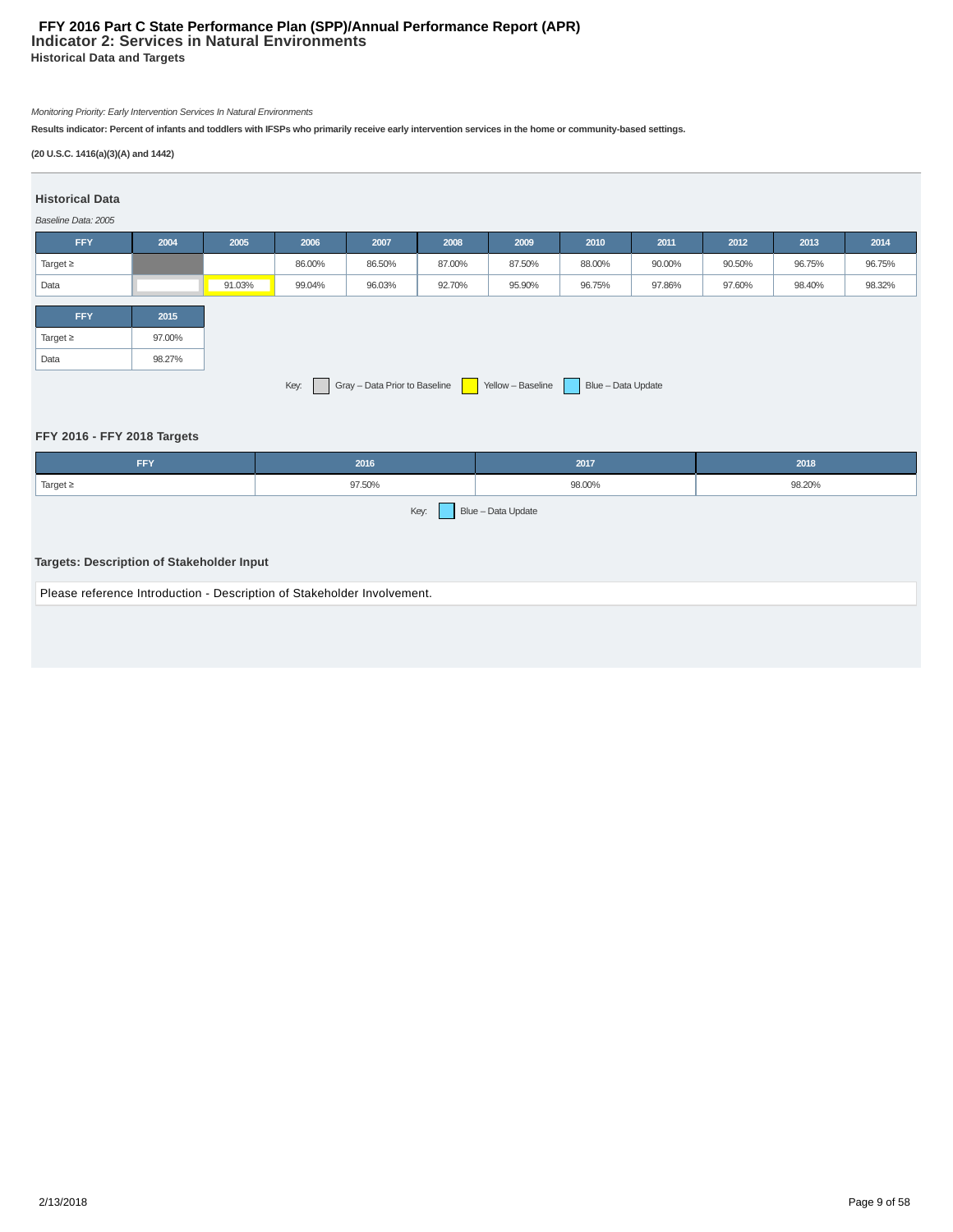# **Indicator 2: Services in Natural Environments FFY 2016 Data FFY 2016 Part C State Performance Plan (SPP)/Annual Performance Report (APR)**

Monitoring Priority: Early Intervention Services In Natural Environments

**Results indicator: Percent of infants and toddlers with IFSPs who primarily receive early intervention services in the home or community-based settings.**

# **(20 U.S.C. 1416(a)(3)(A) and 1442)**

| <b>Prepopulated Data</b>                                             |             |                                                                                                                                        |             |                       |  |  |  |  |  |  |
|----------------------------------------------------------------------|-------------|----------------------------------------------------------------------------------------------------------------------------------------|-------------|-----------------------|--|--|--|--|--|--|
| <b>Source</b>                                                        | <b>Date</b> | <b>Description</b>                                                                                                                     | <b>Data</b> | <b>Overwrite Data</b> |  |  |  |  |  |  |
| SY 2016-17 Child Count/Educational<br><b>Environment Data Groups</b> | 7/12/2017   | Number of infants and toddlers with IFSPs who primarily receive early intervention services in the<br>home or community-based settings | 1,840       |                       |  |  |  |  |  |  |
| SY 2016-17 Child Count/Educational<br><b>Environment Data Groups</b> | 7/12/2017   | Total number of infants and toddlers with IFSPs                                                                                        | 1,859       |                       |  |  |  |  |  |  |

# **FFY 2016 SPP/APR Data**

| Number of infants and toddlers with IFSPs who<br>primarily receive early intervention services in<br>the home or community-based settings | Total number of infants and toddlers with<br><b>IFSPs</b> | <b>FFY 2015</b><br>Data* | <b>FFY 2016</b><br>Target* | <b>FFY 2016</b><br>Data | <b>Status</b> | Slippage    |
|-------------------------------------------------------------------------------------------------------------------------------------------|-----------------------------------------------------------|--------------------------|----------------------------|-------------------------|---------------|-------------|
| <b>840</b>                                                                                                                                | 1,859                                                     | 98.27%                   | 97.50%                     | 98.98%                  | Met Target    | No Slippage |

\* FFY 2015 Data and FFY 2016 Target are editable on the Historical Data and Targets page.

**Provide additional information about this indicator (optional)**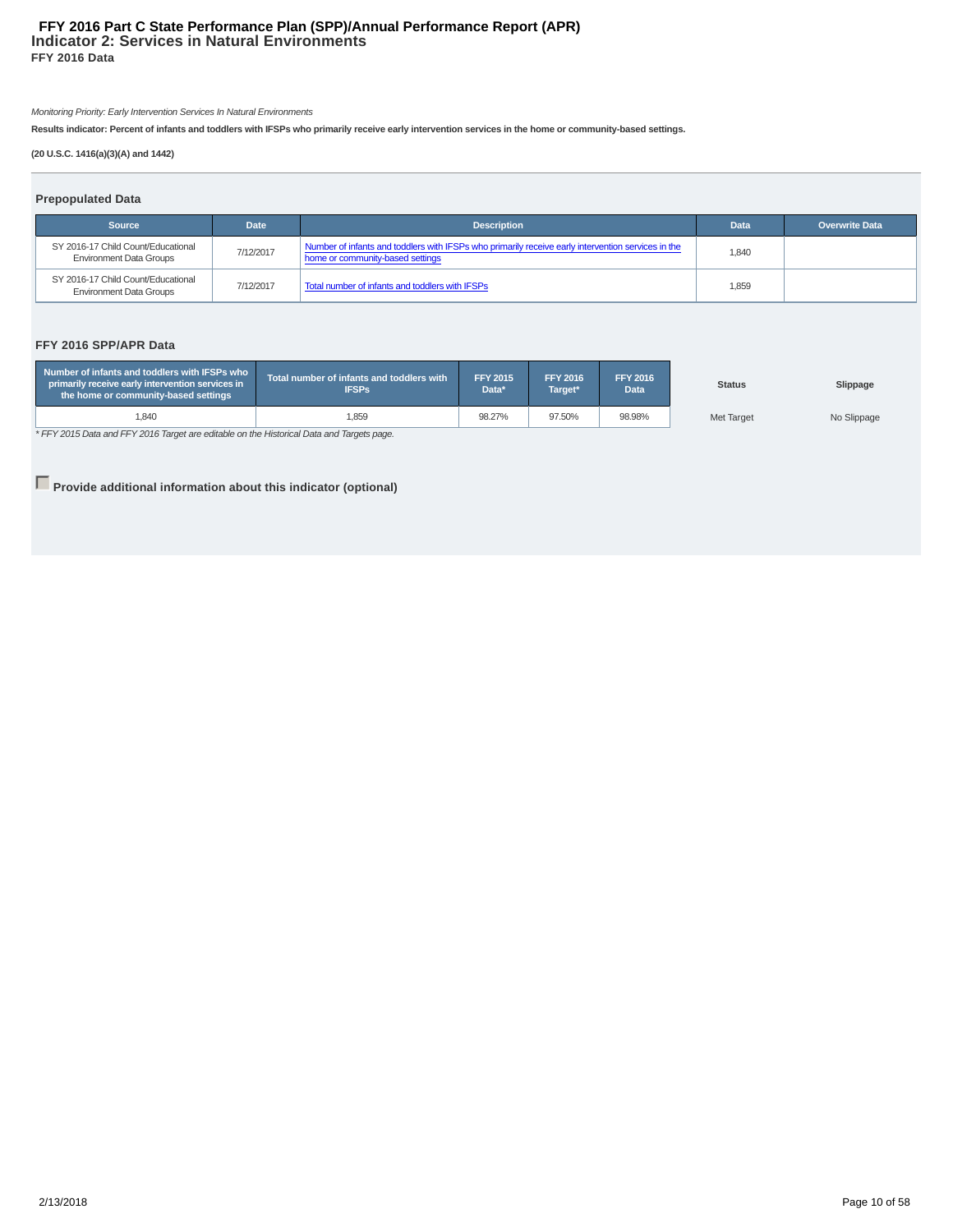# **Indicator 2: Services in Natural Environments Required Actions from FFY 2015 FFY 2016 Part C State Performance Plan (SPP)/Annual Performance Report (APR)**

Monitoring Priority: Early Intervention Services In Natural Environments

**Results indicator: Percent of infants and toddlers with IFSPs who primarily receive early intervention services in the home or community-based settings.**

**(20 U.S.C. 1416(a)(3)(A) and 1442)**

**Actions required in FFY 2015 response**

none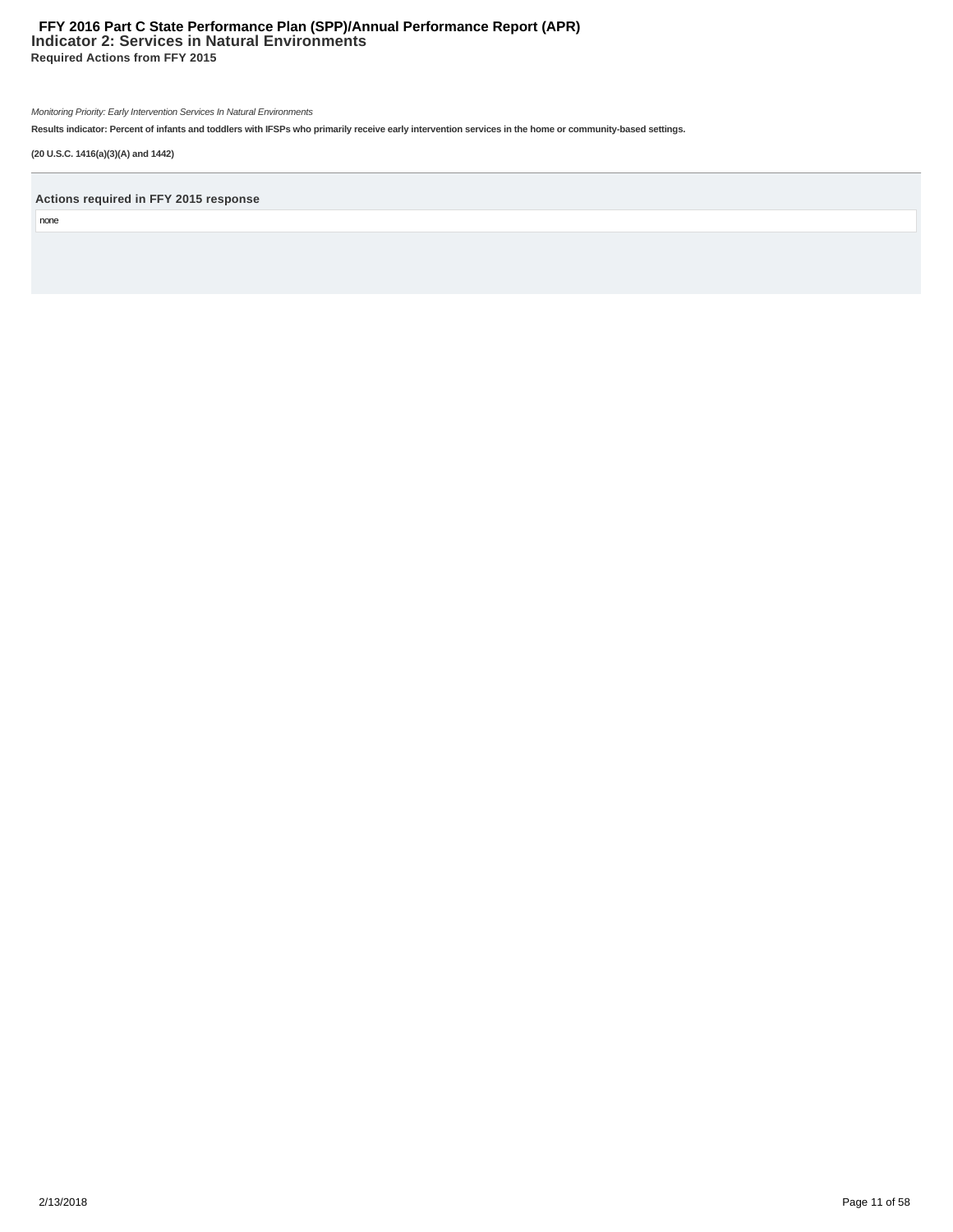# **Indicator 3: Early Childhood Outcomes FFY 2016 Part C State Performance Plan (SPP)/Annual Performance Report (APR)**

**Historical Data and Targets**

Monitoring Priority: Early Intervention Services In Natural Environments

**Results indicator: Percent of infants and toddlers with IFSPs who demonstrate improved:**

- 
- A. Positive social-emotional skills (including social relationships);<br>B. Acquisition and use of knowledge and skills (including early language/ communication); and<br>C. Use of appropriate behaviors to meet their needs.

**(20 U.S.C. 1416(a)(3)(A) and 1442)**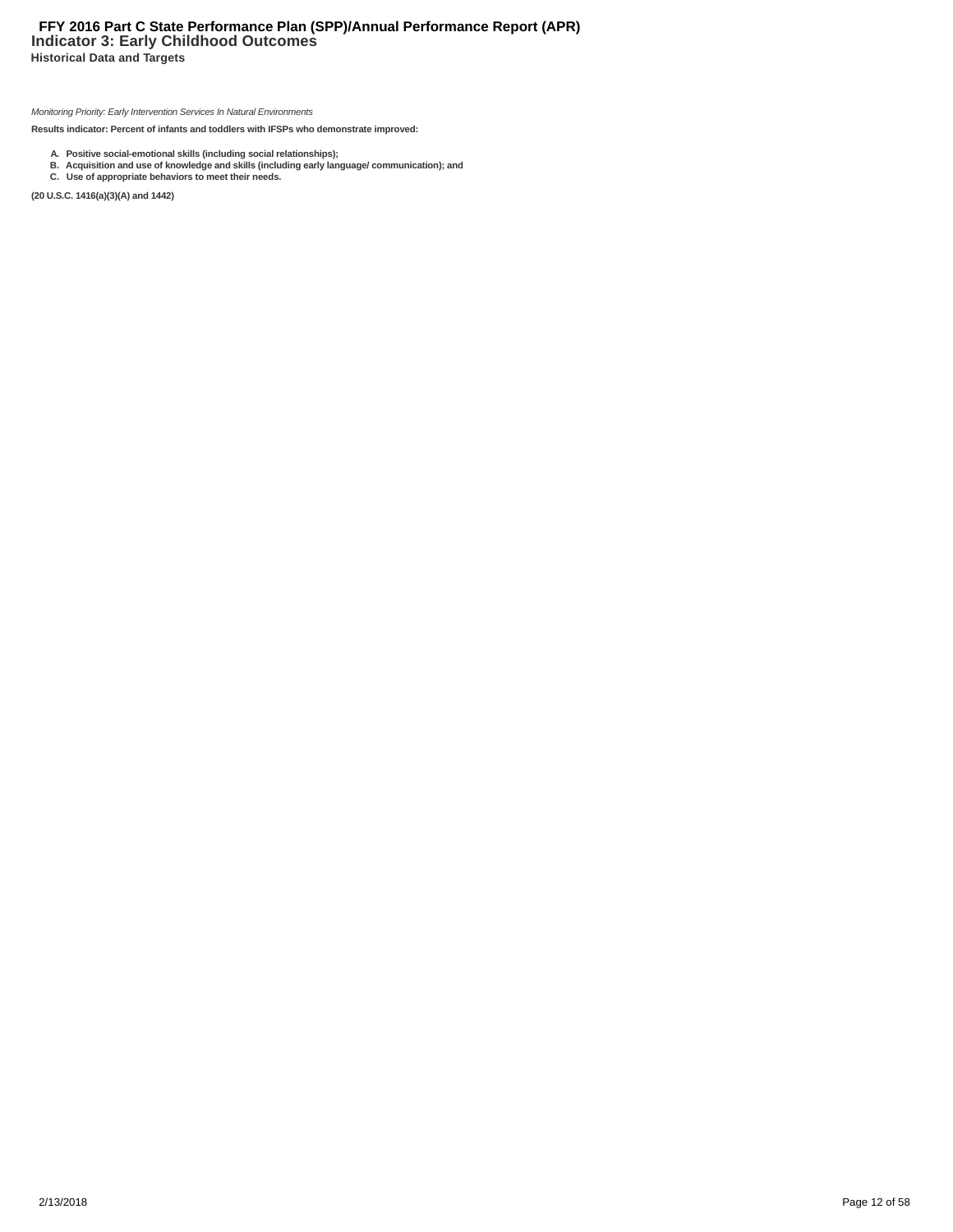# **FFY 2016 Part C State Performance Plan (SPP)/Annual Performance Report (APR)**

**Does your State's Part C eligibility criteria include infants and toddlers who are at risk of having substantial developmental delays (or "at-risk infants and toddlers") under IDEA section 632(5)(B)(i)? No**

| Historical Data |
|-----------------|
|-----------------|

|                | <b>Baseline</b><br>Year | <b>FFY</b>    | 2004 | 2005 | 2006 | 2007 | 2008   | 2009   | 2010   | 2011   | 2012   | 2013   | 2014   |
|----------------|-------------------------|---------------|------|------|------|------|--------|--------|--------|--------|--------|--------|--------|
| A <sub>1</sub> | 2013                    | Target $\geq$ |      |      |      |      |        | 24.00% | 70.90% | 71.40% | 71.90% | 39.40% | 39.50% |
|                |                         | Data          |      |      |      |      | 23.50% | 70.40% | 74.00% | 78.00% | 66.00% | 39.46% | 58.01% |
| A2             | 2013                    | Target $\geq$ |      |      |      |      |        | 49.00% | 74.10% | 74.60% | 75.10% | 43.60% | 43.70% |
|                |                         | Data          |      |      |      |      | 48.50% | 73.60% | 75.40% | 79.60% | 37.10% | 43.69% | 29.20% |
| <b>B1</b>      | 2013                    | Target $\geq$ |      |      |      |      |        | 21.60% | 61.20% | 61.70% | 62.20% | 40.10% | 40.20% |
|                |                         | Data          |      |      |      |      | 21.10% | 60.70% | 63.00% | 66.80% | 58.50% | 40.23% | 50.39% |
| <b>B2</b>      | 2013                    | Target $\geq$ |      |      |      |      |        | 46.90% | 64.80% | 71.30% | 71.80% | 33.40% | 33.50% |
|                |                         | Data          |      |      |      |      | 46.40% | 64.30% | 68.60% | 73.00% | 33.70% | 33.53% | 26.69% |
| C <sub>1</sub> | 2013                    | Target $\geq$ |      |      |      |      |        | 42.10% | 74.30% | 74.80% | 75.30% | 55.70% | 55.80% |
|                |                         | Data          |      |      |      |      | 41.60% | 73.80% | 74.20% | 78.90% | 60.00% | 55.79% | 71.47% |
| C <sub>2</sub> | 2013                    | Target $\geq$ |      |      |      |      |        | 55.20% | 69.40% | 69.90% | 70.40% | 71.10% | 71.20% |
|                |                         | Data          |      |      |      |      | 54.70% | 68.90% | 72.90% | 75.90% | 26.10% | 71.18% | 53.76% |

|                | <b>FFY</b>    | 2015   |
|----------------|---------------|--------|
| A1             | Target $\geq$ | 40.00% |
|                | Data          | 53.77% |
| A <sub>2</sub> | Target $\geq$ | 44.50% |
|                | Data          | 27.91% |
| <b>B1</b>      | Target $\geq$ | 40.50% |
|                | Data          | 46.09% |
| <b>B2</b>      | Target $\geq$ | 34.00% |
|                | Data          | 22.77% |
| C <sub>1</sub> | Target $\geq$ | 56.50% |
|                | Data          | 58.87% |
|                | Target $\geq$ | 72.00% |
| C <sub>2</sub> | Data          | 50.31% |

Key: Gray – Data Prior to Baseline Yellow – Baseline Blue – Data Update

#### **FFY 2016 - FFY 2018 Targets**

| <b>FFY</b>       | 2016   | 2017   | 2018   |
|------------------|--------|--------|--------|
| Target $A1 \geq$ | 40.50% | 41.00% | 41.50% |
| Target $A2 \geq$ | 45.50% | 46.00% | 47.00% |
| Target B1 $\geq$ | 41.00% | 41.50% | 42.50% |
| Target $B2 \geq$ | 34.50% | 35.00% | 36.00% |
| Target C1 $\ge$  | 57.00% | 58.50% | 60.00% |
| Target $C2 \geq$ | 73.00% | 74.00% | 75.00% |

Key:  $B = B = D$ ata Update

# **Targets: Description of Stakeholder Input**

Please reference Introduction - Description of Stakeholder Involvement and the Additional Information section under Indicator 3 for stakeholder input.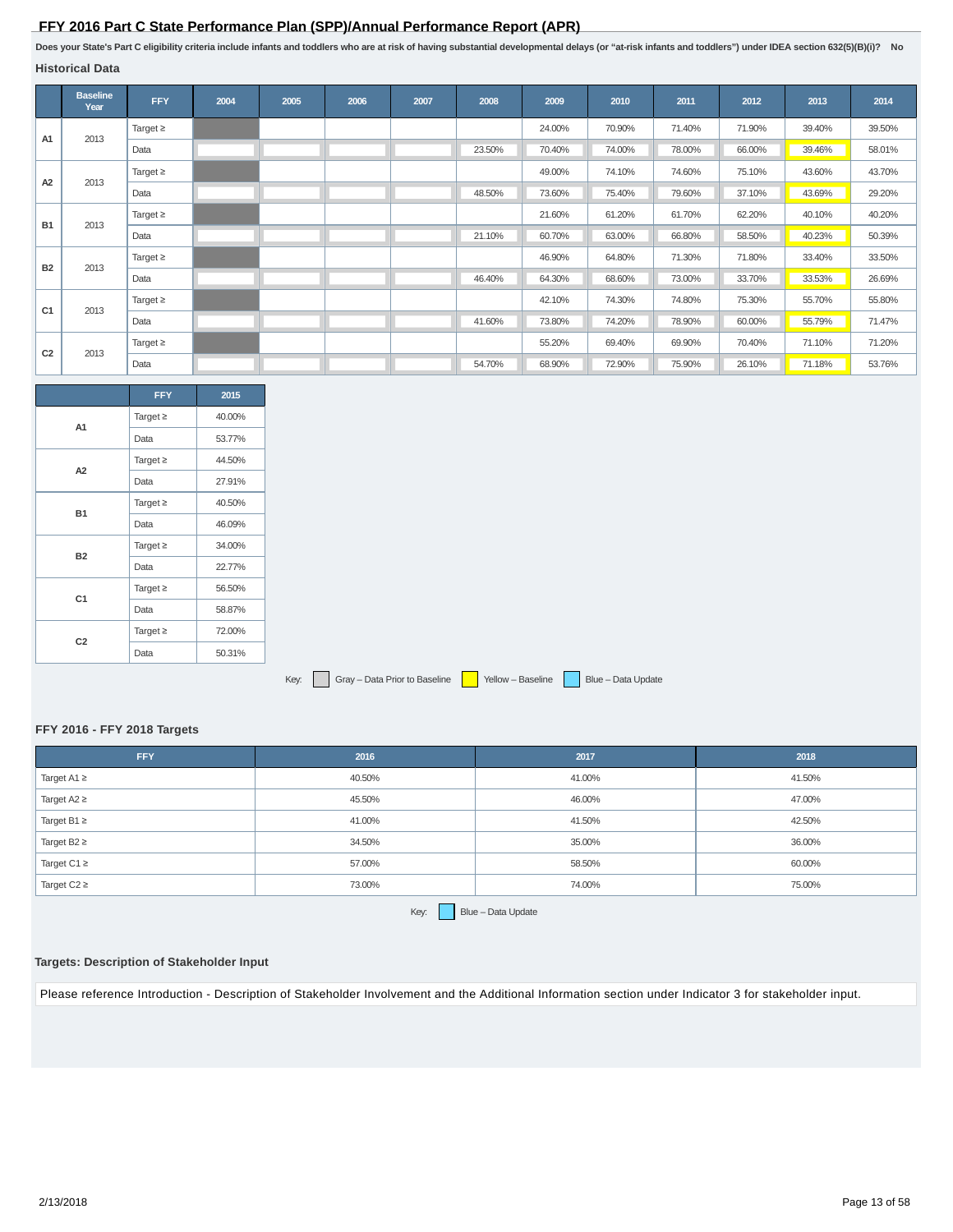## Monitoring Priority: Early Intervention Services In Natural Environments

**Results indicator: Percent of infants and toddlers with IFSPs who demonstrate improved:**

- 
- A. Positive social-emotional skills (including social relationships);<br>B. Acquisition and use of knowledge and skills (including early language/ communication); and<br>C. Use of appropriate behaviors to meet their needs.
- 
- **(20 U.S.C. 1416(a)(3)(A) and 1442)**

#### **FFY 2016 SPP/APR Data**

| Numher<br>'s assessed<br>htants and<br><b>TOOOIALS</b><br>$\sim$<br>with '<br> | ີ<br>JU HUU |
|--------------------------------------------------------------------------------|-------------|
|                                                                                |             |

# **Outcome A: Positive social-emotional skills (including social relationships)**

|                                                                                                                                 | Number of<br><b>Children</b> | Percentage of<br><b>Children</b> |
|---------------------------------------------------------------------------------------------------------------------------------|------------------------------|----------------------------------|
| a. Infants and toddlers who did not improve functioning                                                                         | 12.00                        | 1.25%                            |
| b. Infants and toddlers who improved functioning but not sufficient to move nearer to functioning comparable to same-aged peers | 386.00                       | 40.17%                           |
| c. Infants and toddlers who improved functioning to a level nearer to same-aged peers but did not reach it                      | 280.00                       | 29.14%                           |
| d. Infants and toddlers who improved functioning to reach a level comparable to same-aged peers                                 | 220.00                       | 22.89%                           |
| e. Infants and toddlers who maintained functioning at a level comparable to same-aged peers                                     | 63.00                        | 6.56%                            |

|                                                                                                                                                                                                                                                     | <b>Numerator</b> | <b>Denominator</b> | <b>FFY 2015</b><br>Data* | <b>FFY 2016</b><br>Target* | <b>FFY 2016</b><br><b>Data</b> | <b>Status</b>          | Slippage    |
|-----------------------------------------------------------------------------------------------------------------------------------------------------------------------------------------------------------------------------------------------------|------------------|--------------------|--------------------------|----------------------------|--------------------------------|------------------------|-------------|
| A1. Of those children who entered or exited the program below age<br>expectations in Outcome A, the percent who substantially increased<br>their rate of growth by the time they turned 3 years of age or exited the<br>program $(c+d)/(a+b+c+d)$ . | 500.00           | 898.00             | 53.77%                   | 40.50%                     | 55.68%                         | Met Target             | No Slippage |
| A2. The percent of infants and toddlers who were functioning within<br>age expectations in Outcome A by the time they turned 3 years of age<br>or exited the program (d+e)/(a+b+c+d+e).                                                             | 283.00           | 961.00             | 27.91%                   | 45.50%                     | 29.45%                         | Did Not Meet<br>Target | No Slippage |

\* FFY 2015 Data and FFY 2016 Target are editable on the Historical Data and Targets page.

## **Outcome B. Acquisition and use of knowledge and skills (including early language/ communication)**

|                                                                                                                                 | <b>Number of</b><br><b>Children</b> | Percentage of<br><b>Children</b> |
|---------------------------------------------------------------------------------------------------------------------------------|-------------------------------------|----------------------------------|
| a. Infants and toddlers who did not improve functioning                                                                         | 6.00                                | 0.62%                            |
| b. Infants and toddlers who improved functioning but not sufficient to move nearer to functioning comparable to same-aged peers | 498.00                              | 51.82%                           |
| c. Infants and toddlers who improved functioning to a level nearer to same-aged peers but did not reach it                      | 235.00                              | 24.45%                           |
| d. Infants and toddlers who improved functioning to reach a level comparable to same-aged peers                                 | 181.00                              | 18.83%                           |
| e. Infants and toddlers who maintained functioning at a level comparable to same-aged peers                                     | 41.00                               | 4.27%                            |

|                                                                                                                                                                                                                                                     | <b>Numerator</b> | <b>Denominator</b> | <b>FFY 2015</b><br>Data* | <b>FFY 2016</b><br>Target* | <b>FFY 2016</b><br><b>Data</b> | <b>Status</b>          | Slippage    |
|-----------------------------------------------------------------------------------------------------------------------------------------------------------------------------------------------------------------------------------------------------|------------------|--------------------|--------------------------|----------------------------|--------------------------------|------------------------|-------------|
| B1. Of those children who entered or exited the program below age<br>expectations in Outcome B, the percent who substantially increased<br>their rate of growth by the time they turned 3 years of age or exited the<br>program $(c+d)/(a+b+c+d)$ . | 416.00           | 920.00             | 46.09%                   | 41.00%                     | 45.22%                         | Met Target             | No Slippage |
| B2. The percent of infants and toddlers who were functioning within<br>age expectations in Outcome B by the time they turned 3 years of age<br>or exited the program (d+e)/(a+b+c+d+e).                                                             | 222.00           | 961.00             | 22.77%                   | 34.50%                     | 23.10%                         | Did Not Meet<br>Target | No Slippage |

\* FFY 2015 Data and FFY 2016 Target are editable on the Historical Data and Targets page.

# **Outcome C: Use of appropriate behaviors to meet their needs**

|                                                                                                                                 | <b>Number of</b><br><b>Children</b> | Percentage of<br><b>Children</b> |
|---------------------------------------------------------------------------------------------------------------------------------|-------------------------------------|----------------------------------|
| a. Infants and toddlers who did not improve functioning                                                                         | 4.00                                | 0.42%                            |
| b. Infants and toddlers who improved functioning but not sufficient to move nearer to functioning comparable to same-aged peers | 249.00                              | 25.91%                           |
| c. Infants and toddlers who improved functioning to a level nearer to same-aged peers but did not reach it                      | 99.00                               | 10.30%                           |
| d. Infants and toddlers who improved functioning to reach a level comparable to same-aged peers                                 | 365.00                              | 37.98%                           |
| e. Infants and toddlers who maintained functioning at a level comparable to same-aged peers                                     | 244.00                              | 25.39%                           |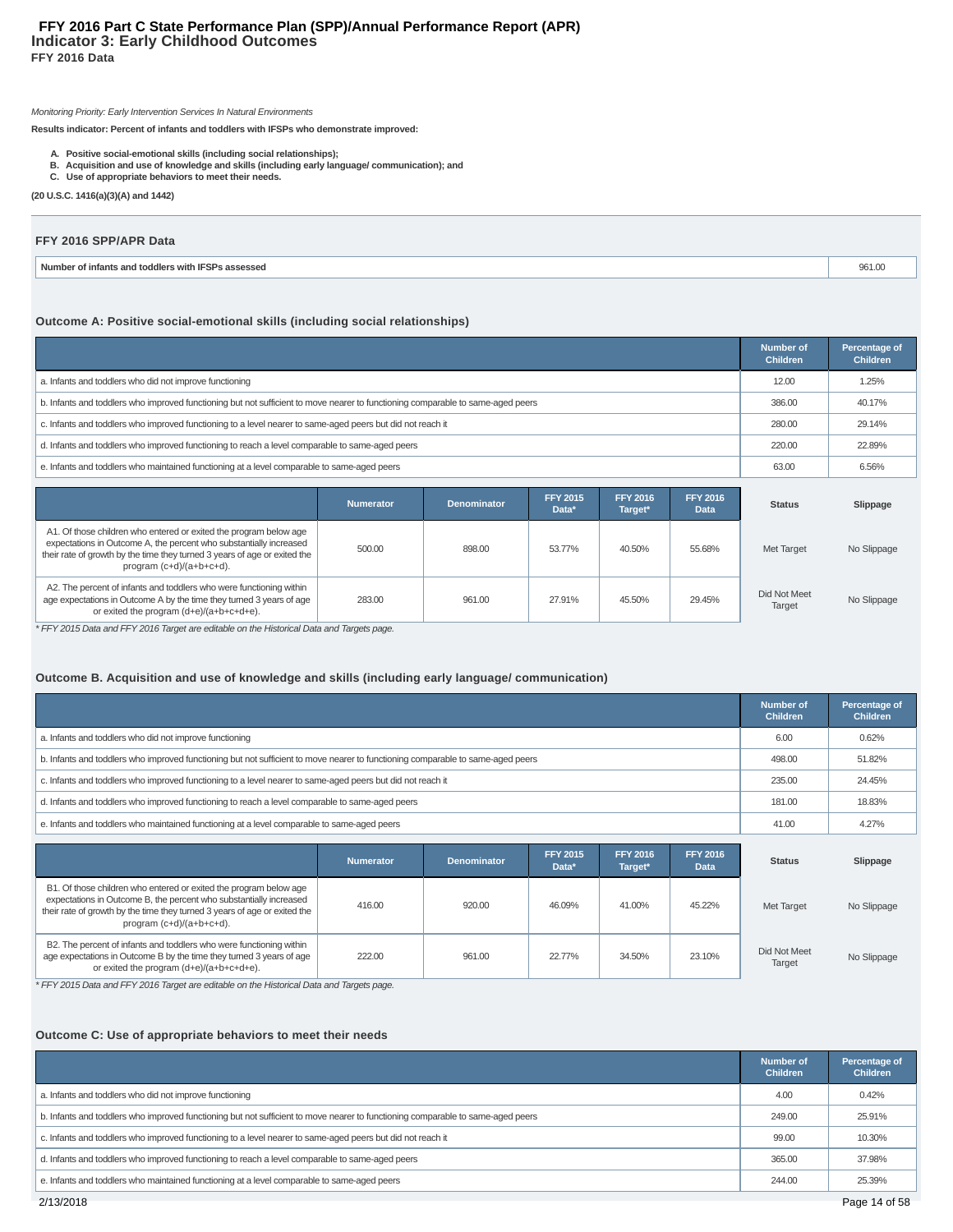# **FFY 2016 Part C State Performance Plan (SPP)/Annual Performance Report (APR)**

|                                                                                                                                                                                                                                                  | <b>Numerator</b> | <b>Denominator</b> | <b>FFY 2015</b><br>Data* | <b>FFY 2016</b><br>Target* | <b>FFY 2016</b><br><b>Data</b> | <b>Status</b>          | Slippage    |
|--------------------------------------------------------------------------------------------------------------------------------------------------------------------------------------------------------------------------------------------------|------------------|--------------------|--------------------------|----------------------------|--------------------------------|------------------------|-------------|
| C1. Of those children who entered or exited the program below age<br>expectations in Outcome C, the percent who substantially increased<br>their rate of growth by the time they turned 3 years of age or exited the<br>program (c+d)/(a+b+c+d). | 464.00           | 717.00             | 58.87%                   | 57.00%                     | 64.71%                         | Met Target             | No Slippage |
| C2. The percent of infants and toddlers who were functioning within<br>age expectations in Outcome C by the time they turned 3 years of age<br>or exited the program (d+e)/(a+b+c+d+e).                                                          | 609.00           | 961.00             | 50.31%                   | 73.00%                     | 63.37%                         | Did Not Meet<br>Target | No Slippage |

\* FFY 2015 Data and FFY 2016 Target are editable on the Historical Data and Targets page.

#### **The number of infants and toddlers who did not receive early intervention services for at least six months before exiting the Part C program**

The number of infants and toddlers who exited the Part C program during the reporting period, as reported in the State's part C exiting 618 data

The number of those infants and toddlers who did not receive early intervention services for at least six months before exiting the Part C program.

Please note that this data about the number of infants and toddlers who did not receive early intervention services for at least six months before exiting the Part C program is optional in this FFY16 submission. It will be in the FFY17 submission.

#### Was sampling used? No

#### **Did you use the Early Childhood Outcomes Center (ECO) Child Outcomes Summary (COS) process?** No **Provide the criteria for defining "comparable to same-aged peers.**

Teaching Strategies (TS) GOLD is a scientifically-based authentic, observational assessment system designed for children from birth through kindergarten. In Nebraska, it is used for children from birth to kindergarten to evaluate their development and learning across the three functional outcomes. At a child's entry and exit, teachers/providers gather and document observations in the GOLD online system, which form the basis of their scorin across four areas of development (socialemotional, physical, language, and cognitive) and two areas of content learning (literacy and mathematics). Objectives and dimensions that comprise each of the functional outcomes are based on a crosswalk recommended by the national Early Childhood Outcomes (ECO) Center. Criteria for defining "comparable to same-aged peers" was determined through Item Response Theory (IRT) analyses by Teaching Strategies, based on a national sample. The algorithms result in a 7-point rating system that parallels the ECO Child Outcome Summary (COS) ratings. These ratings by age are programmed into the GOLD online system which generates a rating based on TS GOLD scores. Research studies examining the reliability and validity of TS GOLD may be found at http://teachingstrategies.com/assessment/research/.

#### **List the instruments and procedures used to gather data for this indicator.**

Teaching Strategies (TS) GOLD, an authentic, observational assessment designed for children birth through 3<sup>rd</sup> grade, is the assessment used to gather data for Indicator C3. At the child's entry or at six months of age an at the time of exit from Part C or at age 3, teachers/providers gather and document information from observations of the child or from an interview (e.g., Routine Based Interview) with the parent(s). This data forms the ba the scoring across four areas of development (social emotional, physical, language, and cognitive) and two areas of content learning (literacy and mathematics). TS GOLD objectives and dimensions that comprise each of the functional outcomes that are reported are based on a crosswalk recommended by the national Early Child Outcomes (ECO) Center. Criteria for defining "comparable to same-aged peers" was determined through Item Response Theory (IRT) analyses by Teaching Strategies, based on a national sample. The algorithms result in a 7-point rating system that parallels the Child Outcomes Summary (COS) ratings. These ratings by age are programmed into the TS GOLD online system which generates a rating based on TS GOLD scores for each functional outcomes. Research studies examining the reliability and validity of the TS GOLD may be found at: https://teachingstrategies.com/our-approach/research/

# **Provide additional information about this indicator (optional)**

Nebraska proposes resetting its targets. Nebraska last set it's targets for FFY2013 after Teaching Strategies recalculated the cut scores that determine the calculations used for OSEP reporting. These targets were based on a single year of data (FY2013). Since that time, it has become apparent that for Summary Statement 2, the data used in FY2013 was an anomaly (higher than any subsequent year) across all three outcome areas. The graph attached below under the Attachment section, demonstrates the Part C data patterns for Summary Statement 2 since the target was set. Now that Nebraska has several years of outcome data, the pattern is beginning to stabilize. The trend data was reviewed at the October 2017 Part C RDA Stakeholder meeting and the November 2017 ECICC meeting. Both stakeholder groups recommended resetting the targets for Summary Statement 2. The stakeholder groups also recommended the new targets be set based on the methodologies of the average of the two lowest data points for each outcome area to control for data fluctuations

The proposed targets are:

Outcome 1, Summary Statement 2: 28.6%

Outcome 2, Summary Statement 2: 22.9%

Outcome 3, Summary Statement 2: 52.0%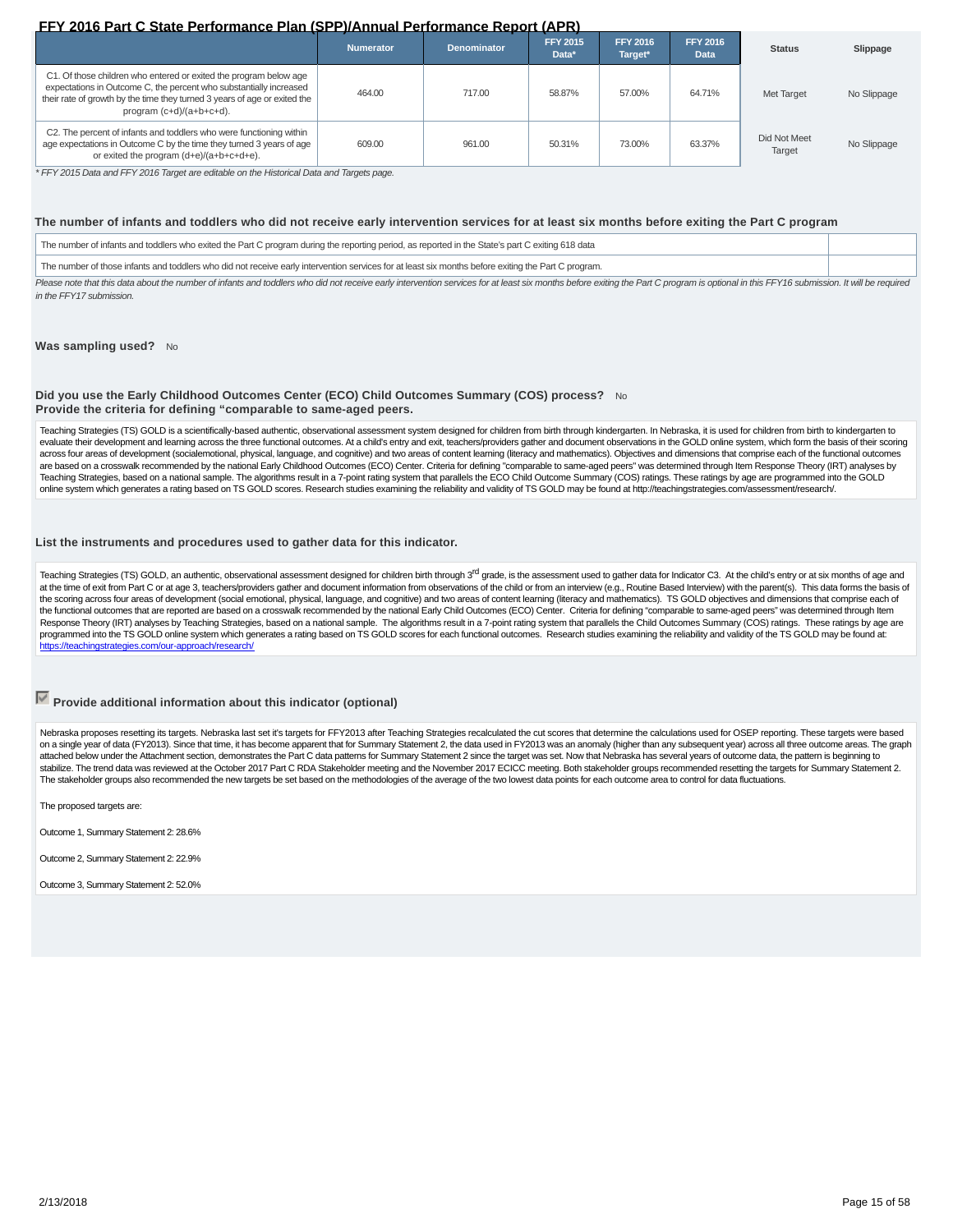# **Indicator 3: Early Childhood Outcomes Required Actions from FFY 2015 FFY 2016 Part C State Performance Plan (SPP)/Annual Performance Report (APR)**

Monitoring Priority: Early Intervention Services In Natural Environments

**Results indicator: Percent of infants and toddlers with IFSPs who demonstrate improved:**

- 
- A. Positive social-emotional skills (including social relationships);<br>B. Acquisition and use of knowledge and skills (including early language/ communication); and<br>C. Use of appropriate behaviors to meet their needs.

**(20 U.S.C. 1416(a)(3)(A) and 1442)**

#### **Actions required in FFY 2015 response**

none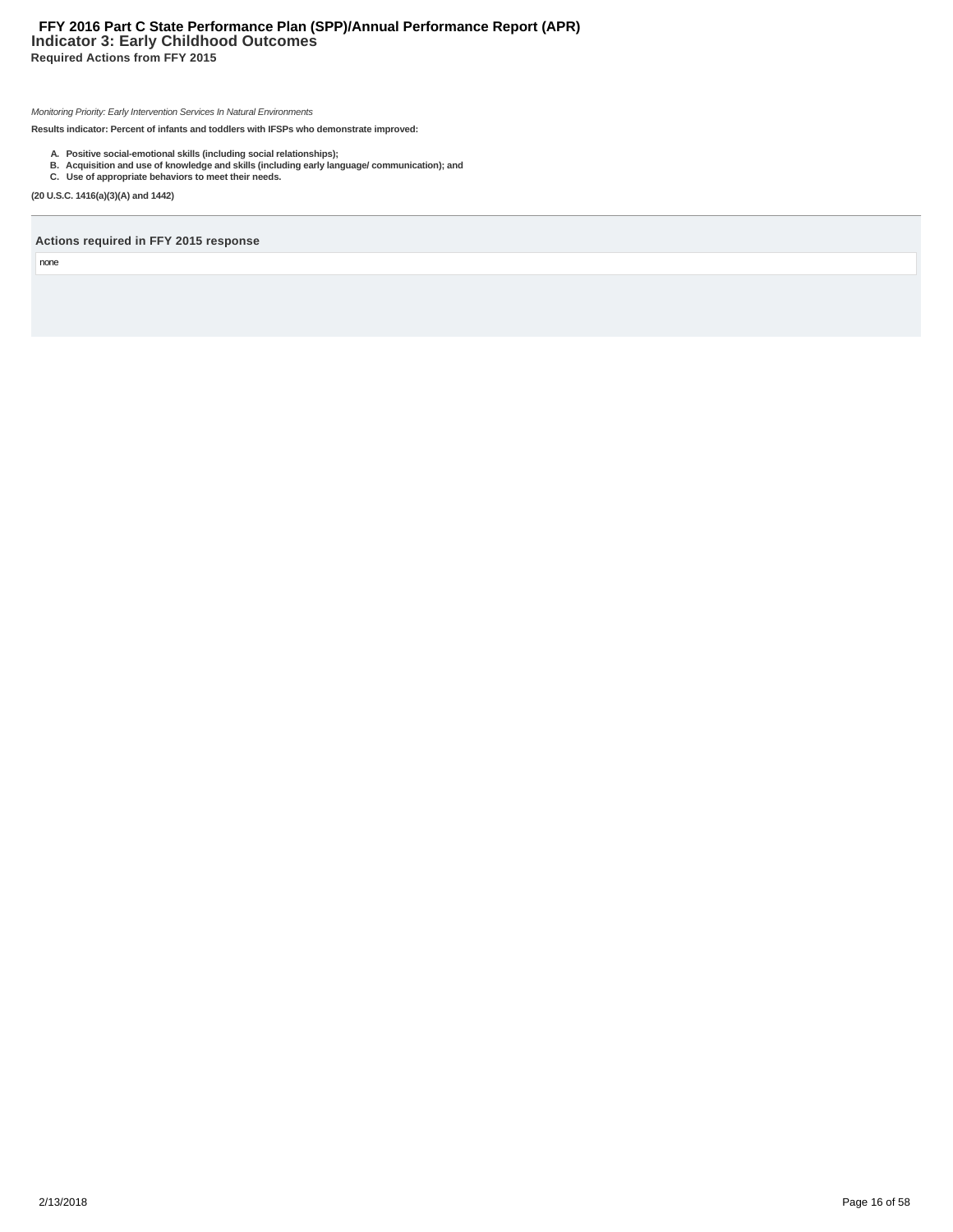# **Indicator 4: Family Involvement Historical Data and Targets FFY 2016 Part C State Performance Plan (SPP)/Annual Performance Report (APR)**

Monitoring Priority: Early Intervention Services In Natural Environments

**Results indicator: Percent of families participating in Part C who report that early intervention services have helped the family:**

- **A. Know their rights; B. Effectively communicate their children's needs; and C. Help their children develop and learn.**
- 

**(20 U.S.C. 1416(a)(3)(A) and 1442)**

# **Historical Data**

|   | <b>Baseline</b><br>Year | <b>FFY</b>    | 2004 | 2005 | 2006   | 2007   | 2008   | 2009   | 2010   | 2011   | 2012   | 2013   | 2014   |
|---|-------------------------|---------------|------|------|--------|--------|--------|--------|--------|--------|--------|--------|--------|
| A | 2006                    | Target $\geq$ |      |      |        |        | 74.00% | 74.00% | 74.00% | 74.00% | 74.00% | 83.00% | 83.00% |
|   |                         | Data          |      |      | 73.80% | 74.80% | 77.20% | 77.90% | 78.40% | 82.10% | 83.84% | 85.26% | 86.35% |
| в |                         | Target $\geq$ |      |      |        |        | 71.00% | 71.00% | 71.00% | 71.00% | 71.00% | 80.50% | 81.00% |
|   | 2006                    | Data          |      |      | 70.50% | 69.90% | 73.40% | 75.00% | 74.40% | 79.90% | 80.50% | 80.94% | 83.75% |
|   | 2006                    | Target $\geq$ |      |      |        |        | 84.00% | 84.00% | 84.00% | 84.00% | 84.00% | 91.30% | 91.30% |
| с |                         | Data          |      |      | 84.00% | 88.30% | 88.10% | 89.30% | 88.90% | 91.30% | 93.32% | 91.36% | 92.60% |

|   | <b>FFY</b>    | 2015   |
|---|---------------|--------|
| A | Target $\geq$ | 84.00% |
|   | Data          | 86.33% |
|   | Target $\geq$ | 81.50% |
| в | Data          | 84.80% |
| C | Target $\geq$ | 91.40% |
|   | Data          | 95.84% |

Key: Gray – Data Prior to Baseline Yellow – Baseline Blue – Data Update

# **FFY 2016 - FFY 2018 Targets**

| <b>FFY</b>              | 2016   | 2017   | 2018   |
|-------------------------|--------|--------|--------|
| <sup>1</sup> Target A ≥ | 85.00% | 86.00% | 87.00% |
| Target $B \geq$         | 82.00% | 82.30% | 82.60% |
| Target $C \geq$         | 91.50% | 91.60% | 91.70% |

Key: Blue – Data Update

## **Targets: Description of Stakeholder Input**

Please reference Introduction - Description of Stakeholder Involvement.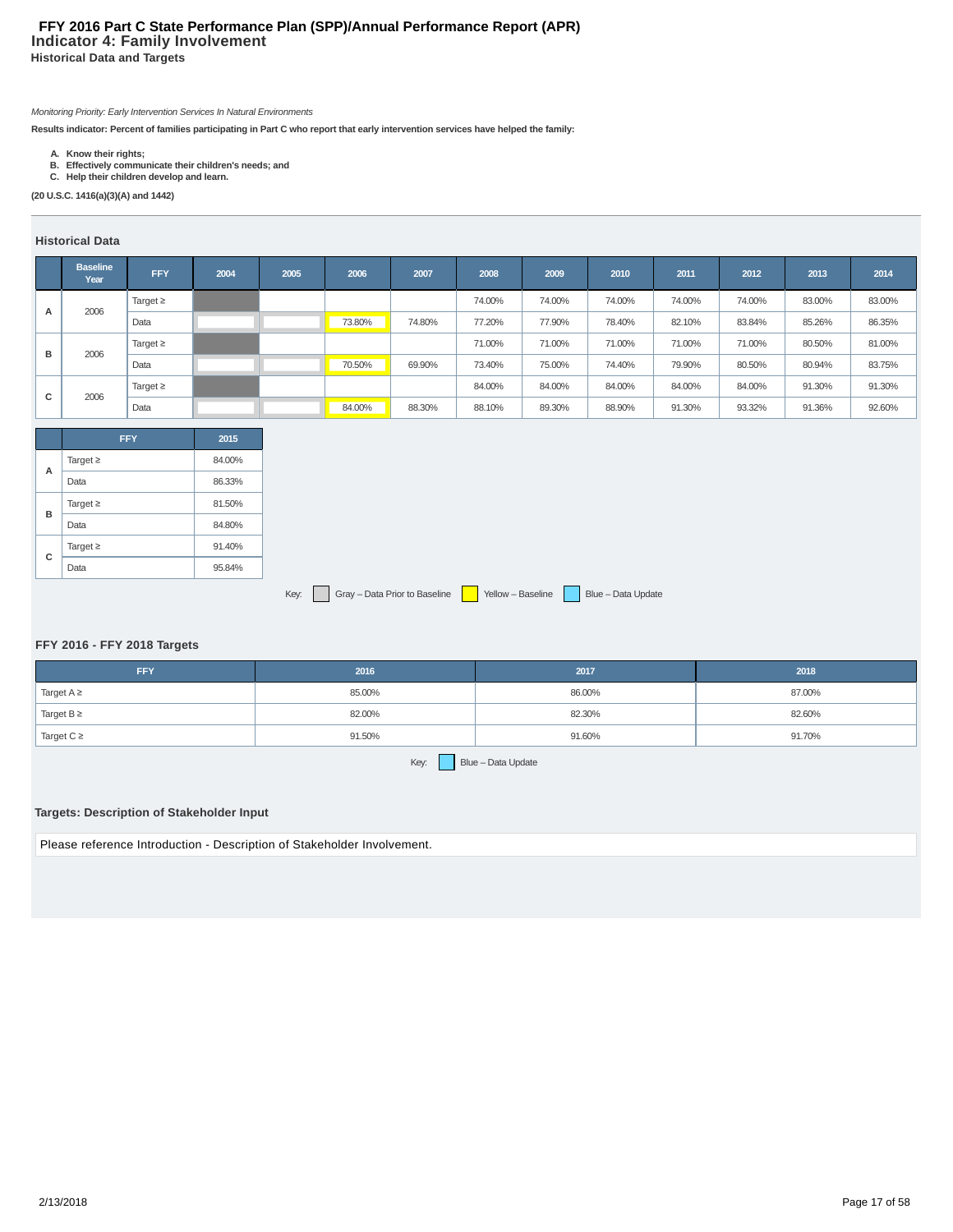#### **Indicator 4: Family Involvement FFY 2016 Data FFY 2016 Part C State Performance Plan (SPP)/Annual Performance Report (APR)**

Monitoring Priority: Early Intervention Services In Natural Environments

**Results indicator: Percent of families participating in Part C who report that early intervention services have helped the family:**

- **A. Know their rights;**
- **B. Effectively communicate their children's needs; and**
- **C. Help their children develop and learn.**

**(20 U.S.C. 1416(a)(3)(A) and 1442)**

#### **FFY 2016 SPP/APR Data**

| Number of families to whom surveys were distributed                                                                                                                         | 1770.00 |
|-----------------------------------------------------------------------------------------------------------------------------------------------------------------------------|---------|
| Number of respondent families participating in Part C<br>82.26%                                                                                                             | 1456.00 |
| A1. Number of respondent families participating in Part C who report that early intervention services have helped the family know their rights                              | 1251.00 |
| A2. Number of responses to the question of whether early intervention services have helped the family know their rights                                                     | 1456.00 |
| B1. Number of respondent families participating in Part C who report that early intervention services have helped the family effectively communicate their children's needs | 1232.00 |
| B2. Number of responses to the question of whether early intervention services have helped the family effectively communicate their children's needs                        | 1456.00 |
| C1. Number of respondent families participating in Part C who report that early intervention services have helped the family help their children develop and learn          | 1292.00 |
| C2. Number of responses to the question of whether early intervention services have helped the family help their children develop and learn                                 | 1456.00 |

\* FFY 2015 Data and FFY 2016 Target are editable on the Historical Data and Targets page.

|                                                                                                                                                                     | <b>FFY 2015</b><br>Data* | <b>FFY 2016</b><br>Target* | <b>FFY 2016</b><br>Data | <b>Status</b>          | Slippage    |
|---------------------------------------------------------------------------------------------------------------------------------------------------------------------|--------------------------|----------------------------|-------------------------|------------------------|-------------|
| A. Percent of families participating in Part C who report that early intervention services have helped the family know their<br>rights                              | 86.33%                   | 85.00%                     | 85.92%                  | Met Target             | No Slippage |
| B. Percent of families participating in Part C who report that early intervention services have helped the family effectively<br>communicate their children's needs | 84.80%                   | 82.00%                     | 84.62%                  | Met Target             | No Slippage |
| C. Percent of families participating in Part C who report that early intervention services have helped the family help their<br>children develop and learn          | 95.84%                   | 91.50%                     | 88.74%                  | Did Not Meet<br>Target | Slippage    |

\* FFY 2015 Data and FFY 2016 Target are editable on the Historical Data and Targets page.

#### **Reasons for C Slippage**

Upon review, only 35 families out of 1456 strongly disagreed or very strongly disagreed across all questions. The measure appears to be very sensitive and therefore, any small shift in the number of families satisfied can cause slippage.

#### Was sampling used? No

Was a collection tool used? Yes **Is it a new or revised collection tool?** No

**Include the State's analysis of the extent to which the demographics of the families responding are representative of the demographics of infants, toddlers, and families enrolled in the Part C program.**

The survey items were validated by the National Center for Special Education Accountability Monitoring (NCSEAM) as part of the Impact on Family Scale (IFS). Based on highly successful return rates in past years, Nebraska continued to use a personalized introductory letter to families before delivering the survey, a follow-up postcard to families, and personal contacts by local representatives to remind families to return the surve of 1770 surveys were delivered to families with children in Part C in 2016-2017; 1456 surveys were completed and returned for a state return rate of 82.26%.

Nebraska also attempted to ensure representativeness by hand-delivering the survey to every family enrolled in Part C. Families identified as Spanish-speaking received all survey materials translated into Spanish and provi a toll-free phone number that was answered by a Spanish translator who could answer questions or read the survey to the family. A separate toll-free phone number was provided through PTI-Nebraska for families who speak other languages or those needing special assistance in reading and/or understanding the survey questions. The Nebraska survey also asks families to identify their race/ethnicity, child's age, and length of time in program.

Surveys were keyed by Westat staff and analysis of the data for the 29 Planning Region Teams was conducted by Dr. Haidee Bernstein at Westat. Rasch Analysis was conducted by Dr. Batya Elbaum that revealed a mean IFS measure at 701.65 with a scale reliability at .88. Applying the standard adopted by Nebraska Part C, corresponding measures of 538.9, 555.9 and 516.1 for sub-indicators 4a, 4b, and 4c respectively, the percent of agreement surveyed families was calculated.

The information below reflects the demographics of the State of Nebraska's Survey Results.

| Race/Ethnicity                   | Representativeness |
|----------------------------------|--------------------|
| Missing                          | 0.48%              |
| American Indian/Alaska Native    | 1.78%              |
| Asian                            | 2.95%              |
| <b>Black</b>                     | 4.26%              |
| Hispanic                         | 11.94%             |
| Hawaiian Native/Pacific Islander | 0.14%              |
| White                            | 65.75%             |
| Two or more races                | 12.70%             |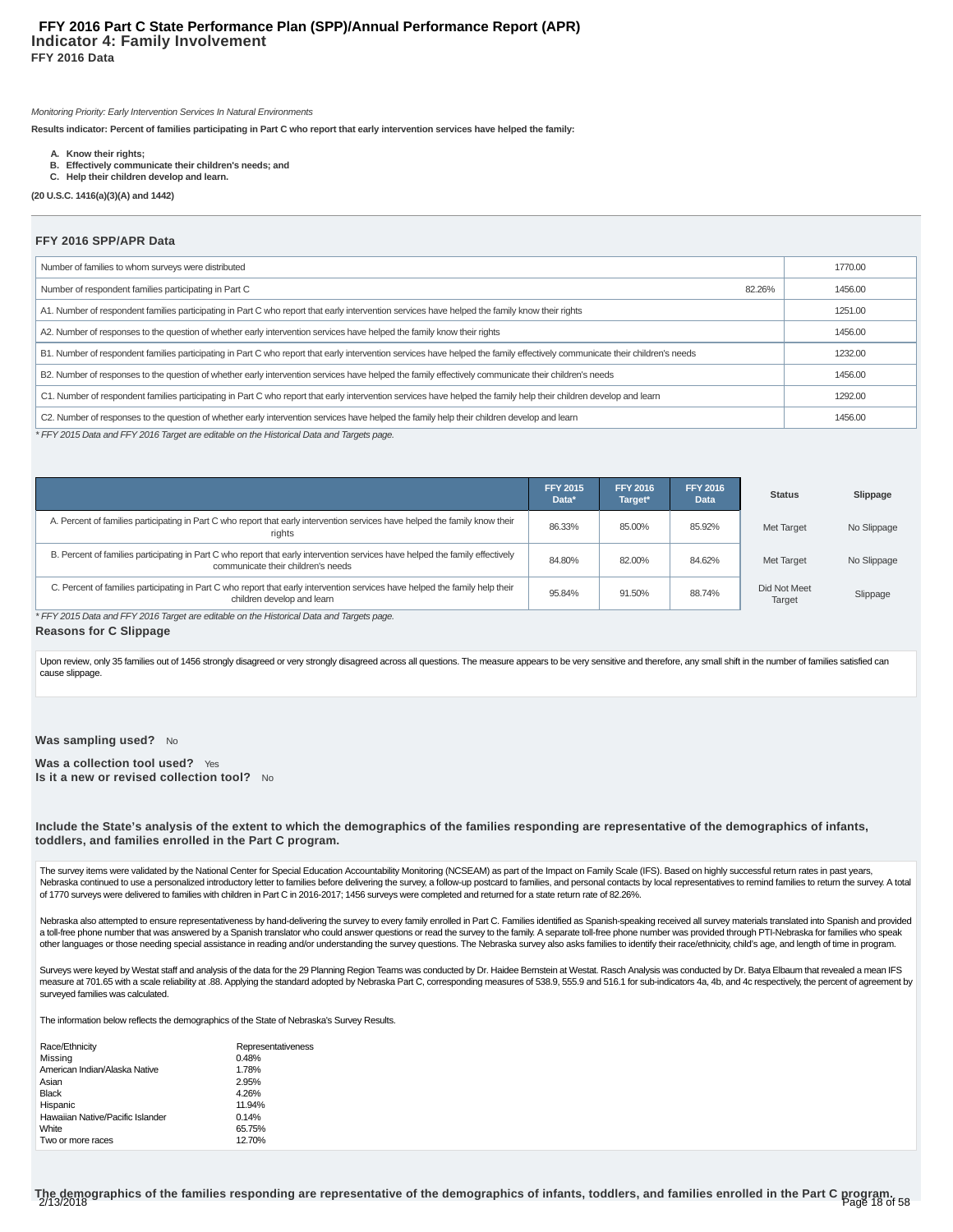**Provide additional information about this indicator (optional)**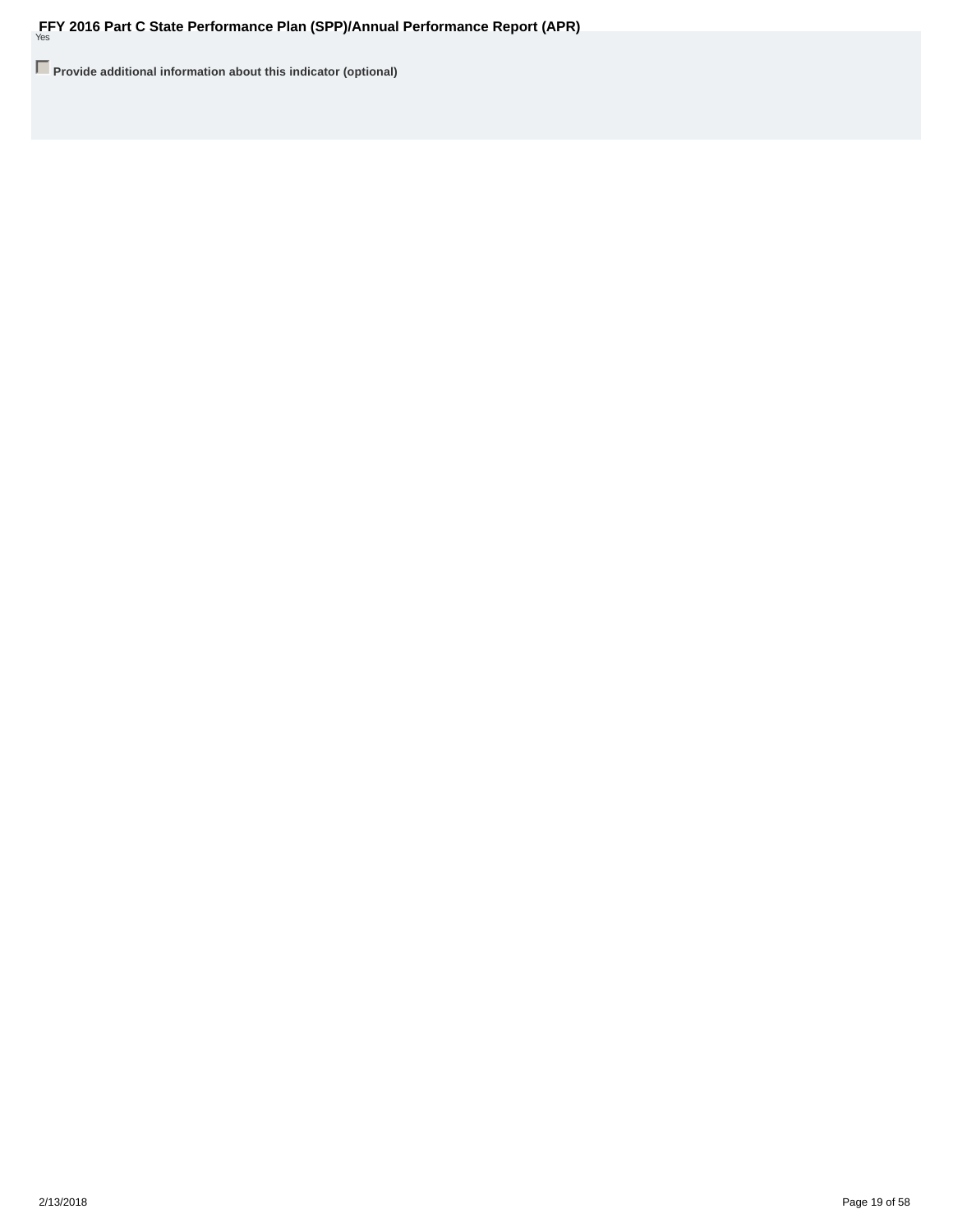# **Indicator 4: Family Involvement Required Actions from FFY 2015 FFY 2016 Part C State Performance Plan (SPP)/Annual Performance Report (APR)**

Monitoring Priority: Early Intervention Services In Natural Environments

**Results indicator: Percent of families participating in Part C who report that early intervention services have helped the family:**

- 
- **A. Know their rights; B. Effectively communicate their children's needs; and C. Help their children develop and learn.**

**(20 U.S.C. 1416(a)(3)(A) and 1442)**

**Actions required in FFY 2015 response**

none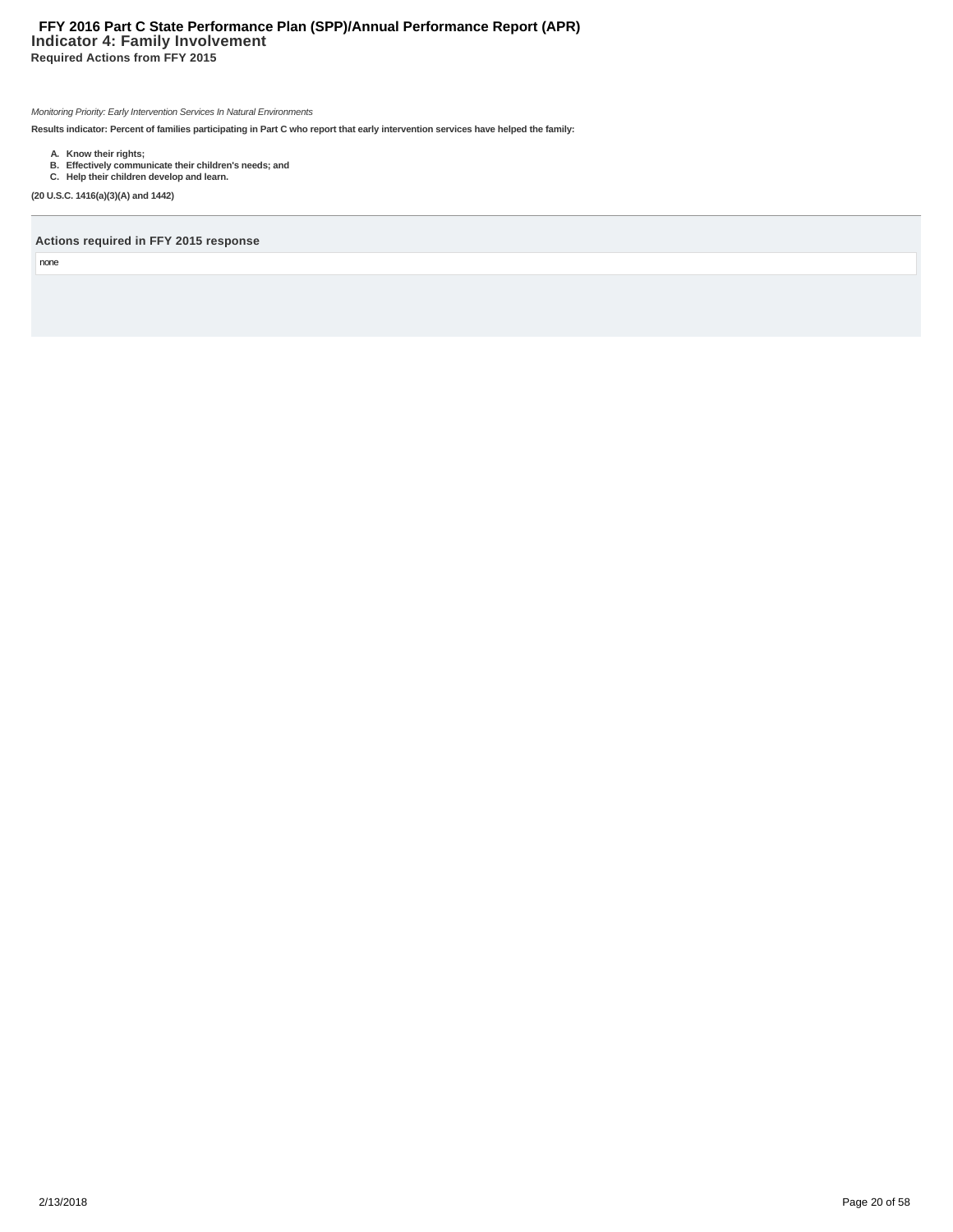# **Indicator 5: Child Find (Birth to One) Historical Data and Targets FFY 2016 Part C State Performance Plan (SPP)/Annual Performance Report (APR)**

# Monitoring Priority: Effective General Supervision Part C / Child Find

**Results indicator: Percent of infants and toddlers birth to 1 with IFSPs compared to national data.**

# **(20 U.S.C. 1416(a)(3)(B) and 1442)**

# **Historical Data**

# Baseline Data: 2005

| <b>FFY</b>                                                              | 2004  | 2005  | 2006  | 2007  | 2008  | 2009  | 2010  | 2011  | 2012  | 2013  | 2014  |
|-------------------------------------------------------------------------|-------|-------|-------|-------|-------|-------|-------|-------|-------|-------|-------|
| Target $\geq$                                                           |       |       | 0.75% | 0.75% | 0.76% | 0.76% | 0.77% | 0.77% | 0.77% | 0.57% | 0.57% |
| Data                                                                    |       | 0.64% | 0.71% | 0.78% | 0.66% | 0.68% | 0.71% | 0.68% | 0.57% | 0.61% | 0.75% |
|                                                                         |       |       |       |       |       |       |       |       |       |       |       |
| <b>FFY</b>                                                              | 2015  |       |       |       |       |       |       |       |       |       |       |
| Target $\geq$                                                           | 0.60% |       |       |       |       |       |       |       |       |       |       |
| Data                                                                    | 0.80% |       |       |       |       |       |       |       |       |       |       |
| Key: Gray - Data Prior to Baseline Yellow - Baseline Blue - Data Update |       |       |       |       |       |       |       |       |       |       |       |

# **FFY 2016 - FFY 2018 Targets**

| <b>FFY</b>                                                              | 2016                                                                    | 2017  | 2018  |  |  |  |  |  |  |
|-------------------------------------------------------------------------|-------------------------------------------------------------------------|-------|-------|--|--|--|--|--|--|
| Target $\geq$                                                           | 0.63%                                                                   | 0.66% | 0.70% |  |  |  |  |  |  |
|                                                                         | Blue - Data Update<br>Key:<br>Targets: Description of Stakeholder Input |       |       |  |  |  |  |  |  |
| Please reference Introduction - Description of Stakeholder Involvement. |                                                                         |       |       |  |  |  |  |  |  |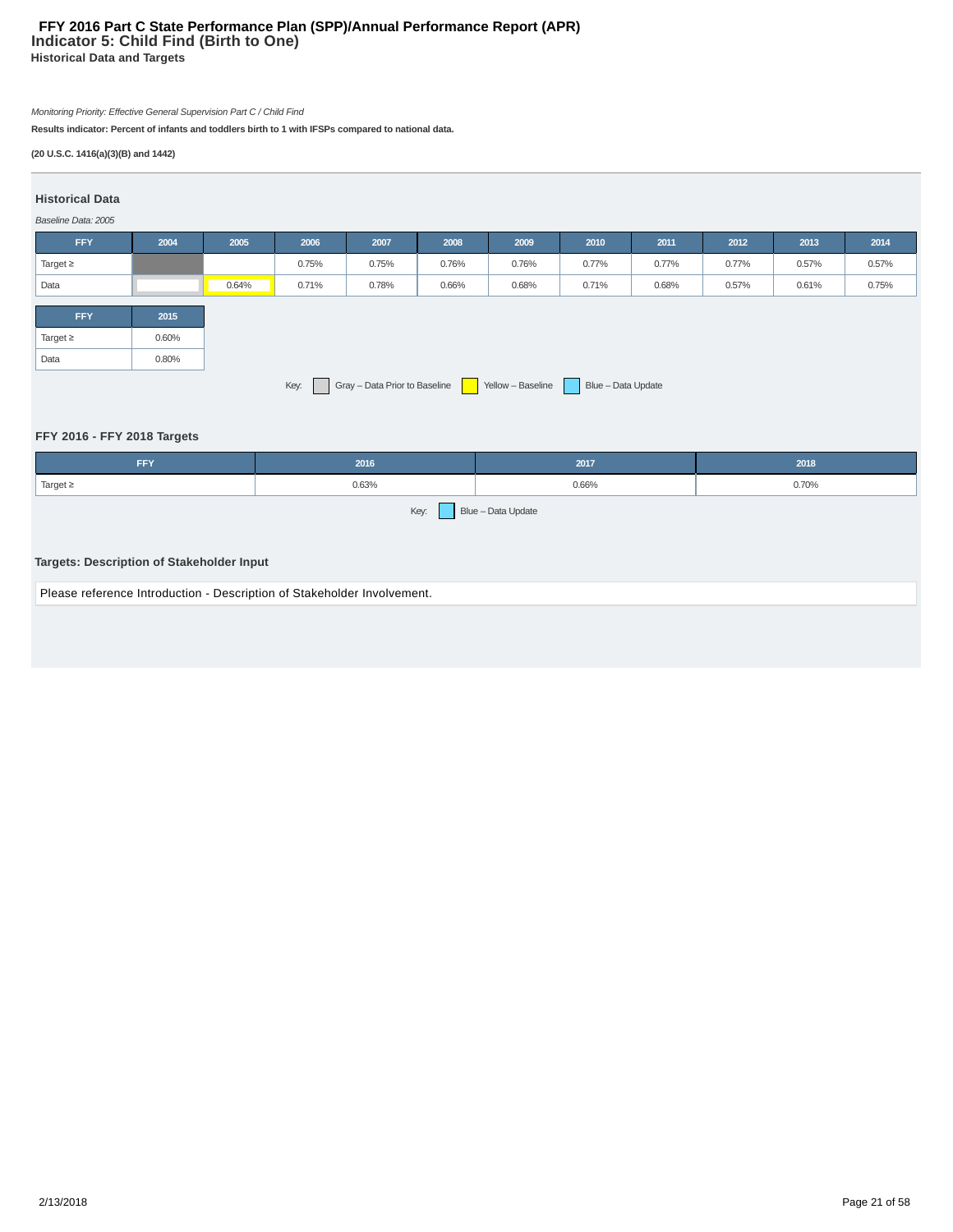## **Indicator 5: Child Find (Birth to One) FFY 2016 Data FFY 2016 Part C State Performance Plan (SPP)/Annual Performance Report (APR)**

Monitoring Priority: Effective General Supervision Part C / Child Find

**Results indicator: Percent of infants and toddlers birth to 1 with IFSPs compared to national data.**

#### **(20 U.S.C. 1416(a)(3)(B) and 1442)**

#### **Prepopulated Data**

| .                                                                                          |             |                                                      |             |                       |
|--------------------------------------------------------------------------------------------|-------------|------------------------------------------------------|-------------|-----------------------|
| <b>Source</b>                                                                              | <b>Date</b> | <b>Description</b>                                   | <b>Data</b> | <b>Overwrite Data</b> |
| SY 2016-17 Child Count/Educational<br><b>Environment Data Groups</b>                       | 7/12/2017   | Number of infants and toddlers birth to 1 with IFSPs | 270         | null                  |
| U.S. Census Annual State Resident<br>Population Estimates April 1, 2010 to July<br>l. 2016 | 6/22/2017   | Population of infants and toddlers birth to 1        | 26.640      | 26,594                |
| <b>TBD</b>                                                                                 |             |                                                      | null        |                       |

#### **Explanation of Alternate Data**

In addition to using the US Census Annual data that is prepopulated into Grads 360, the state also calculates percentages based on provisional live birth data from the Nebraska Department of Health and Human Services. We believe that this second source, provides a truer representation of the percent of the population served. The vital statistics information given to the Nebraska Department of Education is a more accurate reflection of the population of Nebraska than the provided estimates prepopulated above.

#### **FFY 2016 SPP/APR Data**

| Number of infants and toddlers birth to 1 with IFSPs | <b>Population of infants and toddlers birth</b><br>rto 1 |       | FFY 2015 Data* FFY 2016 Target* FFY 2016 Data |       | <b>Status</b>     | Slippage    |
|------------------------------------------------------|----------------------------------------------------------|-------|-----------------------------------------------|-------|-------------------|-------------|
| 270                                                  | 26,594                                                   | 0.80% | 0.63%                                         | 1.02% | <b>Met Target</b> | No Slippage |

\* FFY 2015 Data and FFY 2016 Target are editable on the Historical Data and Targets page.

#### **Compare your results to the national data**

Since the start of the SSIP, three years ago, Nebraska has seen an increase in the birth to 1 population served in the state, changing where Nebraska ranks in relation to other states as demonstrated below:

| NE- Indicator C5- BirthToOne |       |          |            |          |  |  |  |  |  |
|------------------------------|-------|----------|------------|----------|--|--|--|--|--|
| Year                         | Rank  | # served | Population | % served |  |  |  |  |  |
| 2014-15                      | 44/52 | 194      | 25,903     | 0.75     |  |  |  |  |  |
| 2015-16                      | 44/52 | 209      | 26.178     | 0.80     |  |  |  |  |  |
| 2016-17                      | 37/52 | 270      | 26.594     | 1.02     |  |  |  |  |  |

**Provide additional information about this indicator (optional)**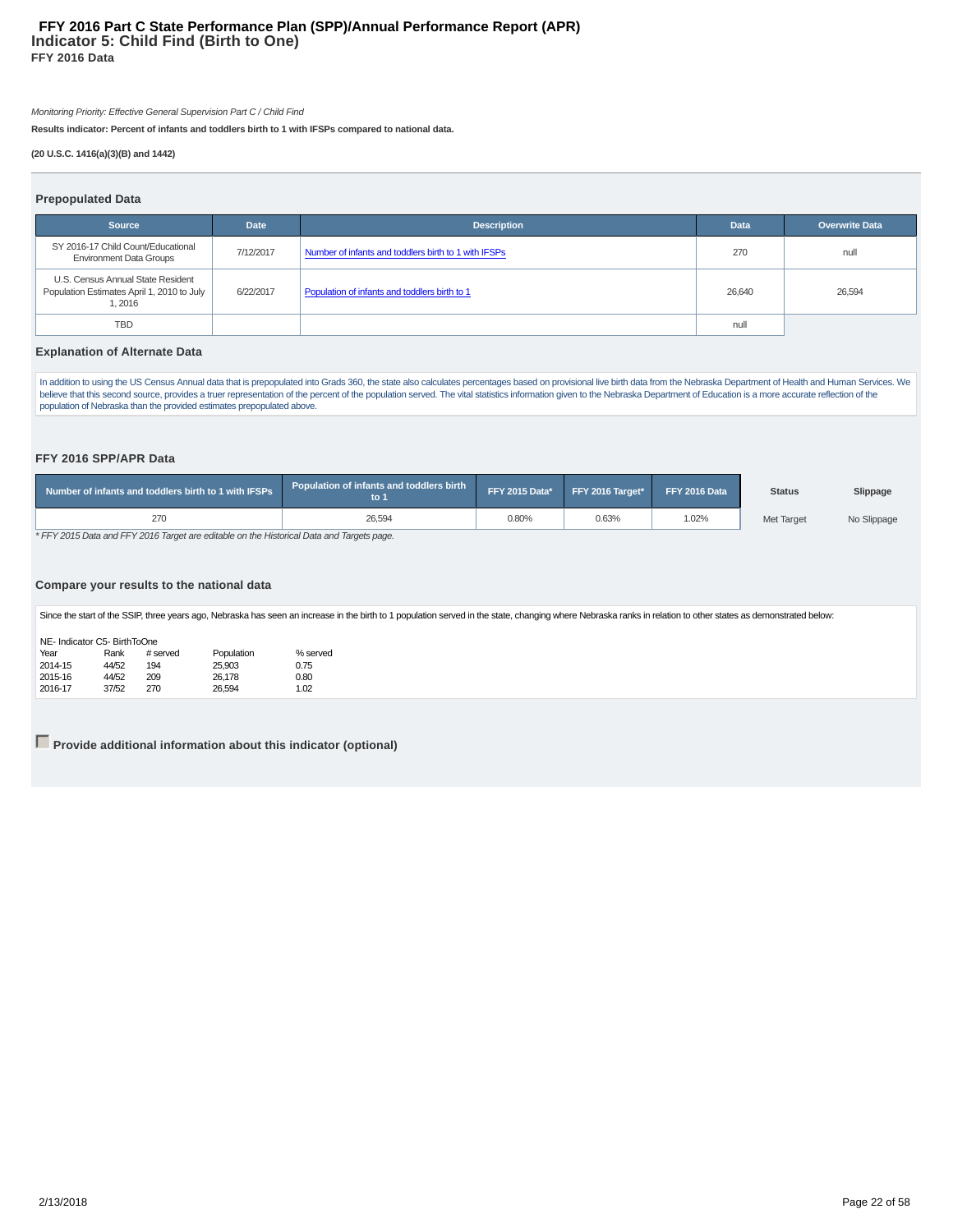# **Indicator 5: Child Find (Birth to One) Required Actions from FFY 2015 FFY 2016 Part C State Performance Plan (SPP)/Annual Performance Report (APR)**

Monitoring Priority: Effective General Supervision Part C / Child Find

**Results indicator: Percent of infants and toddlers birth to 1 with IFSPs compared to national data.**

**(20 U.S.C. 1416(a)(3)(B) and 1442)**

**Actions required in FFY 2015 response**

none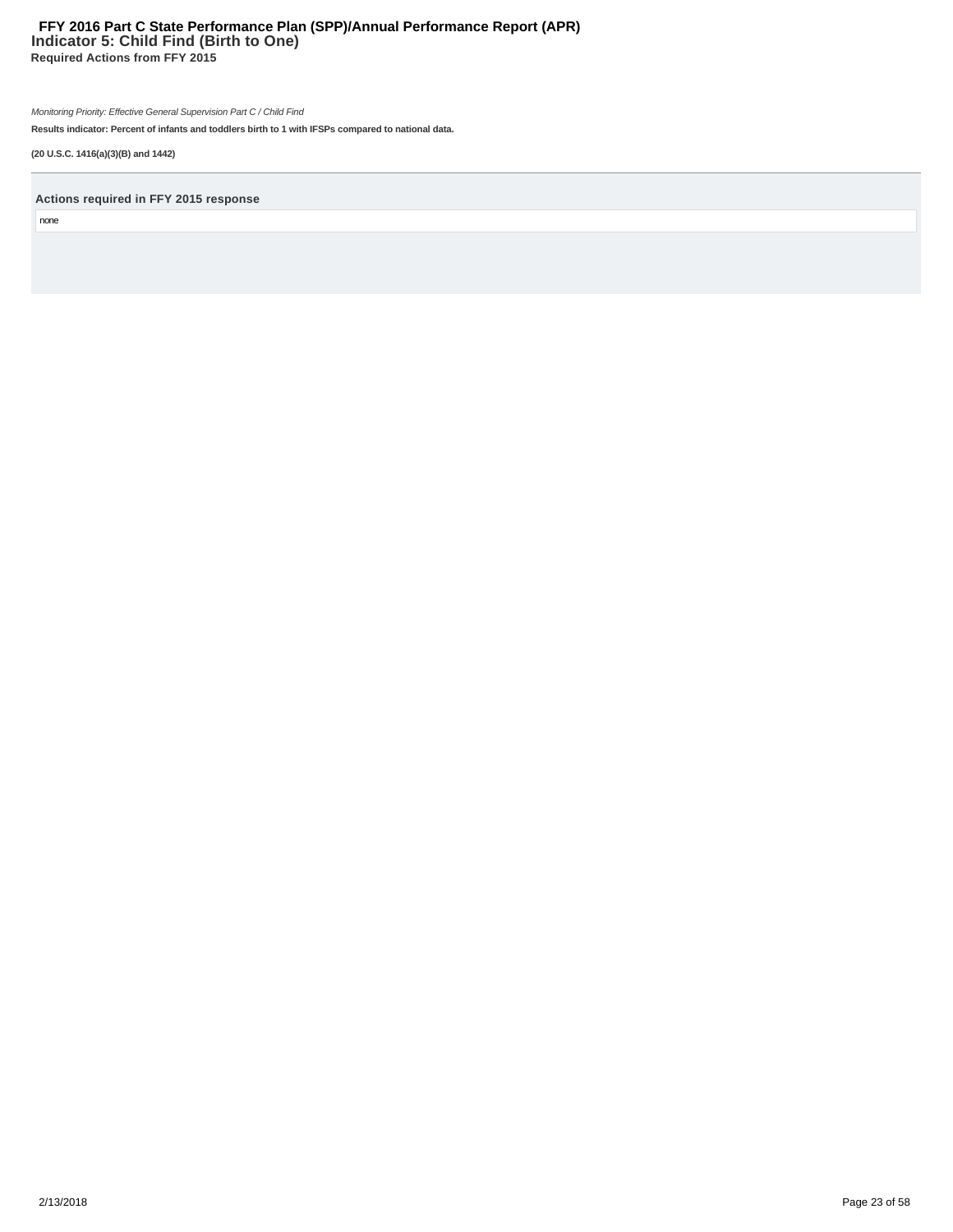# **Indicator 6: Child Find (Birth to Three) Historical Data and Targets FFY 2016 Part C State Performance Plan (SPP)/Annual Performance Report (APR)**

# Monitoring Priority: Effective General Supervision Part C / Child Find

**Results indicator: Percent of infants and toddlers birth to 3 with IFSPs compared to national data.**

# **(20 U.S.C. 1416(a)(3)(B) and 1442)**

# **Historical Data**

# Baseline Data: 2005

| $2000$ $m1$ $m2$ $m3$ $m4$ $m5$ $m6$ |       |       |       |       |       |       |       |       |       |       |       |
|--------------------------------------|-------|-------|-------|-------|-------|-------|-------|-------|-------|-------|-------|
| <b>FFY</b>                           | 2004  | 2005  | 2006  | 2007  | 2008  | 2009  | 2010  | 2011  | 2012  | 2013  | 2014  |
| Target $\geq$                        |       |       | 1.75% | 1.75% | 1.76% | 1.76% | 1.77% | 1.77% | 1.77% | 1.81% | 1.84% |
| Data                                 |       | 1.67% | 1.74% | 1.74% | 1.75% | 1.86% | 1.94% | 1.91% | 1.88% | 1.85% | 1.91% |
|                                      |       |       |       |       |       |       |       |       |       |       |       |
| <b>FFY</b>                           | 2015  |       |       |       |       |       |       |       |       |       |       |
| Target $\geq$                        | 1.86% |       |       |       |       |       |       |       |       |       |       |
| Data                                 | 2.06% |       |       |       |       |       |       |       |       |       |       |
| Key:                                 |       |       |       |       |       |       |       |       |       |       |       |

# **FFY 2016 - FFY 2018 Targets**

| 2016<br><b>FFY</b>                                                      |       | 2017               | 2018  |  |  |  |  |
|-------------------------------------------------------------------------|-------|--------------------|-------|--|--|--|--|
| Target $\geq$                                                           | 1.88% | 1.90%              | 1.92% |  |  |  |  |
| Targets: Description of Stakeholder Input                               | Key:  | Blue - Data Update |       |  |  |  |  |
| Please reference Introduction - Description of Stakeholder Involvement. |       |                    |       |  |  |  |  |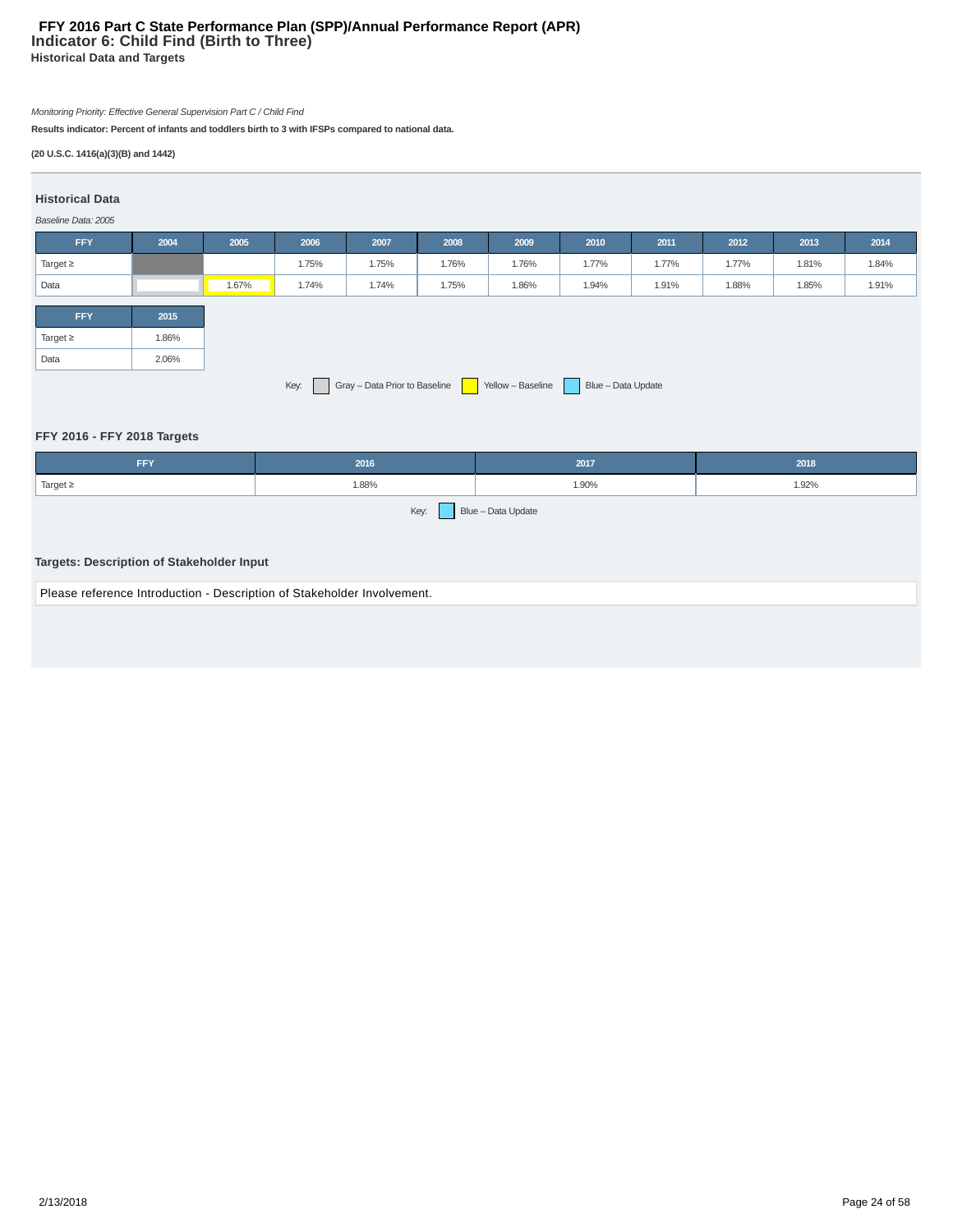## **Indicator 6: Child Find (Birth to Three) FFY 2016 Data FFY 2016 Part C State Performance Plan (SPP)/Annual Performance Report (APR)**

Monitoring Priority: Effective General Supervision Part C / Child Find

**Results indicator: Percent of infants and toddlers birth to 3 with IFSPs compared to national data.**

#### **(20 U.S.C. 1416(a)(3)(B) and 1442)**

#### **Prepopulated Data**

| .                                                                                         |             |                                                      |             |                       |
|-------------------------------------------------------------------------------------------|-------------|------------------------------------------------------|-------------|-----------------------|
| <b>Source</b>                                                                             | <b>Date</b> | <b>Description</b>                                   | <b>Data</b> | <b>Overwrite Data</b> |
| SY 2016-17 Child Count/Educational<br><b>Environment Data Groups</b>                      | 7/12/2017   | Number of infants and toddlers birth to 3 with IFSPs | 1,859       |                       |
| U.S. Census Annual State Resident<br>Population Estimates April 1, 2010 to July<br>1.2016 | 6/22/2017   | Population of infants and toddlers birth to 3        | 80.192      | 80064                 |
| <b>TBD</b>                                                                                |             |                                                      | null        |                       |

#### **Explanation of Alternate Data**

In addition to using the US Census Annual data that is prepopulated into Grads 360, the state also calculates percentages based on provisional live birth data from the Nebraska Department of Health and Human Services. We believe that this second source, provides a truer representation of the percent of the population served. The vital statistics information given to the Nebraska Department of Education is a more accurate reflection of the population of Nebraska than the provided estimates prepopulated above.

#### **FFY 2016 SPP/APR Data**

| Number of infants and toddlers birth to 3 with<br><b>IFSPs</b> | Population of infants and toddlers birth to 3 | <b>FFY 2015</b><br>Data* | <b>FFY 2016</b><br>Tarαet* | <b>FFY 2016</b><br>Data <sup>'</sup> | <b>Status</b> | Slippage    |
|----------------------------------------------------------------|-----------------------------------------------|--------------------------|----------------------------|--------------------------------------|---------------|-------------|
| 859,                                                           | 80,064                                        | 2.06%                    | .88%                       | 2.32%                                | Met Target    | No Slippage |

\* FFY 2015 Data and FFY 2016 Target are editable on the Historical Data and Targets page.

#### **Compare your results to the national data**

Since the start of the SSIP, three years ago, Nebraska has seen an increase in the birth to 3 population served in the state, changing where Nebraska ranks in relation to other states as demonstrated below:

| NE- Indicator C6- BirthToThree |         |       |          |            |          |  |  |  |  |
|--------------------------------|---------|-------|----------|------------|----------|--|--|--|--|
|                                | Year    | Rank  | # served | Population | % served |  |  |  |  |
|                                | 2014-15 | 46/52 | 1.492    | 77,922     | 1.91     |  |  |  |  |
|                                | 2015-16 | 44/52 | 1.619    | 78.546     | 2.06     |  |  |  |  |
|                                | 2016-17 | 44/52 | 1.859    | 80.064     | 2.32     |  |  |  |  |

**Provide additional information about this indicator (optional)**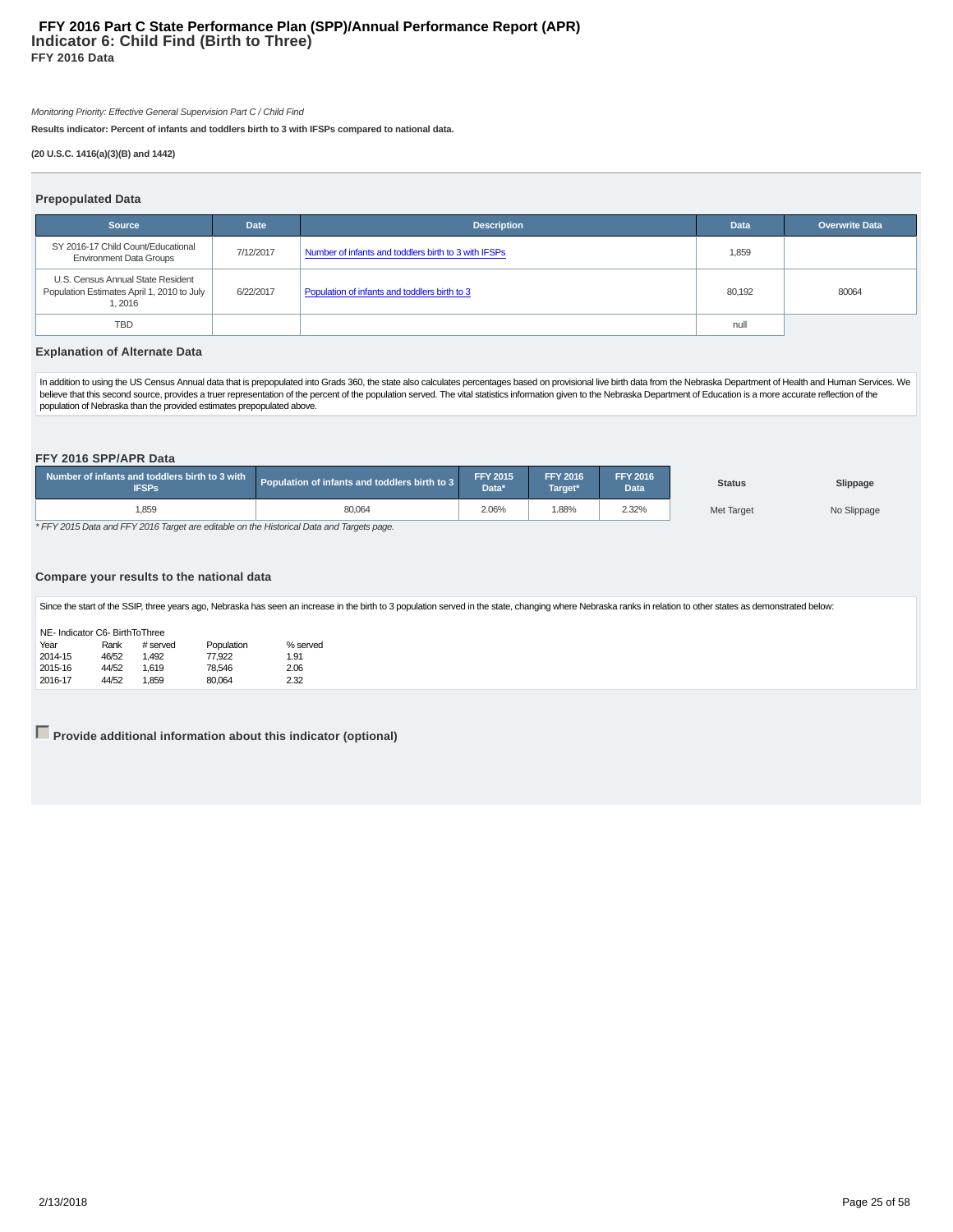# **Indicator 6: Child Find (Birth to Three) Required Actions from FFY 2015 FFY 2016 Part C State Performance Plan (SPP)/Annual Performance Report (APR)**

Monitoring Priority: Effective General Supervision Part C / Child Find

**Results indicator: Percent of infants and toddlers birth to 3 with IFSPs compared to national data.**

**(20 U.S.C. 1416(a)(3)(B) and 1442)**

**Actions required in FFY 2015 response**

none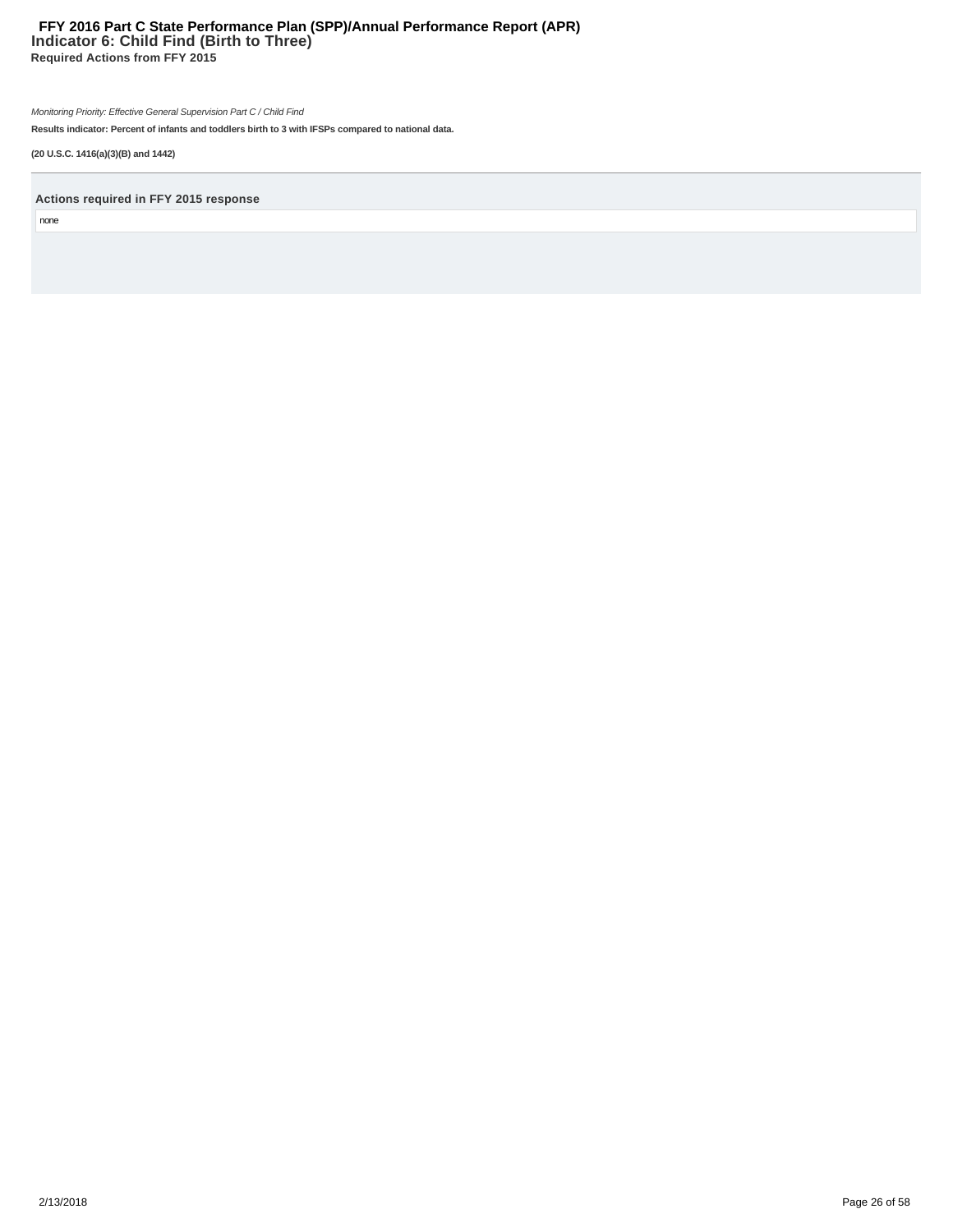# **Indicator 7: 45-day timeline Historical Data and Targets FFY 2016 Part C State Performance Plan (SPP)/Annual Performance Report (APR)**

# Monitoring Priority: Effective General Supervision Part C / Child Find

**Compliance indicator: Percent of eligible infants and toddlers with IFSPs for whom an initial evaluation and initial assessment and an initial IFSP meeting were conducted within Part C's 45-day timeline.**

# **(20 U.S.C. 1416(a)(3)(B) and 1442)**

# **Historical Data**

#### Baseline Data: 2005

| <b>FFY</b>                                                                       | 2004   | 2005   | 2006   | 2007   | 2008   | 2009   | 2010   | 2011   | 2012   | 2013   | 2014   |
|----------------------------------------------------------------------------------|--------|--------|--------|--------|--------|--------|--------|--------|--------|--------|--------|
| Target                                                                           |        |        | 100%   | 100%   | 100%   | 100%   | 100%   | 100%   | 100%   | 100%   | 100%   |
| Data                                                                             |        | 79.80% | 61.36% | 92.23% | 90.83% | 97.20% | 99.60% | 97.80% | 95.90% | 96.15% | 99.11% |
| <b>FFY</b>                                                                       | 2015   |        |        |        |        |        |        |        |        |        |        |
| Target                                                                           | 100%   |        |        |        |        |        |        |        |        |        |        |
| Data                                                                             | 85.51% |        |        |        |        |        |        |        |        |        |        |
| Gray - Data Prior to Baseline<br>Yellow - Baseline<br>Blue - Data Update<br>Key: |        |        |        |        |        |        |        |        |        |        |        |

# **FFY 2016 - FFY 2018 Targets**

| <b>CCV</b><br>FF 1. | 2016 | 2017 | 2018 |
|---------------------|------|------|------|
| Target              | 100% | 100% | 100% |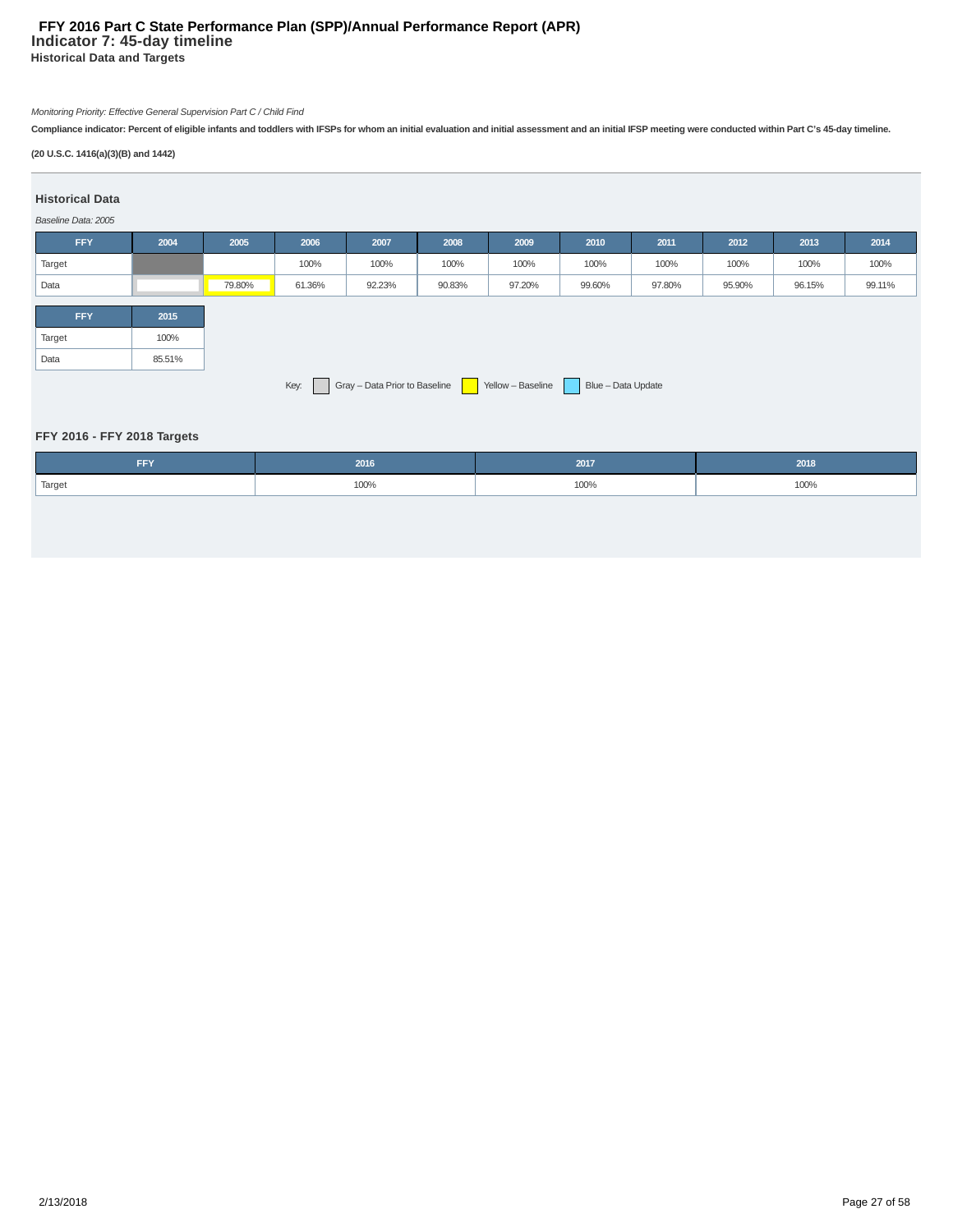#### **Indicator 7: 45-day timeline FFY 2016 Data FFY 2016 Part C State Performance Plan (SPP)/Annual Performance Report (APR)**

#### Monitoring Priority: Effective General Supervision Part C / Child Find

**Compliance indicator: Percent of eligible infants and toddlers with IFSPs for whom an initial evaluation and initial assessment and an initial IFSP meeting were conducted within Part C's 45-day timeline.**

#### **(20 U.S.C. 1416(a)(3)(B) and 1442)**

| FFY 2016 SPP/APR Data                                                                                                                                                                                                                                                                                                                                       |                                                                                                                                    |                          |                            |                         |                        |             |
|-------------------------------------------------------------------------------------------------------------------------------------------------------------------------------------------------------------------------------------------------------------------------------------------------------------------------------------------------------------|------------------------------------------------------------------------------------------------------------------------------------|--------------------------|----------------------------|-------------------------|------------------------|-------------|
| Number of eligible infants and toddlers with IFSPs for<br>whom an initial evaluation and assessment and an<br>initial IFSP meeting was conducted within Part C's<br>45-day timeline                                                                                                                                                                         | Number of eligible infants and toddlers evaluated and<br>assessed for whom an initial IFSP meeting was<br>required to be conducted | <b>FFY 2015</b><br>Data* | <b>FFY 2016</b><br>Target* | <b>FFY 2016</b><br>Data | <b>Status</b>          | Slippage    |
| 133                                                                                                                                                                                                                                                                                                                                                         | 142                                                                                                                                |                          |                            |                         | Did Not Meet<br>Target | No Slippage |
| * FFY 2015 Data and FFY 2016 Target are editable on the Historical Data and Targets page.                                                                                                                                                                                                                                                                   |                                                                                                                                    |                          |                            |                         |                        |             |
| Number of documented delays attributable to exceptional family circumstances<br>This number will be added to the "Number of eligible infants and toddlers with IFSPs for whom an initial evaluation and assessment and an initial IFSP meeting was conducted<br>within Part C's 45-day timeline" field above to calculate the numerator for this indicator. | $\Omega$                                                                                                                           |                          |                            |                         |                        |             |

#### **What is the source of the data provided for this indicator?**

*<u>State monitoring</u>* 

# **State database**

#### **Describe the method used to select EIS programs for monitoring.**

The Nebraska Department of Education (NDE) and Nebraska Department of Health and Human Services (NDHHS), acting as co-lead agencies (the Co-Leads), are responsible for ensuring Part C of the Individuals with Disabilities Education Act (IDEA) is fully implemented for all infants and toddlers with disabilities and their families through the Early Development Network (EDN). The Part C Co-Leads monitor the state's 29 Planning Region Teams (PRTs) on a three year cycle. IFSP files and other records maintained by Services Coordinators are reviewed for compliance with IDEA and Medicaid.

The Individualized Family Serivce Plan (IFSP) checklist file review for Improving Learning for Children with Disabilities (ILCD) gathers data regarding the receipt of early intervention services on IFSPs in a timely manner

In FFY 2016, 10 of the Planning Regions participated in an IFSP file review for a total of 142 files. In 9 of the 142 files (100%) the 45 day timeline was not met.

The Co-Leads notified the 6 programs where the 9 files were found in writing concerning the findings of noncompliance and the requirement that the noncompliance be corrected as soon as possible but in no case more than one year from identification. The State has verified that the EIS programs are correctly implementing the specific regulatory requirements and have ensured that the children received an initial evaluation, assessment and I meeting, although late, and the services listed on the IFSP within a timely manner from the IFSP meeting.

**Provide additional information about this indicator (optional)**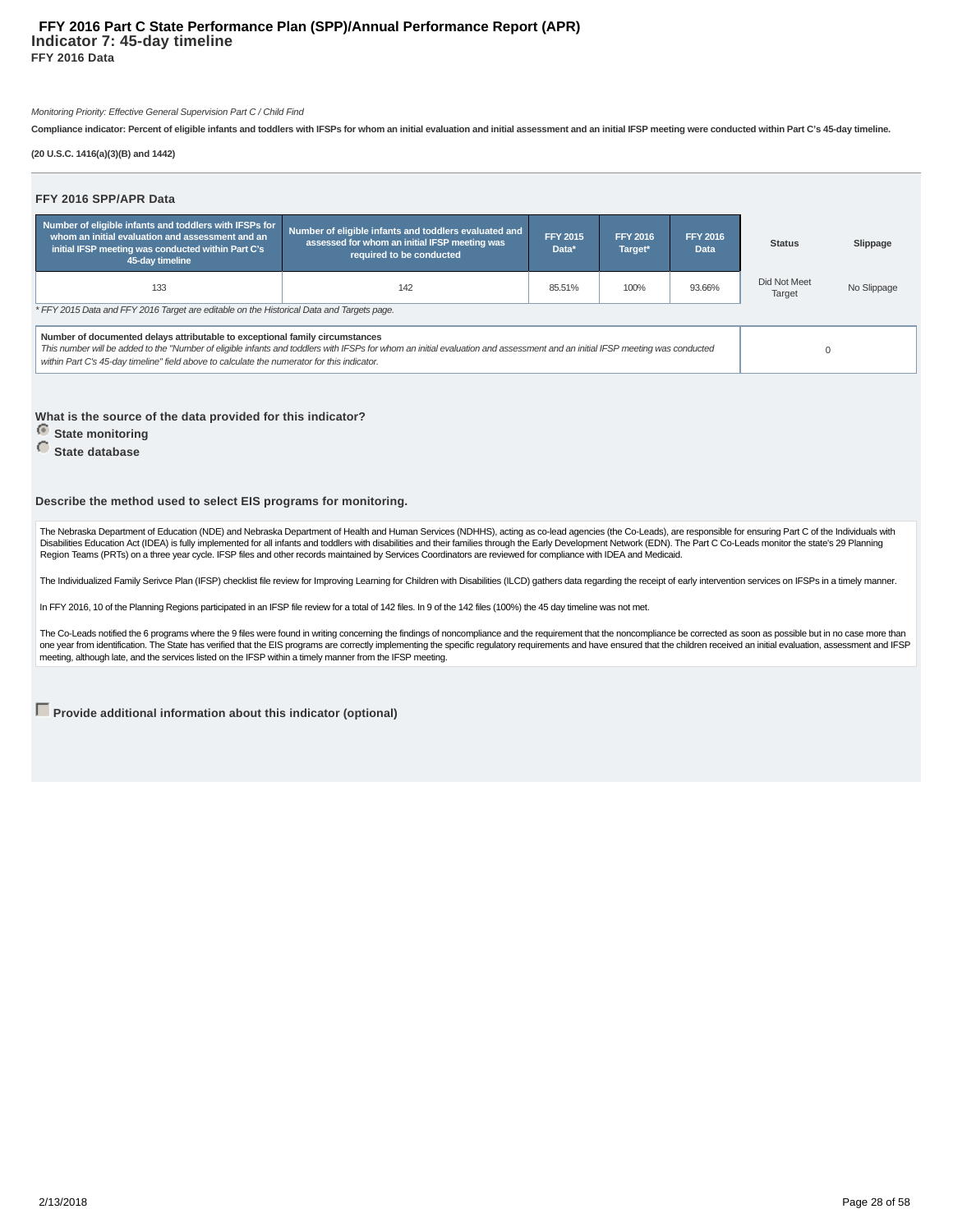# **Indicator 7: 45-day timeline Required Actions from FFY 2015 FFY 2016 Part C State Performance Plan (SPP)/Annual Performance Report (APR)**

Monitoring Priority: Effective General Supervision Part C / Child Find

**Compliance indicator: Percent of eligible infants and toddlers with IFSPs for whom an initial evaluation and initial assessment and an initial IFSP meeting were conducted within Part C's 45-day timeline.**

#### **(20 U.S.C. 1416(a)(3)(B) and 1442)**

#### **Actions required in FFY 2015 response**

#### none

Note: Any actions required in last year's response table that are related to correction of findings should be responded to on the "Correction of Previous Findings of Noncompliance" page of this indicator. If your State's only actions required in last year's response are related to findings of noncompliance, a text field will not be displayed on this page.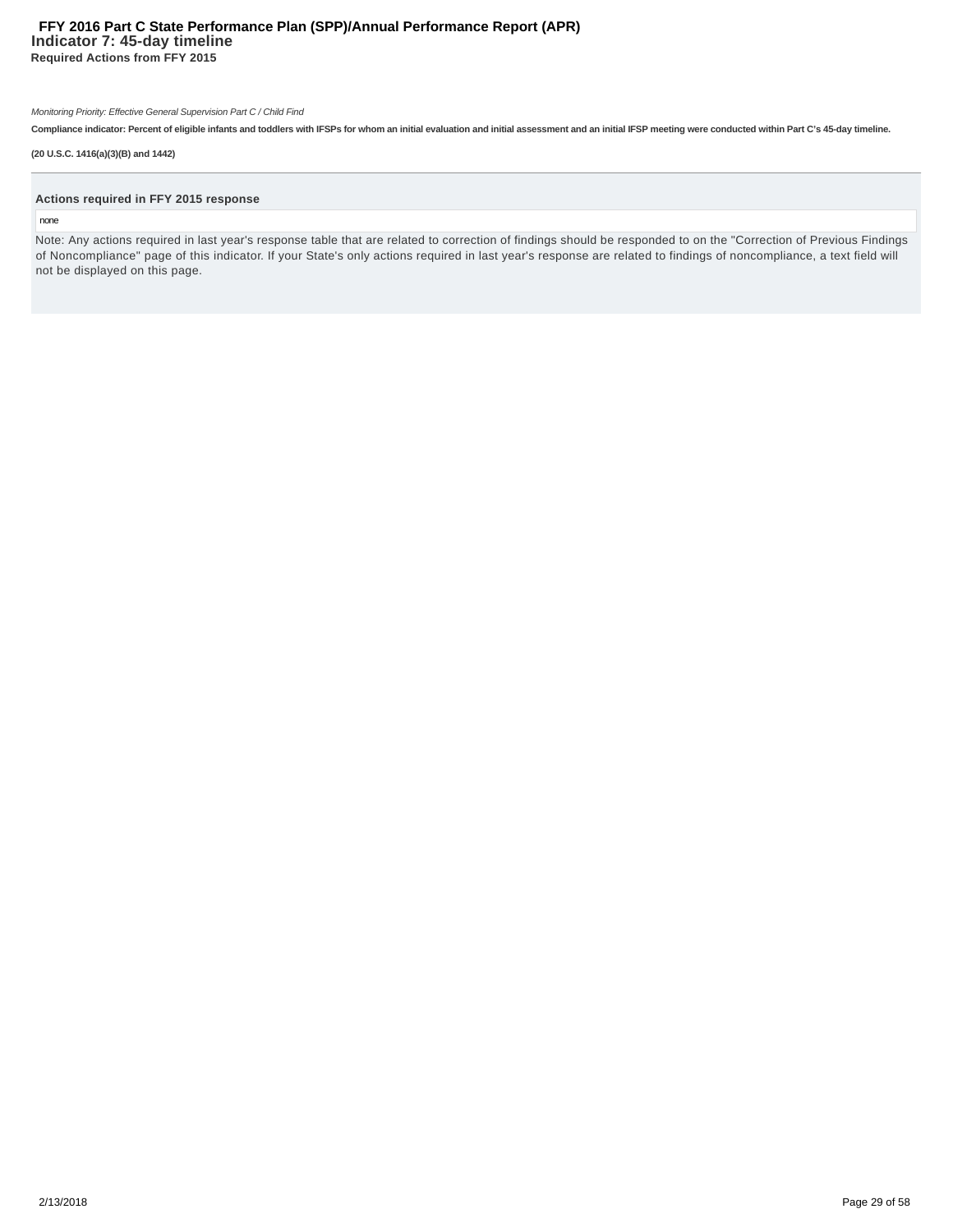# **Indicator 7: 45-day timeline FFY 2016 Part C State Performance Plan (SPP)/Annual Performance Report (APR)**

**Correction of Previous Findings of Noncompliance**

#### Monitoring Priority: Effective General Supervision Part C / Child Find

**Compliance indicator: Percent of eligible infants and toddlers with IFSPs for whom an initial evaluation and initial assessment and an initial IFSP meeting were conducted within Part C's 45-day timeline.**

**(20 U.S.C. 1416(a)(3)(B) and 1442)**

| Correction of Findings of Noncompliance Identified in FFY 2015<br><b>Findings of Noncompliance Verified as</b><br><b>Findings of Noncompliance Subsequently</b><br><b>Findings of Noncompliance Identified</b><br><b>Findings Not Yet Verified as Corrected</b><br><b>Corrected Within One Year</b><br><b>Corrected</b> |    |  |  |  |  |  |  |  |  |  |
|-------------------------------------------------------------------------------------------------------------------------------------------------------------------------------------------------------------------------------------------------------------------------------------------------------------------------|----|--|--|--|--|--|--|--|--|--|
| 10                                                                                                                                                                                                                                                                                                                      | 10 |  |  |  |  |  |  |  |  |  |
| FFY 2015 Findings of Noncompliance Verified as Corrected<br>Describe how the State verified that the source of noncompliance is correctly implementing the requlatory requirements                                                                                                                                      |    |  |  |  |  |  |  |  |  |  |
| The Co-Leads notified each EIS program in writing concerning the finding of noncompliance and the requirement that the noncompliance be corrected as soon as possible, but in no case more than one year from                                                                                                           |    |  |  |  |  |  |  |  |  |  |

The Co-Leads notified each EIS program in writing concerning the finding of noncompliance and the requirement that the noncompliance be corrected as soon as possible, but in no case more than one year from<br>identification. although late, and the services listed on the IFSP in a timely manner as noted in the FFY 2015 APR. Each EIS program was required to develop and implement a Corrective Action Plan to ensure correction of noncompliance<br>with processes, as well as specific regulatory requirements, were implemented. Within one year of identification each EIS program was found to be in 100% compliance in meeting the 45-day timeline.

Describe how the State verified that each individual case of noncompliance was corrected

Each EIS program was required to develop and implement a Corrective Action Plan to ensure correction of noncompliance within one year. The Co-Leads monitored the implementation of the Corrective Action Plan. In addition, the Co-Leads reviewed files of newly-referred children for assurance that compliance was met and the CAP-related processes, as well as specific regulatory requirements, were implemented. Within one year of identification each EIS program was found to be in 100% compliance in meeting the 45-day timeline.

#### **Correction of Findings of Noncompliance Identified Prior to FFY 2015**

|      | Findings of Noncompliance Not Yet Verified as Corrected as of FFY 2015 APR | Findings of Noncompliance Verified as<br><b>Corrected</b> | Findings Not Yet Verified as Corrected |
|------|----------------------------------------------------------------------------|-----------------------------------------------------------|----------------------------------------|
| None |                                                                            |                                                           |                                        |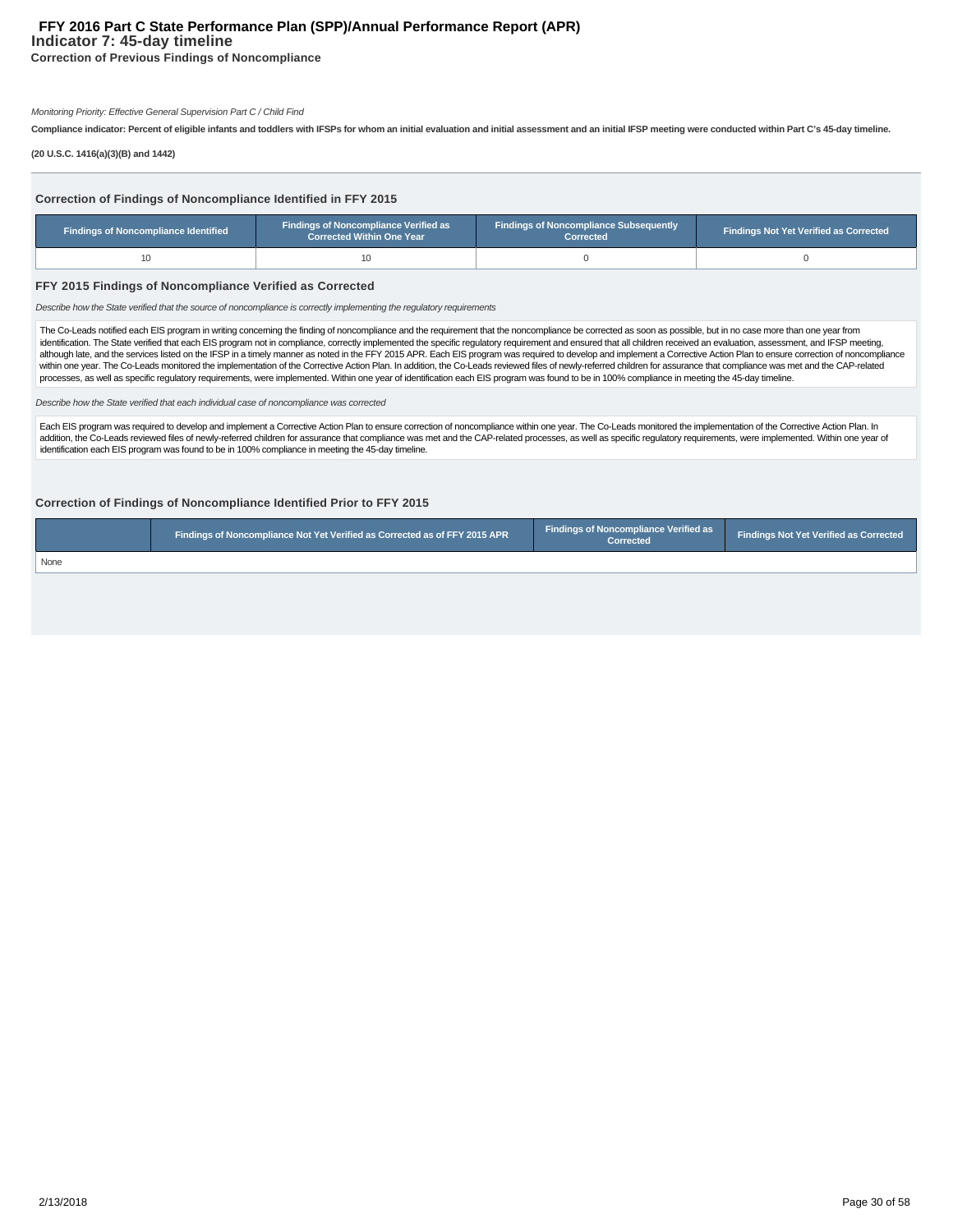# **Indicator 8: Early Childhood Transition FFY 2016 Data: All Indicator 8 Sections FFY 2016 Part C State Performance Plan (SPP)/Annual Performance Report (APR)**

#### Monitoring Priority: Effective General Supervision Part C / Effective Transition

**Compliance indicator: The percentage of toddlers with disabilities exiting Part C with timely transition planning for whom the Lead Agency has:**

- A. Developed an IFSP with transition steps and services at least 90 days, and at the discretion of all parties, not more than nine months, prior to the toddler's third birthday;<br>B. Notified (consistent with any opt-out pol
- C. Conducted the transition conference held with the approval of the family at least 90 days, and at the discretion of all parties, not more than nine months, prior to the toddler's third birthday for
- **toddlers potentially eligible for Part B preschool services.**

**(20 U.S.C. 1416(a)(3)(B) and 1442)**

| FFY 2016 SPP/APR Data                                                                        |    |
|----------------------------------------------------------------------------------------------|----|
| Number of toddlers with disabilities exiting Part C                                          | 65 |
| Number of toddlers with disabilities exiting Part C who were potentially eligible for Part B | 65 |

**Provide additional information about this indicator (optional)**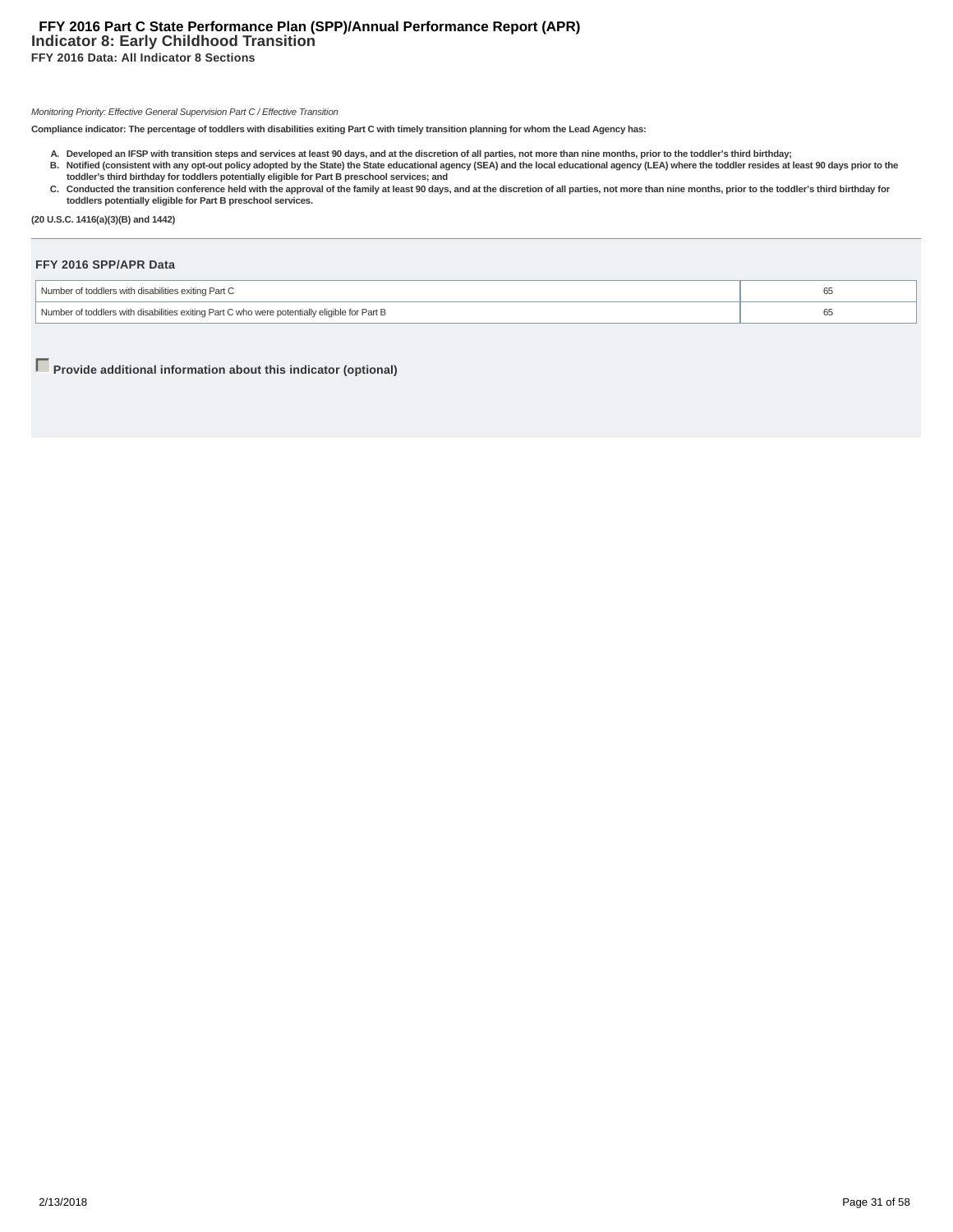# **Indicator 8A: Early Childhood Transition Historical Data and Targets FFY 2016 Part C State Performance Plan (SPP)/Annual Performance Report (APR)**

#### Monitoring Priority: Effective General Supervision Part C / Effective Transition

**Compliance indicator: The percentage of toddlers with disabilities exiting Part C with timely transition planning for whom the Lead Agency has:**

- A. Developed an IFSP with transition steps and services at least 90 days, and at the discretion of all parties, not more than nine months, prior to the toddler's third birthday;<br>B. Notified (consistent with any opt-out pol
- C. Conducted the transition conference held with the approval of the family at least 90 days, and at the discretion of all parties, not more than nine months, prior to the toddler's third birthday for **toddlers potentially eligible for Part B preschool services.**

**(20 U.S.C. 1416(a)(3)(B) and 1442)**

# **Historical Data**

#### Baseline Data: 2005

| <b>FFY</b> | 2004                                                                       | 2005   | 2006   | 2007   | 2008   | 2009   | 2010   | 2011   | 2012   | 2013   | 2014   |
|------------|----------------------------------------------------------------------------|--------|--------|--------|--------|--------|--------|--------|--------|--------|--------|
| Target     |                                                                            |        | 100%   | 100%   | 100%   | 100%   | 100%   | 100%   | 100%   | 100%   | 100%   |
| Data       |                                                                            | 86.00% | 50.00% | 55.40% | 94.40% | 96.70% | 95.00% | 94.00% | 94.80% | 84.00% | 91.67% |
|            |                                                                            |        |        |        |        |        |        |        |        |        |        |
| <b>FFY</b> | 2015                                                                       |        |        |        |        |        |        |        |        |        |        |
| Target     | 100%                                                                       |        |        |        |        |        |        |        |        |        |        |
| Data       | 75.76%                                                                     |        |        |        |        |        |        |        |        |        |        |
|            | Key: Gray - Data Prior to Baseline Yellow - Baseline<br>Blue - Data Update |        |        |        |        |        |        |        |        |        |        |

#### **FFY 2016 - FFY 2018 Targets**

| <b>FFY</b> | 2016 | 2017      | 2018 |
|------------|------|-----------|------|
| Target     | 100% | 100%<br>. | 100% |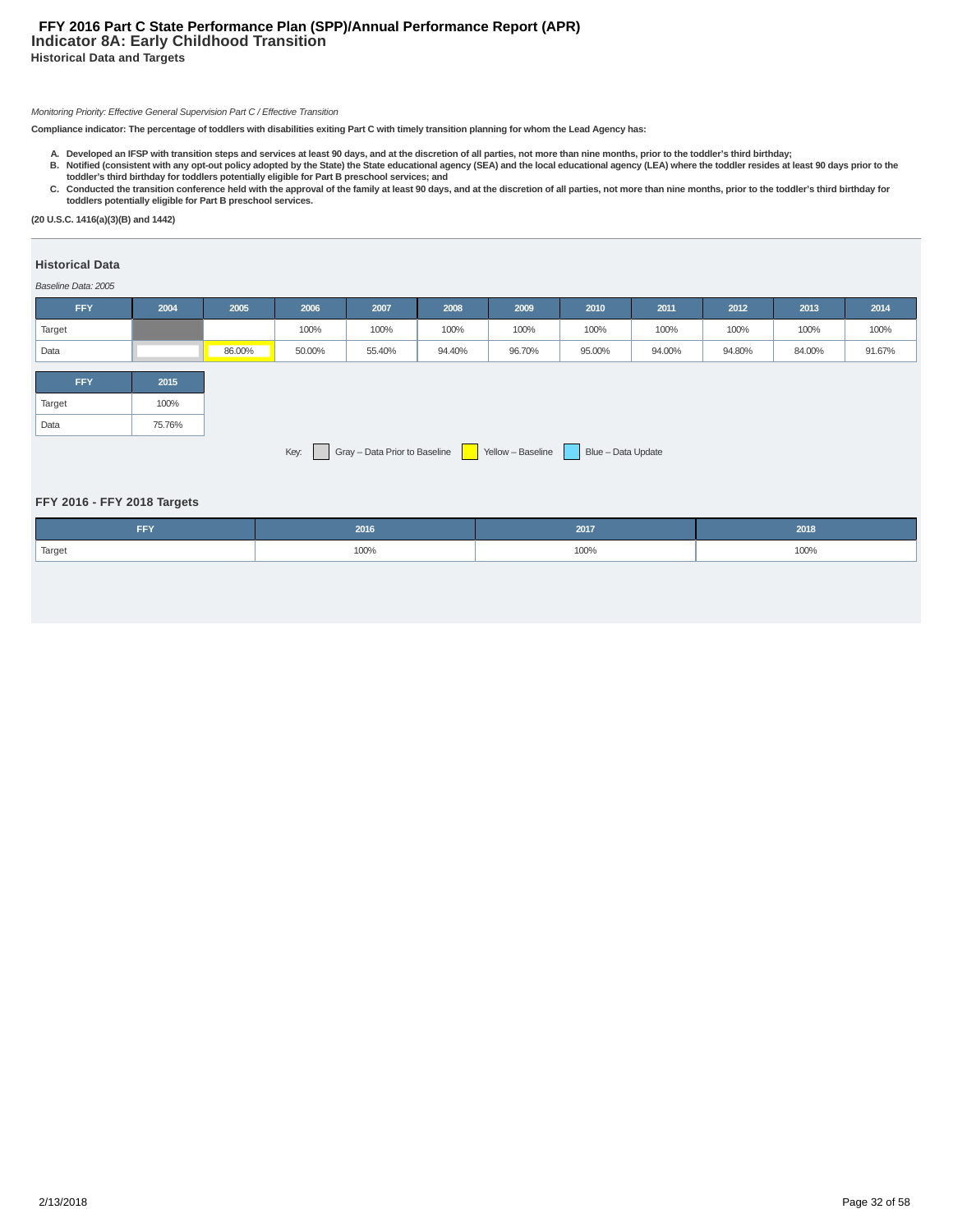#### Monitoring Priority: Effective General Supervision Part C / Effective Transition

**Compliance indicator: The percentage of toddlers with disabilities exiting Part C with timely transition planning for whom the Lead Agency has:**

- **A. Developed an IFSP with transition steps and services at least 90 days, and at the discretion of all parties, not more than nine months, prior to the toddler's third birthday; Notified (consistent with any opt-out policy adopted by the State) the State educational agency (SEA) and the local educational agency (LEA) where the toddler resides at least 90 days prior to the B.**
- **toddler's third birthday for toddlers potentially eligible for Part B preschool services; and** C. Conducted the transition conference held with the approval of the family at least 90 days, and at the discretion of all parties, not more than nine months, prior to the toddler's third birthday for **toddlers potentially eligible for Part B preschool services.**

**(20 U.S.C. 1416(a)(3)(B) and 1442)**

#### **FFY 2016 SPP/APR Data**

| Source     | <b>Date</b> | <b>Description</b>                                  | Data         | Overwrite Data |
|------------|-------------|-----------------------------------------------------|--------------|----------------|
| adicator 8 | 12/18/2017  | Number of toddlers with disabilities exiting Part C | $\sim$<br>65 | nul            |

**Data include only those toddlers with disabilities exiting Part C with timely transition planning for whom the Lead Agency has developed an IFSP with transition steps and services at least 90 days, and at the discretion of all parties, not more than nine months, prior to the toddler's third birthday.**

 Yes  $\bigcap_{\text{No}}$ 

| Number of children exiting Part C who have an IFSP<br>with transition steps and services                                                                                                                                                                      | Number of toddlers with disabilities exiting Part C | <b>FFY 2015</b><br>Data* | <b>FFY 2016</b><br>Target* | <b>FFY 2016</b><br><b>Data</b> | <b>Status</b> | Slippage |
|---------------------------------------------------------------------------------------------------------------------------------------------------------------------------------------------------------------------------------------------------------------|-----------------------------------------------------|--------------------------|----------------------------|--------------------------------|---------------|----------|
| 45                                                                                                                                                                                                                                                            | 65                                                  | Did Not Meet<br>Target   | Slippage                   |                                |               |          |
| * FFY 2015 Data and FFY 2016 Target are editable on the Historical Data and Targets page.                                                                                                                                                                     |                                                     |                          |                            |                                |               |          |
| Number of documented delays attributable to exceptional family circumstances<br>This number will be added to the "Number of children exiting Part C who have an IFSP with transition steps and services" field to calculate the numerator for this indicator. |                                                     |                          |                            |                                |               |          |

#### **Reasons for Slippage**

Slippage can be attributed to 20 transition plans which were found to be out of compliance due to the lack of the individual family step or lack of a specific, individualized step/service necessary to meet the child's/fami contained within the transition plan. Because the requirements and appropriate documentation of transition plans and timeline for children exiting Part C has such a significant impact on the provision of services to infant toddlers, the Co-Leads believe that it is important to continue training to ensure that all EIS programs correctly implement the specific regulatory requirements and have strategies in place to ensure compliance. The Co-Leads will continue to conduct additional professional development/technical assistance activities as outlined under the Professional Development and Technical Assistance section of the APR.

**What is the source of the data provided for this indicator?**

**C** State monitoring

State database

**Describe the method used to select EIS programs for monitoring.**

The Nebraska Department of Education (NDE) and Nebraska Department of Health and Human Services (NDHHS), acting as co-lead agencies (the Co-Leads), are responsible for ensuring Part C of the Individuals with Disabilities Education Act (IDEA) is fully implemented for all infants and toddlers with disabilities and their families through the Early Development Network (EDN). The Part C Co-Leads monitor the state's 29 Planning Region Teams (PRTs) on a three year cycle. IFSP files and other records maintained by Services Coordinators are reviewed for compliance with IDEA and Medicaid.

The Individualized Family Service Plan (IFSP) checklist file review for Improving Learning for children with Disabilities (ILCD) gathers data regarding the receipt of early intervention/transition services on IFSPs in a timely manner.

In FFY 2016, ten (10) of the Planning Regions participated in an IFSP file review for a total of 142 files, of which 65 files had transition plans reviewed for compliance. The Co-Leads determined that all 65 files contained complete transition plans prior to the child exiting Part C. However, 20 transition plans, across 7 EIS programs were found to be out of compliance due to the lack of the individual family steps and a specific step/service individualized to the child's/family's needs. The Co-Leads notified the 7 EIS programs in writing concerning the findings of noncompliance and the requirement that the noncompliance be corrected as soon as possible but in no case more than one year from identification.

**Provide additional information about this indicator (optional)**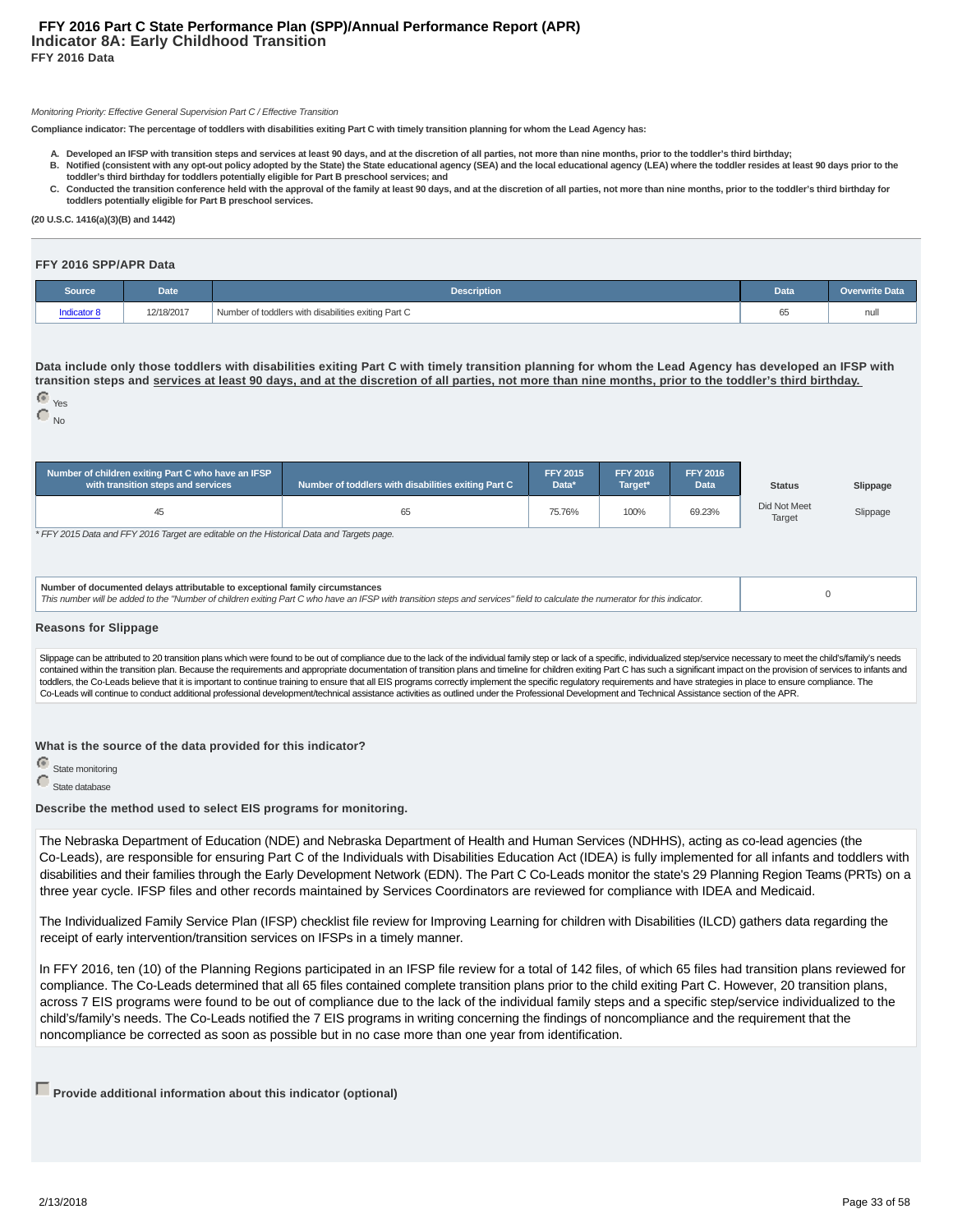# **Indicator 8A: Early Childhood Transition Required Actions from FFY 2015 FFY 2016 Part C State Performance Plan (SPP)/Annual Performance Report (APR)**

#### Monitoring Priority: Effective General Supervision Part C / Effective Transition

**Compliance indicator: The percentage of toddlers with disabilities exiting Part C with timely transition planning for whom the Lead Agency has:**

- A. Developed an IFSP with transition steps and services at least 90 days, and at the discretion of all parties, not more than nine months, prior to the toddler's third birthday;<br>B. Notified (consistent with any opt-out pol
- **toddler's third birthday for toddlers potentially eligible for Part B preschool services; and** C. Conducted the transition conference held with the approval of the family at least 90 days, and at the discretion of all parties, not more than nine months, prior to the toddler's third birthday for **toddlers potentially eligible for Part B preschool services.**
- **(20 U.S.C. 1416(a)(3)(B) and 1442)**

# **Actions required in FFY 2015 response**

#### none

Note: Any actions required in last year's response table that are related to correction of findings should be responded to on the "Correction of Previous Findings of Noncompliance" page of this indicator. If your State's only actions required in last year's response are related to findings of noncompliance, a text field will not be displayed on this page.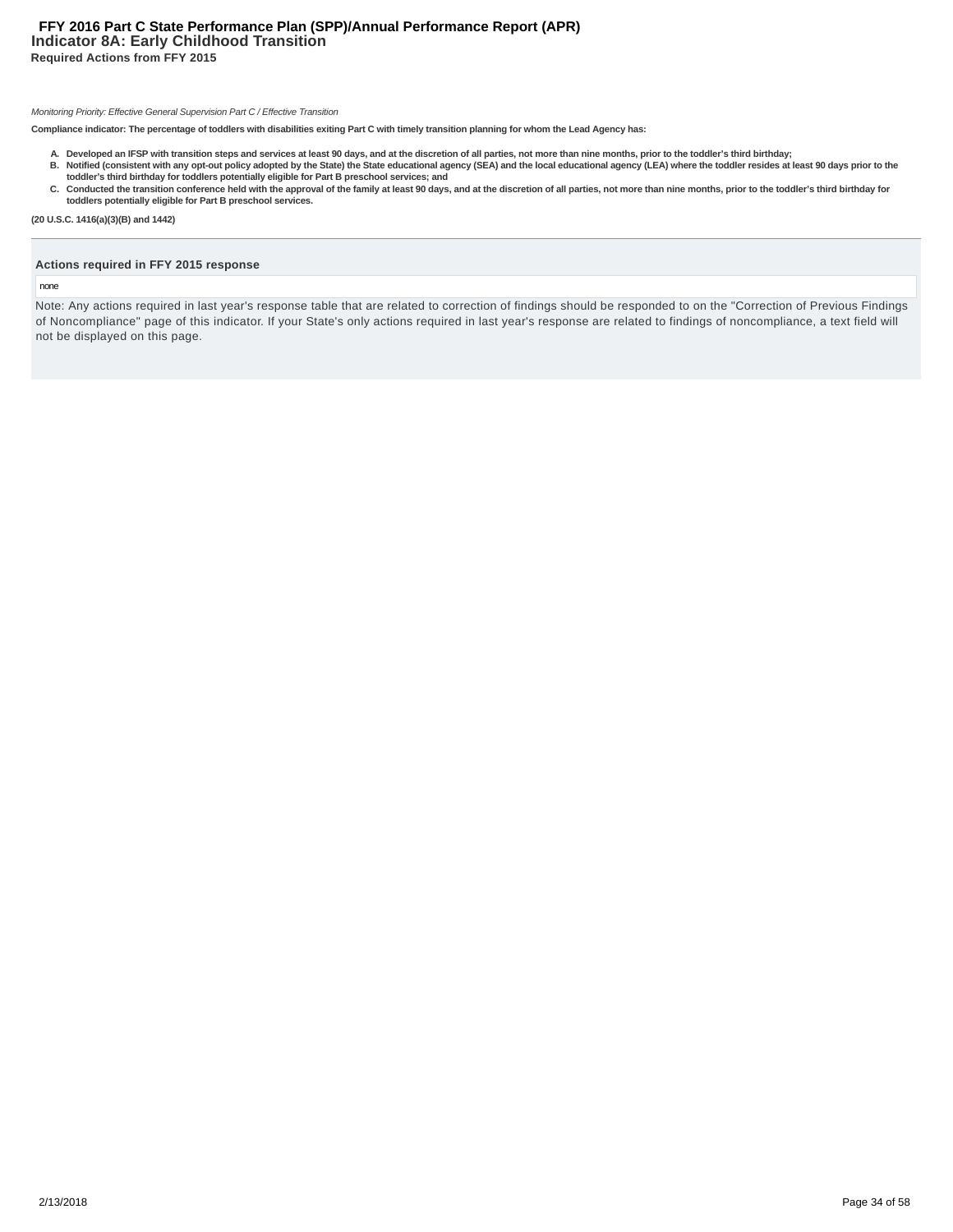# **Indicator 8A: Early Childhood Transition Correction of Previous Findings of Noncompliance FFY 2016 Part C State Performance Plan (SPP)/Annual Performance Report (APR)**

Monitoring Priority: Effective General Supervision Part C / Effective Transition

**Compliance indicator: The percentage of toddlers with disabilities exiting Part C with timely transition planning for whom the Lead Agency has:**

- **A. Developed an IFSP with transition steps and services at least 90 days, and at the discretion of all parties, not more than nine months, prior to the toddler's third birthday; Notified (consistent with any opt-out policy adopted by the State) the State educational agency (SEA) and the local educational agency (LEA) where the toddler resides at least 90 days prior to the B.**
- **toddler's third birthday for toddlers potentially eligible for Part B preschool services; and** C. Conducted the transition conference held with the approval of the family at least 90 days, and at the discretion of all parties, not more than nine months, prior to the toddler's third birthday for
- **toddlers potentially eligible for Part B preschool services.**

**(20 U.S.C. 1416(a)(3)(B) and 1442)**

#### **Correction of Findings of Noncompliance Identified in FFY 2015**

| Findings of Noncompliance Verified as<br>Findings of Noncompliance Identified<br><b>Corrected Within One Year</b> |  | <b>Findings of Noncompliance Subsequently</b><br>Corrected | <b>Findings Not Yet Verified as Corrected</b> |
|-------------------------------------------------------------------------------------------------------------------|--|------------------------------------------------------------|-----------------------------------------------|
|                                                                                                                   |  | null                                                       |                                               |

#### **FFY 2015 Findings of Noncompliance Verified as Corrected**

Describe how the State verified that the source of noncompliance is correctly implementing the regulatory requirements

In each case of noncompliance, the Co-Leads notified the EIS program in writing concerning the finding of noncompliance and the requirement that the noncompliance be corrected as soon as possible, but in no case more than one year from identification. The State verified that each EIS program not in compliance correctly implemented the specific regulatory requirement and ensured that all children exiting Part C received an IFSP with transition steps and services prior to exiting Part C. Each EIS program was required to develop and implement a Corrective Action Plan. In addition, the Co-Leads reviewed different files of children exiting Part C for assurance that compliance was met and the CAP-related processes, as well as specific regulatory requirements were implemented. Within one year of identification each EIS program was found to be in 100% compliance.

#### Describe how the State verified that each individual case of noncompliance was corrected

Each EIS program was required to develop and implement a Corrective Action Plan to ensure correction of noncompliance within one year. The Co-Leads monitored the implementation of the Corrective Action Plan. In addition, the Co-Leads reviewed additional files of children exiting Part C for assurance that compliance was met and the CAP-related processes, as well as specific regulatory requirements, were implemented. Within one year of identification each EIS program was found to be in 100% compliance. The requirements and appropriate documentation of transition plans for children exiting Part C will continue to be a training topic to ensure that all EIS programs correctly implement the specific regulatory requirements and have strategies in place to ensure compliance. The state has verified that each EIS program was correctly implementing the specific regulatory requirements and ensured that all children, who had not yet exited Part C, were provided with appropriate transition plans documenting all necessary transition steps and services prior to the children exiting Part C.

# **Correction of Findings of Noncompliance Identified Prior to FFY 2015**

|      | Findings of Noncompliance Not Yet Verified as Corrected as of FFY 2015 APR 1 | Findings of Noncompliance Verified as<br>Corrected | <b>Findings Not Yet Verified as Corrected</b> |
|------|------------------------------------------------------------------------------|----------------------------------------------------|-----------------------------------------------|
| None |                                                                              |                                                    |                                               |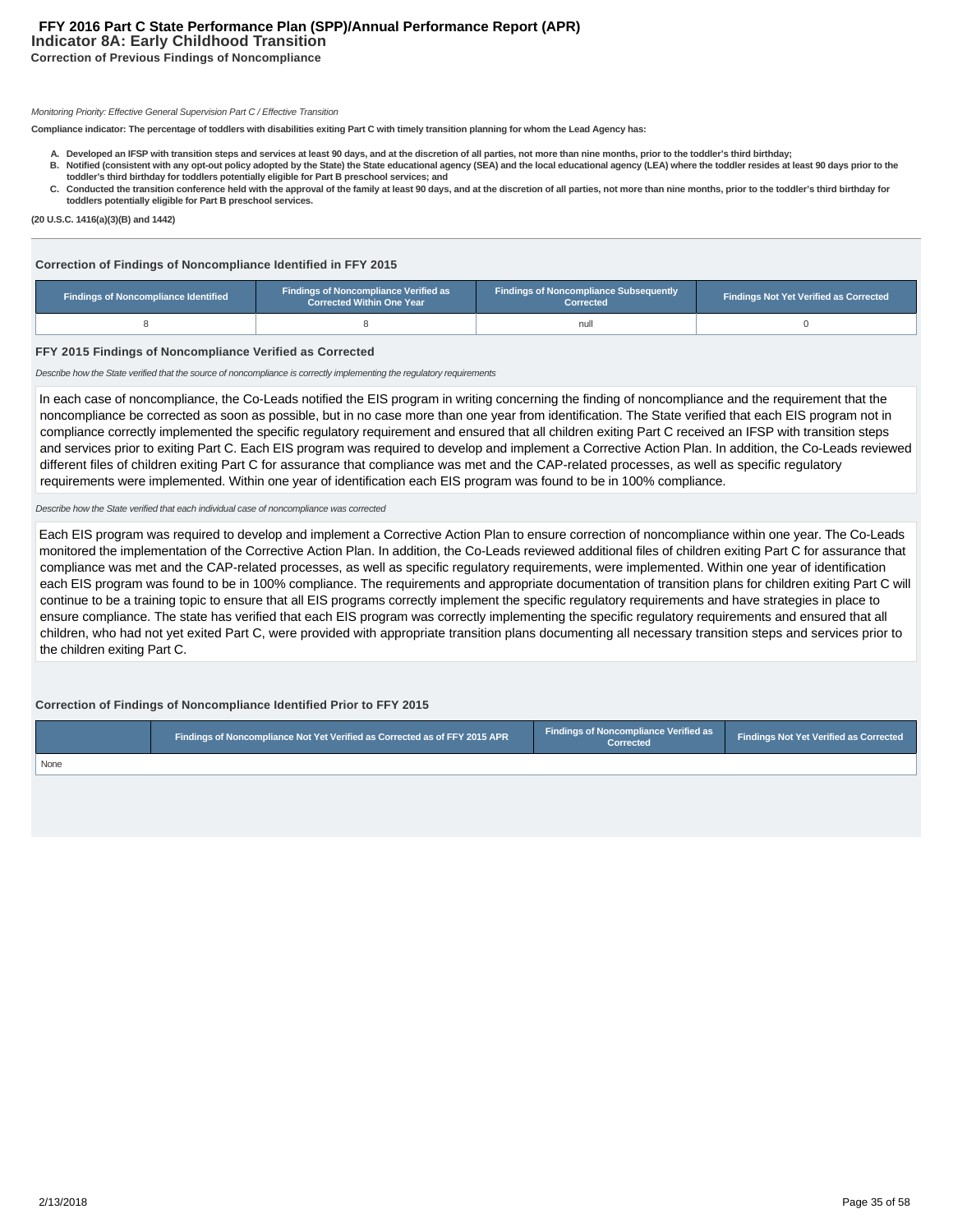# **Indicator 8B: Early Childhood Transition Historical Data and Targets FFY 2016 Part C State Performance Plan (SPP)/Annual Performance Report (APR)**

#### Monitoring Priority: Effective General Supervision Part C / Effective Transition

**Compliance indicator: The percentage of toddlers with disabilities exiting Part C with timely transition planning for whom the Lead Agency has:**

- A. Developed an IFSP with transition steps and services at least 90 days, and at the discretion of all parties, not more than nine months, prior to the toddler's third birthday;<br>B. Notified (consistent with any opt-out pol
- C. Conducted the transition conference held with the approval of the family at least 90 days, and at the discretion of all parties, not more than nine months, prior to the toddler's third birthday for **toddlers potentially eligible for Part B preschool services.**

**(20 U.S.C. 1416(a)(3)(B) and 1442)**

# **Historical Data**

#### Baseline Data: 2005

| <b>FFY</b> | 2004                                                                             | 2005   | 2006 | 2007 | 2008 | 2009 | 2010 | 2011 | 2012 | 2013 | 2014 |
|------------|----------------------------------------------------------------------------------|--------|------|------|------|------|------|------|------|------|------|
| Target     |                                                                                  |        | 100% | 100% | 100% | 100% | 100% | 100% | 100% | 100% | 100% |
| Data       |                                                                                  | 86.00% | 100% | 100% | 100% | 100% | 100% | 100% | 100% | 100% | 100% |
| <b>FFY</b> | 2015                                                                             |        |      |      |      |      |      |      |      |      |      |
| Target     | 100%                                                                             |        |      |      |      |      |      |      |      |      |      |
| Data       | 100%                                                                             |        |      |      |      |      |      |      |      |      |      |
|            | Gray - Data Prior to Baseline<br>Yellow - Baseline<br>Blue - Data Update<br>Key: |        |      |      |      |      |      |      |      |      |      |

#### **FFY 2016 - FFY 2018 Targets**

| <b>FFY</b> | 2016 | 2017 | 2018 |
|------------|------|------|------|
| Target     | 100% | 100% | 100% |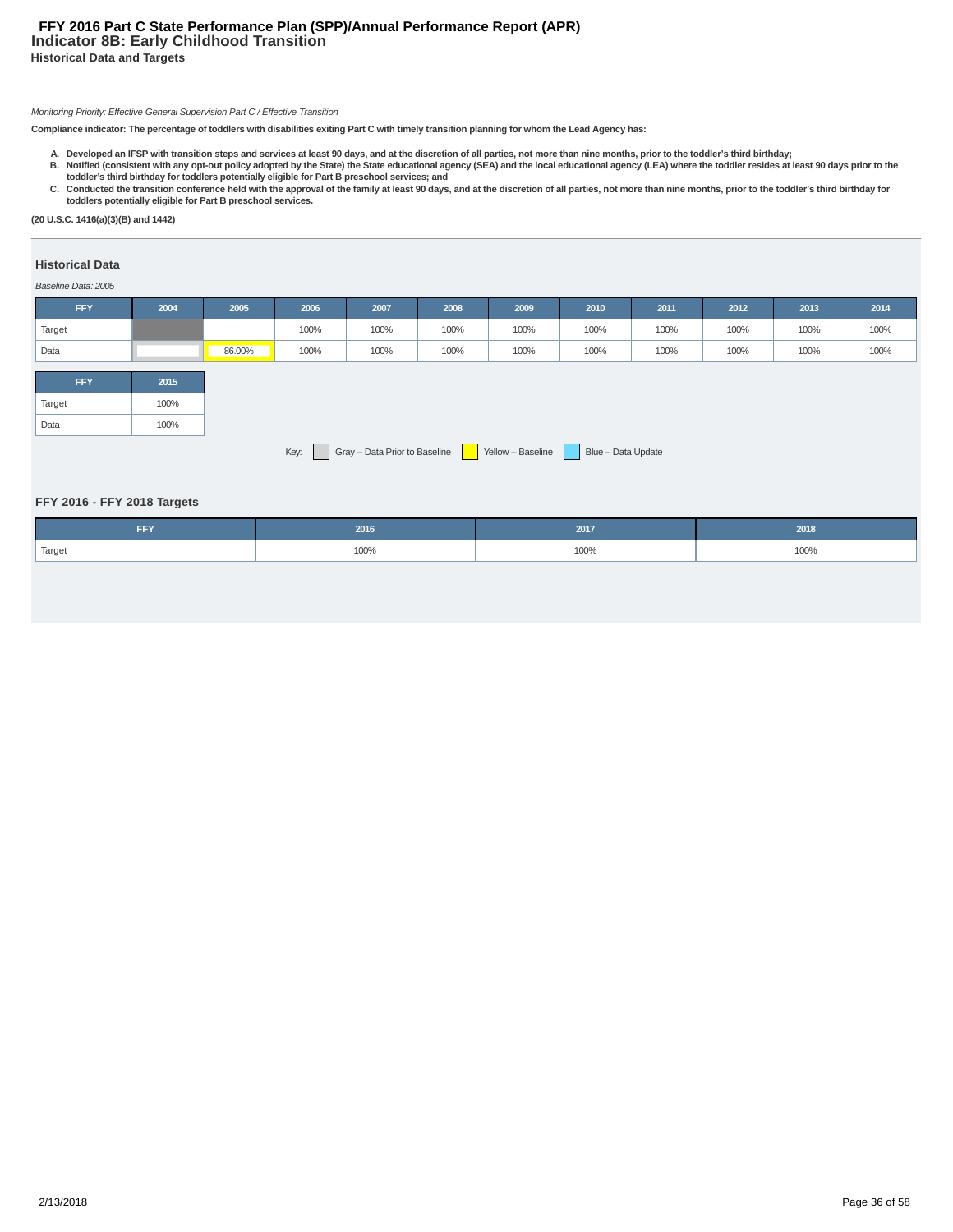# **Indicator 8B: Early Childhood Transition FFY 2016 Data FFY 2016 Part C State Performance Plan (SPP)/Annual Performance Report (APR)**

#### Monitoring Priority: Effective General Supervision Part C / Effective Transition

**Compliance indicator: The percentage of toddlers with disabilities exiting Part C with timely transition planning for whom the Lead Agency has:**

- A. Developed an IFSP with transition steps and services at least 90 days, and at the discretion of all parties, not more than nine months, prior to the toddler's third birthday;<br>B. Notified (consistent with any opt-out pol
- C. Conducted the transition conference held with the approval of the family at least 90 days, and at the discretion of all parties, not more than nine months, prior to the toddler's third birthday for **toddlers potentially eligible for Part B preschool services.**

**(20 U.S.C. 1416(a)(3)(B) and 1442)**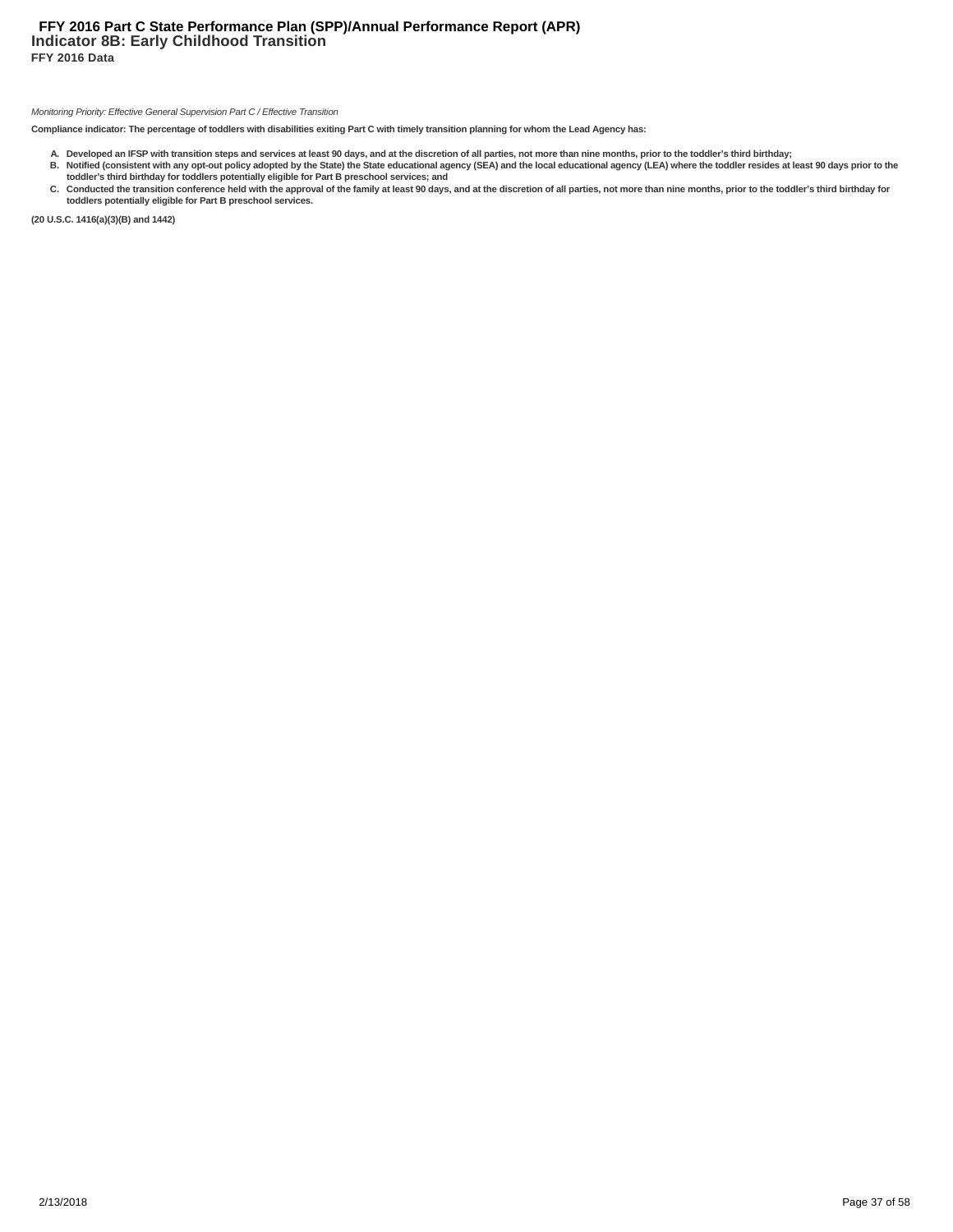# **FFY 2016 Part C State Performance Plan (SPP)/Annual Performance Report (APR)**

#### **FFY 2016 SPP/APR Data**

| Source             | <b>Date</b> | <b>Description</b>                                                                           | Data | <b>Overwrite Data</b> |
|--------------------|-------------|----------------------------------------------------------------------------------------------|------|-----------------------|
| <b>Indicator 8</b> | 12/18/2017  | Number of toddlers with disabilities exiting Part C who were potentially eligible for Part B |      |                       |

#### **Data include notification to both the SEA and LEA**

 Yes  $\overline{\bigcirc}_{\mathsf{No}}$ 

| Number of toddlers with disabilities exiting Part C<br>where notification to the SEA and LEA occurred at<br>least 90 days prior to their third birthday for toddlers<br>potentially eligible for Part B preschool services | Number of toddlers with disabilities exiting Part C who<br>were potentially eligible for Part B                                                                                    | <b>FFY 2015</b><br>Data* | <b>FFY 2016</b><br>Target* | <b>FFY 2016</b><br><b>Data</b> | <b>Status</b> | Slippage    |  |  |  |  |  |
|----------------------------------------------------------------------------------------------------------------------------------------------------------------------------------------------------------------------------|------------------------------------------------------------------------------------------------------------------------------------------------------------------------------------|--------------------------|----------------------------|--------------------------------|---------------|-------------|--|--|--|--|--|
| 65<br>100%<br>100%<br>100%<br>65                                                                                                                                                                                           |                                                                                                                                                                                    |                          |                            |                                |               | No Slippage |  |  |  |  |  |
| * FFY 2015 Data and FFY 2016 Target are editable on the Historical Data and Targets page.                                                                                                                                  |                                                                                                                                                                                    |                          |                            |                                |               |             |  |  |  |  |  |
| Number of parents who opted out<br>indicator.                                                                                                                                                                              | This number will be subtracted from the "Number of toddlers with disabilities exiting Part C who were potentially eligible for Part B" field to calculate the denominator for this |                          |                            |                                |               | 0           |  |  |  |  |  |

#### **Describe the method used to collect these data**

Nebraska uses State Monitoring. The Nebraska Department of Education (NDE) and Nebraska Department of Health and Human Services (NDHHS), acting as co-lead agencies (a.k.a. the Co-Leads), are responsible for ensuring Part C of the Individuals with Disabilities Education Act (IDEA) is fully implemented for all infants and toddlers with disabilities and their families through the Early Development Network (EDN). The Part C Co-Leads monitor the state's 29 Planning Region Teams (PRTs) on a three year cycle. In FFY 2016, ten (10) of the Planning Regions participated in an IFSP file review for a total of 142 files, of which 65 files had children exiting Part C who received proper Notification to LEA and SEA as the child was potentially eligible for Part B.

**Do you have a written opt-out policy? No**

**What is the source of the data provided for this indicator?**

State monitoring

State database

**Describe the method used to select EIS programs for monitoring.**

The Nebraska Department of Education (NDE) and Nebraska Department of Health and Human Services (NDHHS), acting as co-lead agencies (the Co-Leads), are responsible for ensuring Part C of the Individuals with Disabilities Education Act (IDEA) is fully implemented for all infants and toddlers with disabilities and their families through the Early Development Network (EDN). The Part C Co-Leads monitor the state's 29 Planning Region Teams (PRTs) on a three year cycle. IFSP files and other records maintained by Services Coordinators are reviewed for compliance with IDEA and Medicaid.

The Individualized Family Service Plan (IFSP) checklist file review for Improving Learning for children with Disabilities (ILCD) gathers data regarding the timely transition of infants/toddlers from the Part C early intervention program.

In FFY 2016, ten (10) of the Planning Regions participated in an IFSP file review for a total of 142 files, of which 65 files had children exiting Part C who received proper Notification to LEA and SEA as the child was potentially eligible for Part B.

**Provide additional information about this indicator (optional)**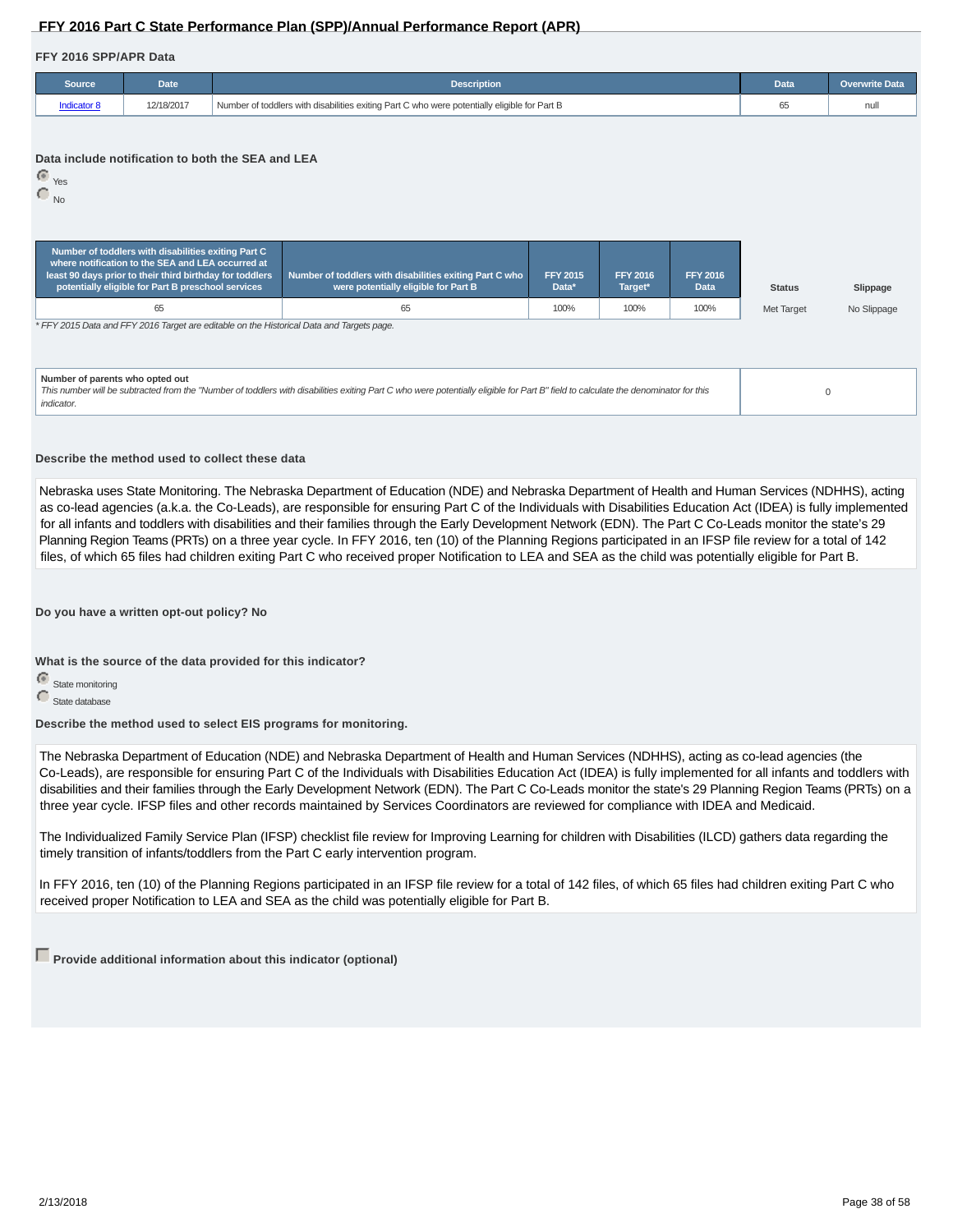# **Indicator 8B: Early Childhood Transition Required Actions from FFY 2015 FFY 2016 Part C State Performance Plan (SPP)/Annual Performance Report (APR)**

#### Monitoring Priority: Effective General Supervision Part C / Effective Transition

**Compliance indicator: The percentage of toddlers with disabilities exiting Part C with timely transition planning for whom the Lead Agency has:**

- A. Developed an IFSP with transition steps and services at least 90 days, and at the discretion of all parties, not more than nine months, prior to the toddler's third birthday;<br>B. Notified (consistent with any opt-out pol
- **toddler's third birthday for toddlers potentially eligible for Part B preschool services; and** C. Conducted the transition conference held with the approval of the family at least 90 days, and at the discretion of all parties, not more than nine months, prior to the toddler's third birthday for **toddlers potentially eligible for Part B preschool services.**
- **(20 U.S.C. 1416(a)(3)(B) and 1442)**

# **Actions required in FFY 2015 response**

#### none

Note: Any actions required in last year's response table that are related to correction of findings should be responded to on the "Correction of Previous Findings of Noncompliance" page of this indicator. If your State's only actions required in last year's response are related to findings of noncompliance, a text field will not be displayed on this page.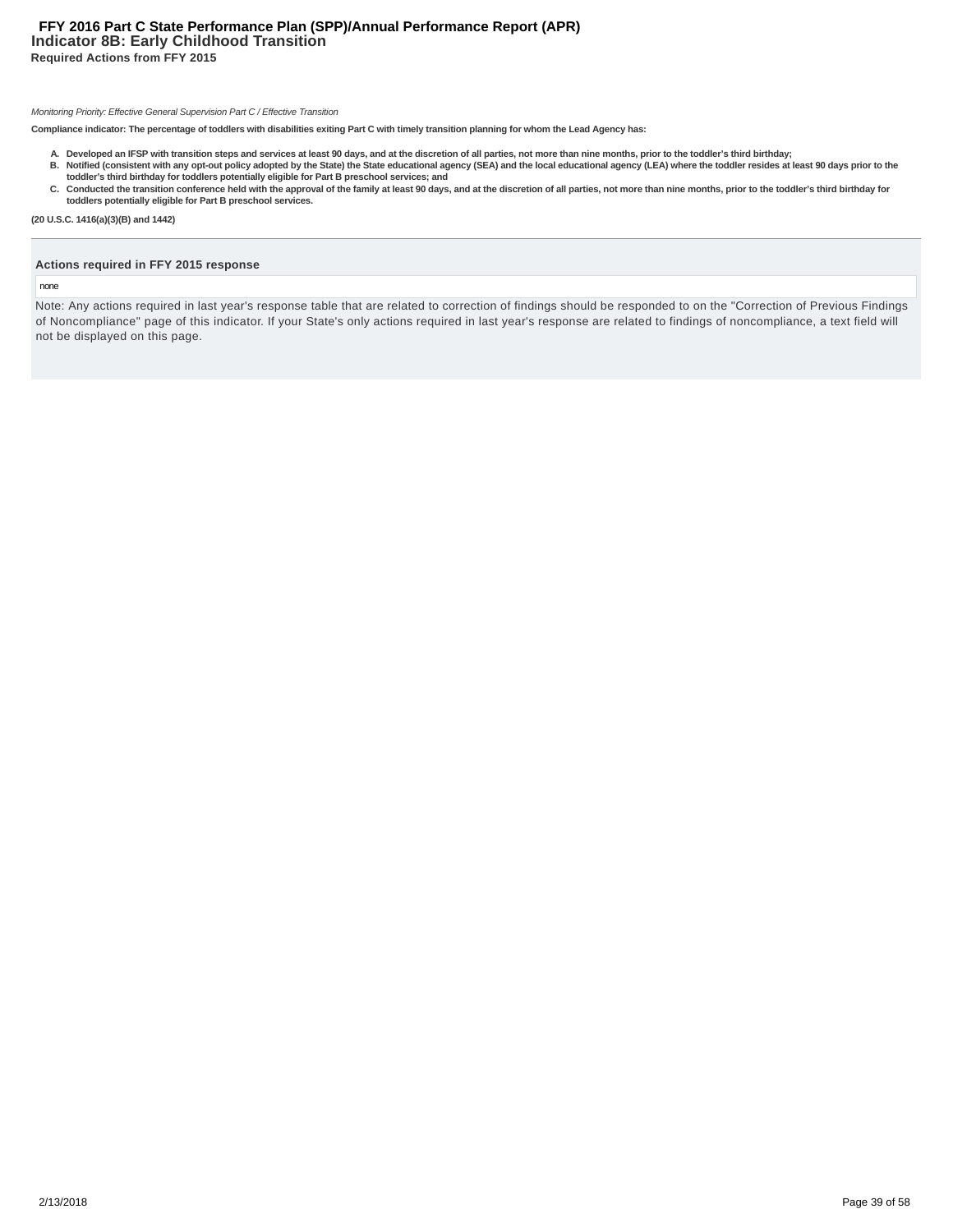# **Indicator 8B: Early Childhood Transition FFY 2016 Part C State Performance Plan (SPP)/Annual Performance Report (APR)**

**Correction of Previous Findings of Noncompliance**

#### Monitoring Priority: Effective General Supervision Part C / Effective Transition

**Compliance indicator: The percentage of toddlers with disabilities exiting Part C with timely transition planning for whom the Lead Agency has:**

- A. Developed an IFSP with transition steps and services at least 90 days, and at the discretion of all parties, not more than nine months, prior to the toddler's third birthday;<br>B. Notified (consistent with any opt-out pol
- C. Conducted the transition conference held with the approval of the family at least 90 days, and at the discretion of all parties, not more than nine months, prior to the toddler's third birthday for
- **toddlers potentially eligible for Part B preschool services.**

**(20 U.S.C. 1416(a)(3)(B) and 1442)**

# **Correction of Findings of Noncompliance Identified in FFY 2015**

| <b>Findings of Noncompliance Verified as</b><br>Findings of Noncompliance Identified<br><b>Corrected Within One Year</b> |      | <b>Findings of Noncompliance Subsequently</b><br>Corrected | <b>Findings Not Yet Verified as Corrected</b> |
|--------------------------------------------------------------------------------------------------------------------------|------|------------------------------------------------------------|-----------------------------------------------|
| null                                                                                                                     | null | nul                                                        |                                               |

# **Correction of Findings of Noncompliance Identified Prior to FFY 2015**

|      | Findings of Noncompliance Not Yet Verified as Corrected as of FFY 2015 APR | <b>Findings of Noncompliance Verified as</b><br>Corrected | Findings Not Yet Verified as Corrected |
|------|----------------------------------------------------------------------------|-----------------------------------------------------------|----------------------------------------|
| None |                                                                            |                                                           |                                        |
|      |                                                                            |                                                           |                                        |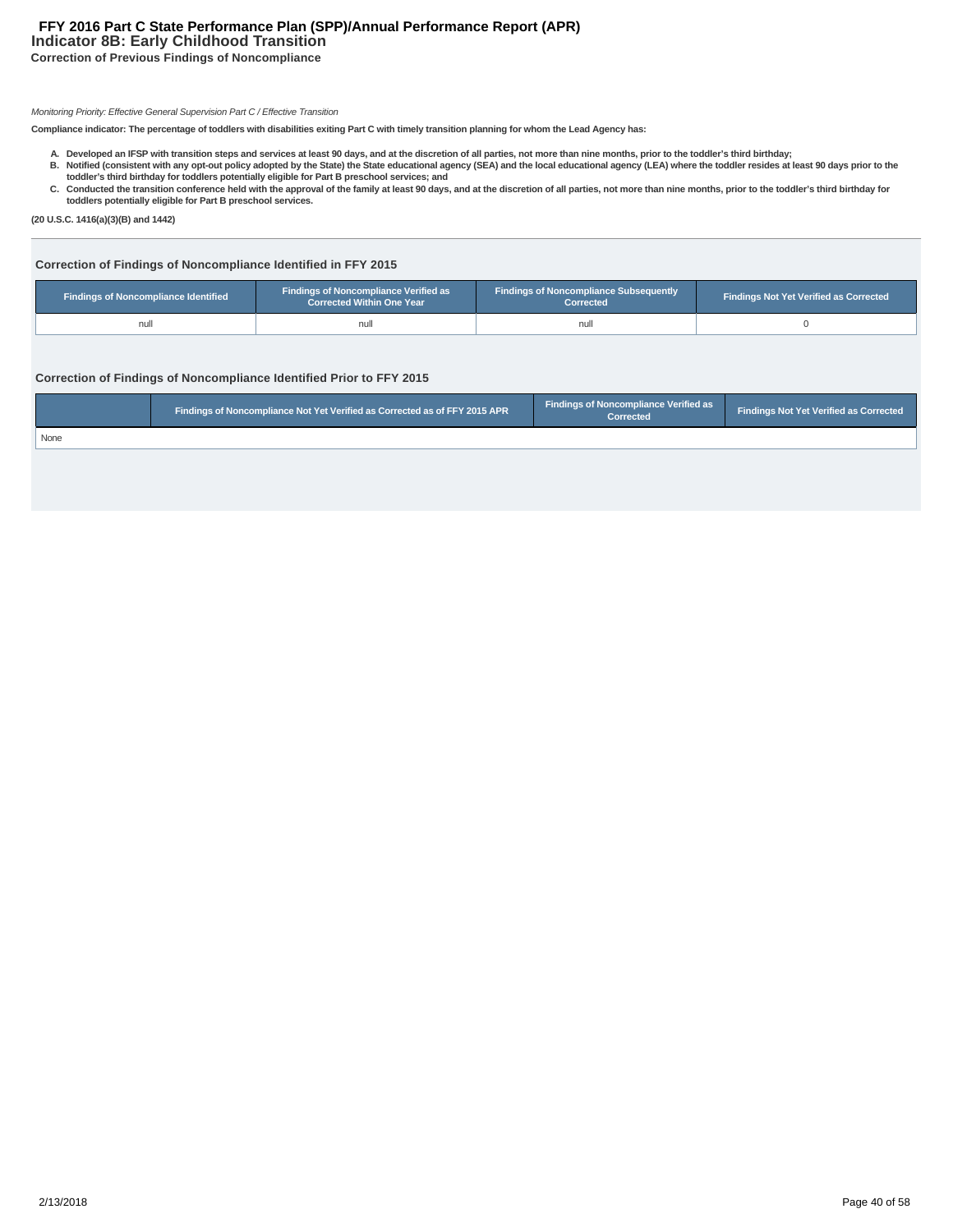# **Indicator 8C: Early Childhood Transition Historical Data and Targets FFY 2016 Part C State Performance Plan (SPP)/Annual Performance Report (APR)**

# Monitoring Priority: Effective General Supervision Part C / Effective Transition

**Compliance indicator: The percentage of toddlers with disabilities exiting Part C with timely transition planning for whom the Lead Agency has:**

- A. Developed an IFSP with transition steps and services at least 90 days, and at the discretion of all parties, not more than nine months, prior to the toddler's third birthday;<br>B. Notified (consistent with any opt-out pol
- C. Conducted the transition conference held with the approval of the family at least 90 days, and at the discretion of all parties, not more than nine months, prior to the toddler's third birthday for **toddlers potentially eligible for Part B preschool services.**

**(20 U.S.C. 1416(a)(3)(B) and 1442)**

# **Historical Data**

#### Baseline Data: 2005

| <b>FFY</b> | 2004                                                                             | 2005 | 2006 | 2007 | 2008 | 2009   | 2010   | 2011   | 2012   | 2013   | 2014 |
|------------|----------------------------------------------------------------------------------|------|------|------|------|--------|--------|--------|--------|--------|------|
| Target     |                                                                                  |      | 100% | 100% | 100% | 100%   | 100%   | 100%   | 100%   | 100%   | 100% |
| Data       |                                                                                  | 100% | 100% | 100% | 100% | 95.70% | 95.00% | 84.00% | 93.10% | 92.00% | 100% |
|            |                                                                                  |      |      |      |      |        |        |        |        |        |      |
| <b>FFY</b> | 2015                                                                             |      |      |      |      |        |        |        |        |        |      |
| Target     | 100%                                                                             |      |      |      |      |        |        |        |        |        |      |
| Data       | 96.97%                                                                           |      |      |      |      |        |        |        |        |        |      |
|            | Gray - Data Prior to Baseline<br>Yellow - Baseline<br>Blue - Data Update<br>Key: |      |      |      |      |        |        |        |        |        |      |

#### **FFY 2016 - FFY 2018 Targets**

| <b>FFY</b>          | 2016 | 2017      | 2018 |
|---------------------|------|-----------|------|
| <sup>1</sup> Target | 100% | 100%<br>. | 100% |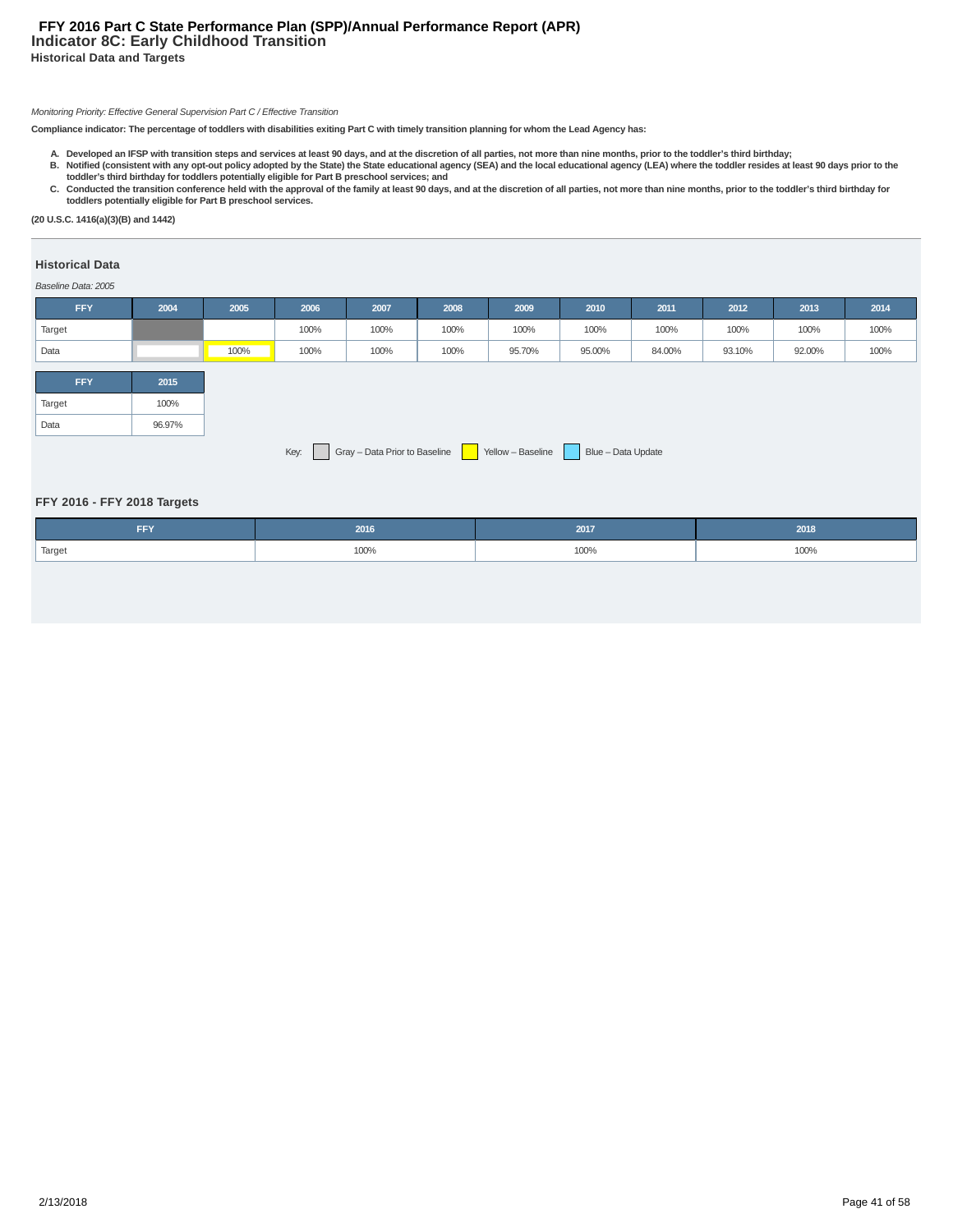#### Monitoring Priority: Effective General Supervision Part C / Effective Transition

**Compliance indicator: The percentage of toddlers with disabilities exiting Part C with timely transition planning for whom the Lead Agency has:**

- **A. Developed an IFSP with transition steps and services at least 90 days, and at the discretion of all parties, not more than nine months, prior to the toddler's third birthday; Notified (consistent with any opt-out policy adopted by the State) the State educational agency (SEA) and the local educational agency (LEA) where the toddler resides at least 90 days prior to the B.**
- **toddler's third birthday for toddlers potentially eligible for Part B preschool services; and** C. Conducted the transition conference held with the approval of the family at least 90 days, and at the discretion of all parties, not more than nine months, prior to the toddler's third birthday for **toddlers potentially eligible for Part B preschool services.**

**(20 U.S.C. 1416(a)(3)(B) and 1442)**

#### **FFY 2016 SPP/APR Data**

| Source             | Date       | <b>Description</b>                                                                           | Data | <b>Overwrite Data</b> |
|--------------------|------------|----------------------------------------------------------------------------------------------|------|-----------------------|
| <b>Indicator 8</b> | 12/18/2017 | Number of toddlers with disabilities exiting Part C who were potentially eligible for Part B |      | nul                   |

**Data reflect only those toddlers for whom the Lead Agency has conducted the transition conference held with the approval of the family at least 90 days, and at the discretion of all parties, not more than nine months, prior to the toddler's third birthday for toddlers potentially eligible for Part B preschool services**



| Number of toddlers with disabilities exiting Part C<br>where the transition conference occurred at least 90<br>days, and at the discretion of all parties at least nine<br>months prior to the toddler's third birthday for<br>toddlers potentially eligible for Part B | Number of toddlers with disabilities exiting Part C who<br>were potentially eligible for Part B | <b>FFY 2015</b><br>Data* | <b>FFY 2016</b><br>Target* | <b>FFY 2016</b><br><b>Data</b> | <b>Status</b>          | Slippage |
|-------------------------------------------------------------------------------------------------------------------------------------------------------------------------------------------------------------------------------------------------------------------------|-------------------------------------------------------------------------------------------------|--------------------------|----------------------------|--------------------------------|------------------------|----------|
| 50                                                                                                                                                                                                                                                                      | 65                                                                                              | 96.97%                   | 100%                       | 76.92%                         | Did Not Meet<br>Target | Slippage |

\* FFY 2015 Data and FFY 2016 Target are editable on the Historical Data and Targets page.

| Number of toddlers for whom the parent did not provide approval for the transition conference<br>This number will be subtracted from the "Number of toddlers with disabilities exiting Part C who were potentially eligible for Part B" field to calculate the denominator for this<br>indicator.                                                                                                                                      |  |
|----------------------------------------------------------------------------------------------------------------------------------------------------------------------------------------------------------------------------------------------------------------------------------------------------------------------------------------------------------------------------------------------------------------------------------------|--|
| Number of documented delays attributable to exceptional family circumstances<br>This number will be added to the "Number of toddlers with disabilities exiting Part C where the transition conference occurred at least 90 days, and at the discretion of all parties<br>at least nine months prior to the toddler's third birthday for toddlers potentially eligible for Part B" field to calculate the numerator for this indicator. |  |

**Reasons for Slippage**

Slippage can be attributed to 15 IFSP/transition files which were found to be out of compliance due to the transition conference occurring late. However, the Co-Leads have verified that the toddler/family received a transition conference and transition plan, although late, prior to exiting Part C. Because the requirements and appropriate documentation of transition conference timelines for children exiting Part C has such a significant impact on the provision of services to infants and toddlers, the Co-Leads believe that it is important to continue training to ensure that all EIS programs correctly implement the specific regulatory requirements and have strategies in place to ensure compliance. The Co-Leads will continue to conduct additional professional development/technical assistance activities as outlined under the Professional Development and Technical Assistance section of the APR.

**What is the source of the data provided for this indicator?**

State monitoring

State database

**Describe the method used to select EIS programs for monitoring.**

The Nebraska Department of Education (NDE) and Nebraska Department of Health and Human Services (NDHHS), acting as co-lead agencies (the Co-Leads), are responsible for ensuring Part C of the Individuals with Disabilities Education Act (IDEA) is fully implemented for all infants and toddlers with disabilities and their families through the Early Development Network (EDN). The Part C Co-Leads monitor the state's 29 Planning Region Teams (PRTs) on a three year cycle. IFSP files and other records maintained by Services Coordinators are reviewed for compliance with IDEA and Medicaid.

The Individualized Family Service Plan (IFSP) checklist file review for Improving Learning for children with Disabilities (ILCD) gathers data regarding the receipt of timely transition conference/services on IFSPs in a timely manner.

In FFY 2016, ten (10) of the Planning Regions participated in an IFSP file review for a total of 142 files, of which 65 files had children exiting Part C in which it was required to conduct a transition conference by the third birthday. The Co-Leads notified the 5 EIS programs in writing concerning the findings of noncompliance and the requirement that the noncompliance, attributed to the 15 transition files, be corrected as soon as possible but in no case more than one year from identification. The State has verified that the EIS programs are correctly implementing the specific regulatory requirements and have ensured that the child/family received a transition conference and plan, although late, prior to exiting Part C. 2/13/2018 Page 42 of 58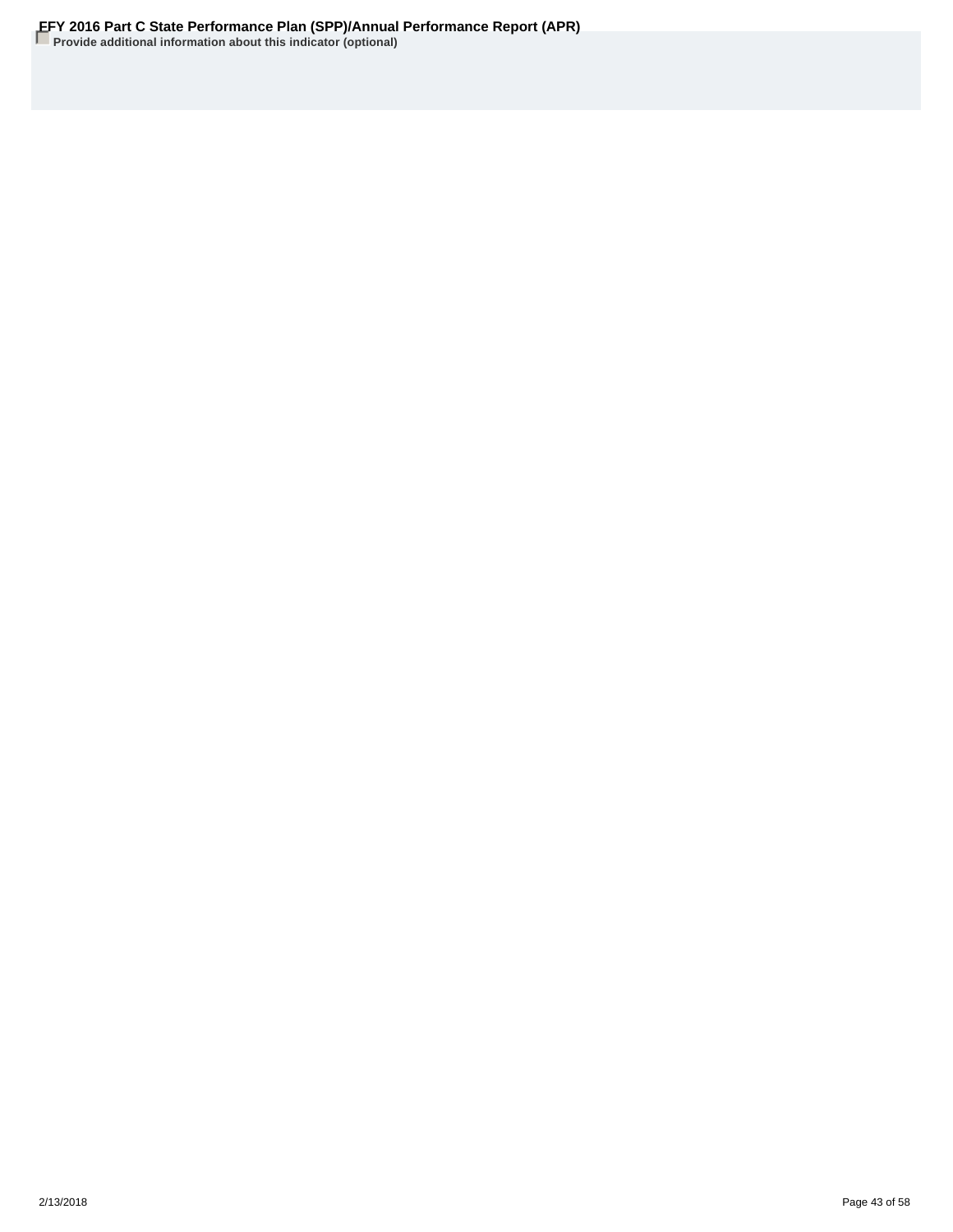# **Indicator 8C: Early Childhood Transition Required Actions from FFY 2015 FFY 2016 Part C State Performance Plan (SPP)/Annual Performance Report (APR)**

#### Monitoring Priority: Effective General Supervision Part C / Effective Transition

**Compliance indicator: The percentage of toddlers with disabilities exiting Part C with timely transition planning for whom the Lead Agency has:**

- A. Developed an IFSP with transition steps and services at least 90 days, and at the discretion of all parties, not more than nine months, prior to the toddler's third birthday;<br>B. Notified (consistent with any opt-out pol
- **toddler's third birthday for toddlers potentially eligible for Part B preschool services; and** C. Conducted the transition conference held with the approval of the family at least 90 days, and at the discretion of all parties, not more than nine months, prior to the toddler's third birthday for **toddlers potentially eligible for Part B preschool services.**

**(20 U.S.C. 1416(a)(3)(B) and 1442)**

# **Actions required in FFY 2015 response**

#### none

Note: Any actions required in last year's response table that are related to correction of findings should be responded to on the "Correction of Previous Findings of Noncompliance" page of this indicator. If your State's only actions required in last year's response are related to findings of noncompliance, a text field will not be displayed on this page.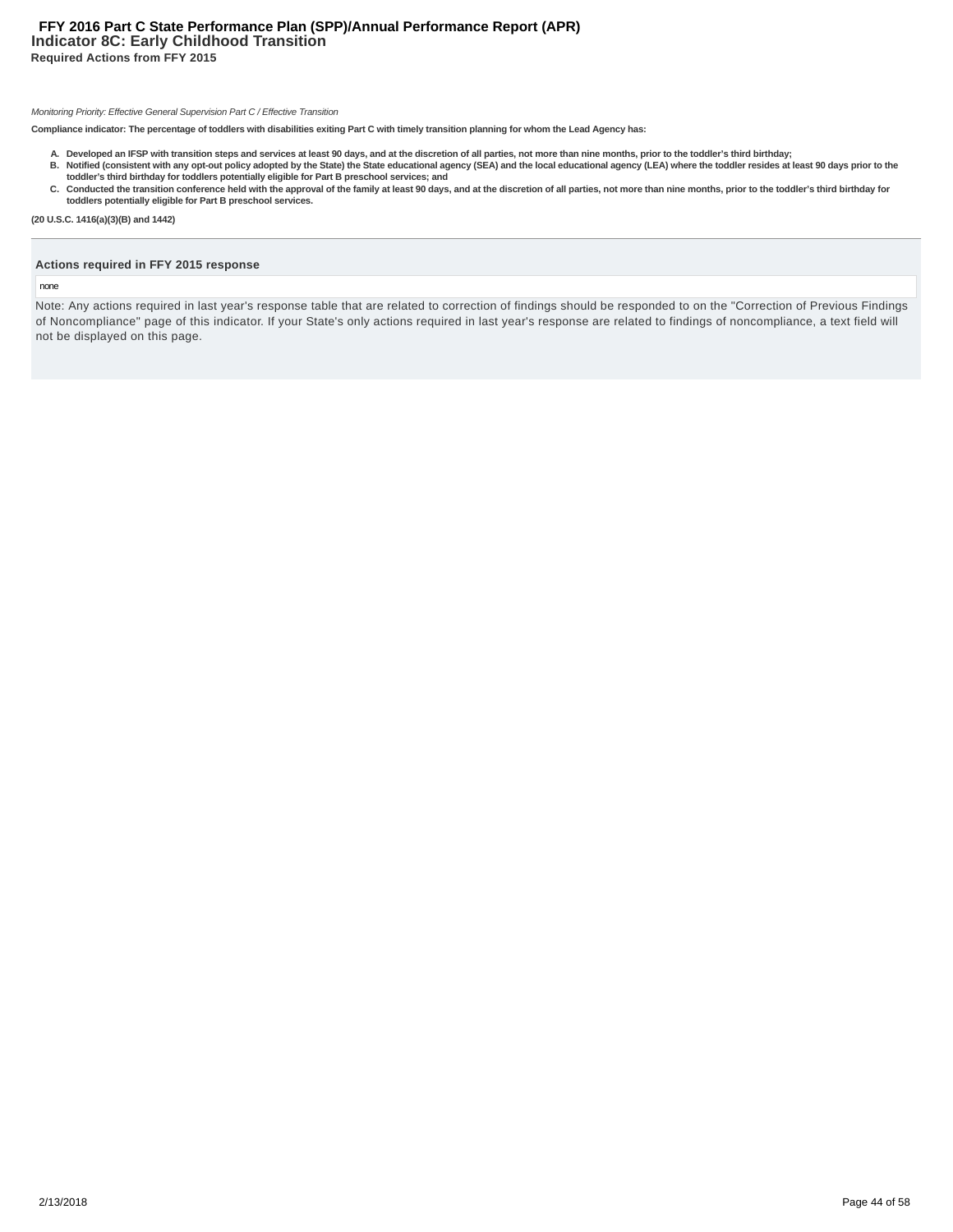# **Indicator 8C: Early Childhood Transition Correction of Previous Findings of Noncompliance FFY 2016 Part C State Performance Plan (SPP)/Annual Performance Report (APR)**

## Monitoring Priority: Effective General Supervision Part C / Effective Transition

**Compliance indicator: The percentage of toddlers with disabilities exiting Part C with timely transition planning for whom the Lead Agency has:**

- **A. Developed an IFSP with transition steps and services at least 90 days, and at the discretion of all parties, not more than nine months, prior to the toddler's third birthday; Notified (consistent with any opt-out policy adopted by the State) the State educational agency (SEA) and the local educational agency (LEA) where the toddler resides at least 90 days prior to the B.**
- **toddler's third birthday for toddlers potentially eligible for Part B preschool services; and** C. Conducted the transition conference held with the approval of the family at least 90 days, and at the discretion of all parties, not more than nine months, prior to the toddler's third birthday for
- **toddlers potentially eligible for Part B preschool services.**

**(20 U.S.C. 1416(a)(3)(B) and 1442)**

#### **Correction of Findings of Noncompliance Identified in FFY 2015**

| Findings of Noncompliance Verified as<br><b>Findings of Noncompliance Identified</b><br><b>Corrected Within One Year</b> |  | <b>Findings of Noncompliance Subsequently</b><br>Corrected | <b>Findings Not Yet Verified as Corrected</b> |  |  |
|--------------------------------------------------------------------------------------------------------------------------|--|------------------------------------------------------------|-----------------------------------------------|--|--|
|                                                                                                                          |  |                                                            |                                               |  |  |

#### **FFY 2015 Findings of Noncompliance Verified as Corrected**

Describe how the State verified that the source of noncompliance is correctly implementing the regulatory requirements

The Co-Leads notified the one EIS program in writing concerning the finding of noncompliance and the requirement that the noncompliance be corrected as soon as possible, but in no case more than one year from identification. The State verified that the EIS program not in compliance correctly implemented the specific regulatory requirement and ensured that all children exiting Part C received an IFSP with transition steps and services prior to exiting Part C. The EIS program was required to develop and implement a Corrective Action Plan. In addition, the Co-Leads reviewed different files of children exiting Part C for assurance that compliance was met and the CAP-related processes, as well as specific regulatory requirements were implemented. Within one year of identification the EIS program was found to be in 100% compliance.

#### Describe how the State verified that each individual case of noncompliance was corrected

The EIS program was required to develop and implement a Corrective Action Plan to ensure correction of noncompliance within one year. The Co-Leads monitored the implementation of the Corrective Action Plan. In addition, the Co-Leads reviewed additional files of children exiting Part C for assurance that compliance was met and the CAP-related processes, as well as specific regulatory requirements, were implemented. Within one year of identification the EIS program was found to be in 100% compliance. The requirements and appropriate documentation of transition plans for children exiting Part C will continue to be a training topic to ensure that all EIS programs correctly implement the specific regulatory requirements and have strategies in place to ensure compliance. The state has verified that the EIS program was correctly implementing the specific regulatory requirements and ensured that all children, who had not yet exited Part C, received a transition conference and plan, prior to exiting Part C.

#### **Correction of Findings of Noncompliance Identified Prior to FFY 2015**

|             | Findings of Noncompliance Not Yet Verified as Corrected as of FFY 2015 APR 1 | Findings of Noncompliance Verified as<br>Corrected | <b>Findings Not Yet Verified as Corrected</b> |
|-------------|------------------------------------------------------------------------------|----------------------------------------------------|-----------------------------------------------|
| <b>None</b> |                                                                              |                                                    |                                               |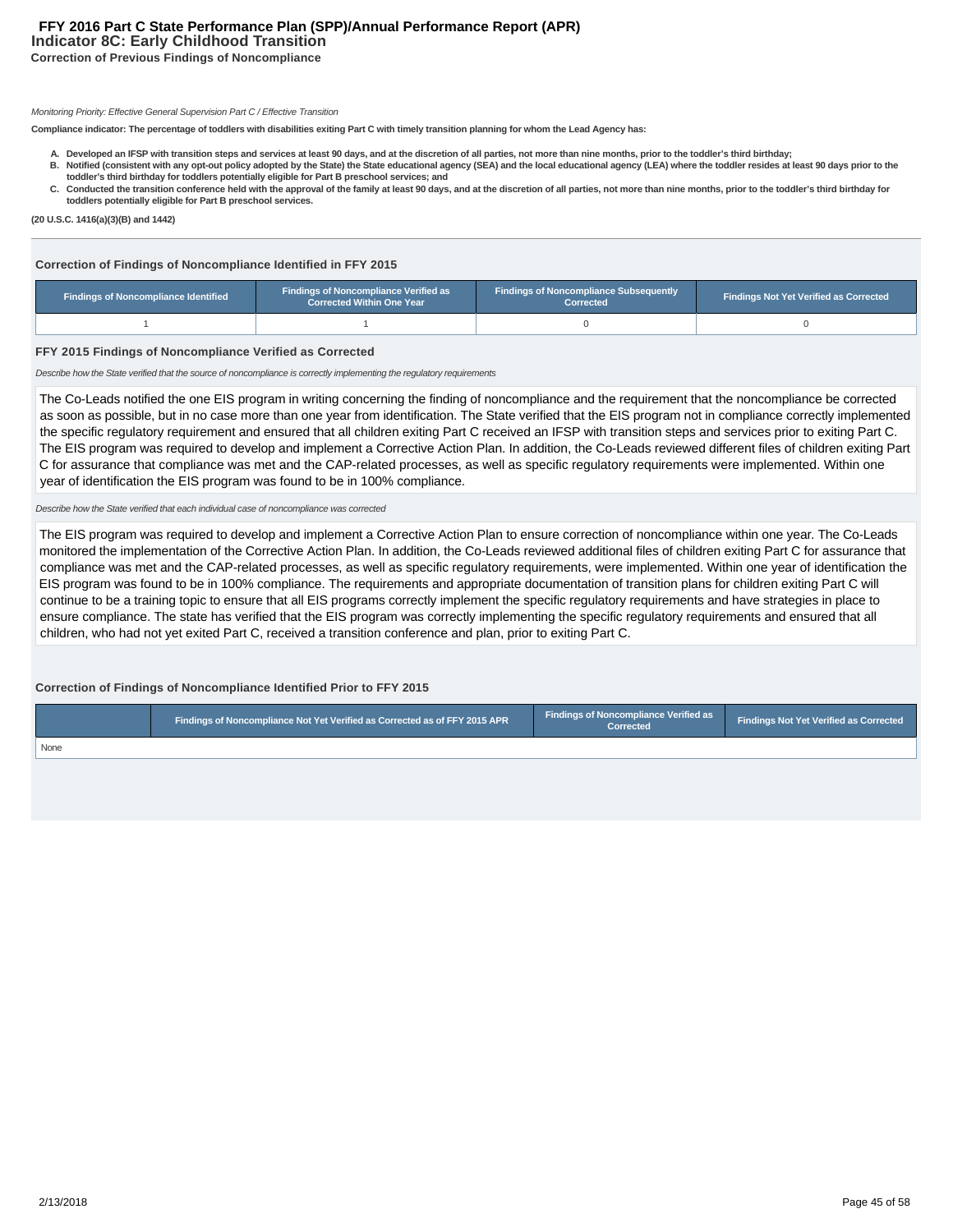# **Indicator 9: Resolution Sessions Historical Data and Targets FFY 2016 Part C State Performance Plan (SPP)/Annual Performance Report (APR)**

Monitoring Priority: Effective General Supervision Part C / General Supervision

Results indicator: Percent of hearing requests that went to resolution sessions that were resolved through resolution session settlement agreements (applicable if Part B due process procedures under<br>section 615 of the IDEA

# **(20 U.S.C. 1416(a)(3)(B) and 1442)**

#### **Historical Data**

# Baseline Data:

| <b>FFY</b>    | 2004 | 2005 | 2006 | 2007                          | 2008 | 2009              | 2010               | 2011 | 2012 | 2013 | 2014 |
|---------------|------|------|------|-------------------------------|------|-------------------|--------------------|------|------|------|------|
| Target $\geq$ |      |      |      |                               |      |                   |                    |      |      |      |      |
| Data          |      |      |      |                               |      |                   |                    |      |      |      |      |
|               |      |      |      |                               |      |                   |                    |      |      |      |      |
| <b>FFY</b>    | 2015 |      |      |                               |      |                   |                    |      |      |      |      |
| Target $\geq$ |      |      |      |                               |      |                   |                    |      |      |      |      |
| Data          |      |      |      |                               |      |                   |                    |      |      |      |      |
|               |      |      | Key: | Gray - Data Prior to Baseline |      | Yellow - Baseline | Blue - Data Update |      |      |      |      |

# **FFY 2016 - FFY 2018 Targets**

| 2016                                      | 2017 | 2018               |
|-------------------------------------------|------|--------------------|
|                                           |      |                    |
| Key:                                      |      |                    |
|                                           |      |                    |
| Targets: Description of Stakeholder Input |      |                    |
|                                           |      |                    |
|                                           |      |                    |
|                                           |      | Blue - Data Update |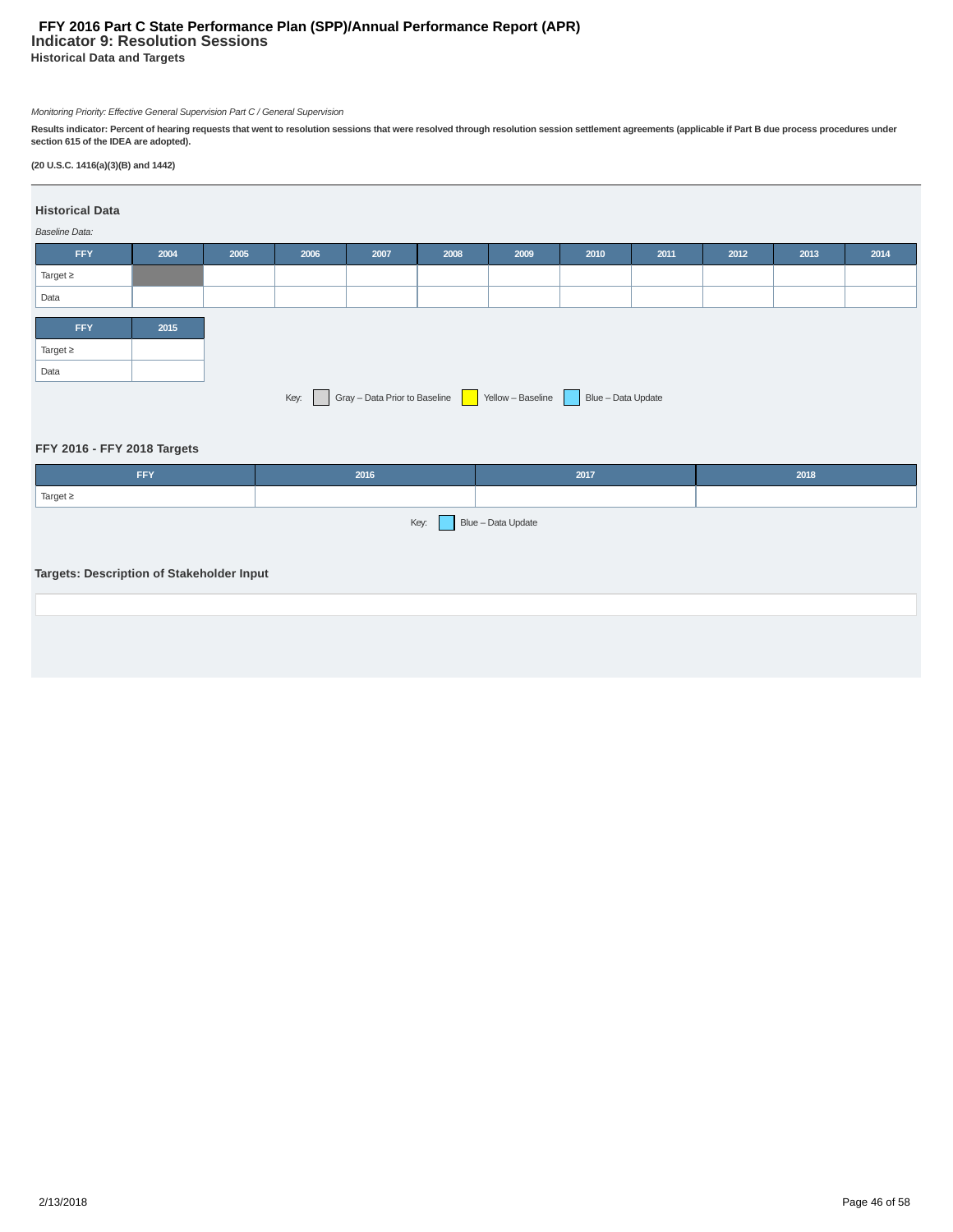# **Indicator 9: Resolution Sessions FFY 2016 Data FFY 2016 Part C State Performance Plan (SPP)/Annual Performance Report (APR)**

Monitoring Priority: Effective General Supervision Part C / General Supervision

Results indicator: Percent of hearing requests that went to resolution sessions that were resolved through resolution session settlement agreements (applicable if Part B due process procedures under<br>section 615 of the IDEA

**(20 U.S.C. 1416(a)(3)(B) and 1442)**

## **Prepopulated Data**

| <b>Source</b>                                                                                          | <b>Date</b> | <b>Description</b>                                                       | <b>Data</b> | <b>Overwrite Data</b> |
|--------------------------------------------------------------------------------------------------------|-------------|--------------------------------------------------------------------------|-------------|-----------------------|
| SY 2016-17 EMAPS IDEA Part C Dispute<br>Resolution Survey; Section C: Due<br><b>Process Complaints</b> | 11/1/2017   | 3.1(a) Number resolution sessions resolved through settlement agreements |             | null                  |
| SY 2016-17 EMAPS IDEA Part C Dispute<br>Resolution Survey; Section C: Due<br><b>Process Complaints</b> | 11/1/2017   | 3.1 Number of resolution sessions                                        |             | null                  |

#### **FFY 2016 SPP/APR Data**

| 3.1(a) Number resolution sessions resolved<br>through settlement agreements        | 3.1 Number of resolution sessions |  | <b>FFY 2015</b><br>FFY 2016 Target*<br>Data* |    | <b>Status</b>   | Slippage |
|------------------------------------------------------------------------------------|-----------------------------------|--|----------------------------------------------|----|-----------------|----------|
|                                                                                    |                                   |  |                                              | 0% | Incomplete Data | n/a      |
| * EEVOORE Data and EEVOORE Townstare aditable on the Unterior Data and Townstanana |                                   |  |                                              |    |                 |          |

\* FFY 2015 Data and FFY 2016 Target are editable on the Historical Data and Targets page.

**Provide additional information about this indicator (optional)**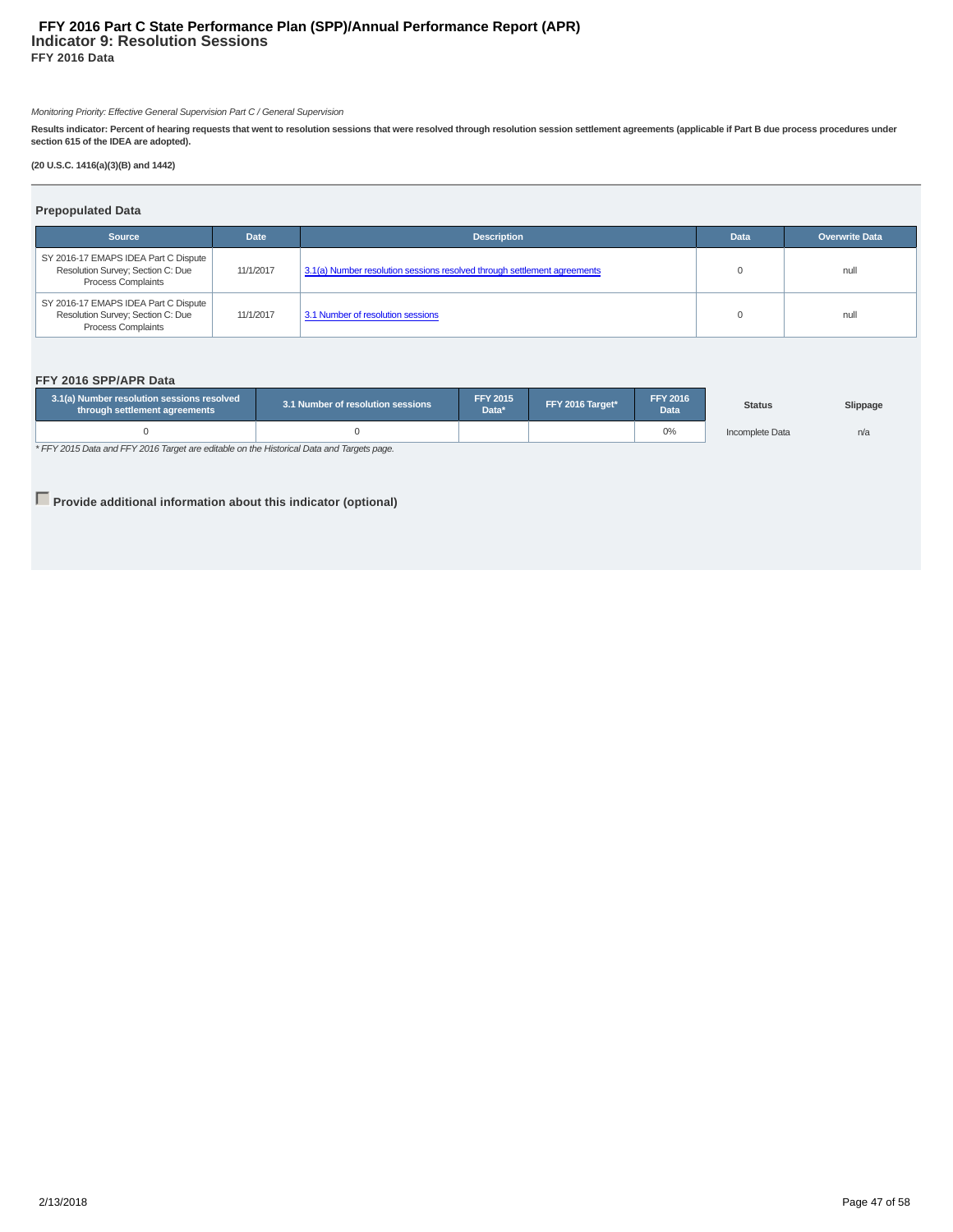# **Indicator 9: Resolution Sessions Required Actions from FFY 2015 FFY 2016 Part C State Performance Plan (SPP)/Annual Performance Report (APR)**

Monitoring Priority: Effective General Supervision Part C / General Supervision

Results indicator: Percent of hearing requests that went to resolution sessions that were resolved through resolution session settlement agreements (applicable if Part B due process procedures under<br>section 615 of the IDEA

**(20 U.S.C. 1416(a)(3)(B) and 1442)**

# **Actions required in FFY 2015 response**

none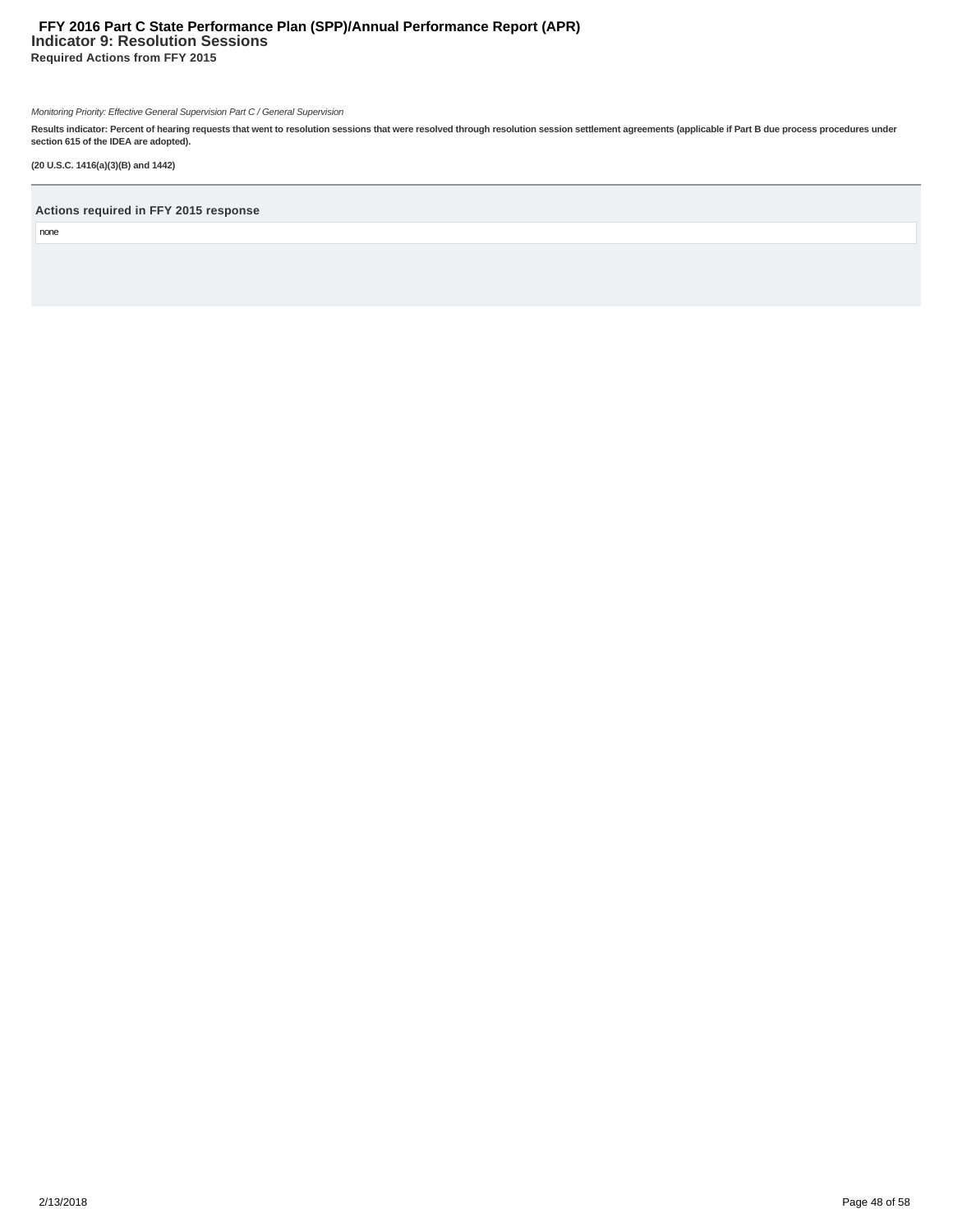# **Indicator 10: Mediation Historical Data and Targets FFY 2016 Part C State Performance Plan (SPP)/Annual Performance Report (APR)**

Monitoring Priority: Effective General Supervision Part C / General Supervision

**Results indicator: Percent of mediations held that resulted in mediation agreements.**

# **(20 U.S.C. 1416(a)(3)(B) and 1442)**

# **Historical Data**

| Baseline Data: 2005 |      |      |      |      |      |      |      |      |      |      |      |
|---------------------|------|------|------|------|------|------|------|------|------|------|------|
| <b>FFY</b>          | 2004 | 2005 | 2006 | 2007 | 2008 | 2009 | 2010 | 2011 | 2012 | 2013 | 2014 |
| Target $\geq$       |      |      |      |      |      |      |      |      |      |      |      |
| Data                |      |      |      |      |      |      |      |      |      |      |      |
|                     |      |      |      |      |      |      |      |      |      |      |      |
| <b>FFY</b>          | 2015 |      |      |      |      |      |      |      |      |      |      |
| Target $\geq$       |      |      |      |      |      |      |      |      |      |      |      |
| Data                |      |      |      |      |      |      |      |      |      |      |      |

# **FFY 2016 - FFY 2018 Targets**

| FFY           | 2016                    | 2017 | 2018 |
|---------------|-------------------------|------|------|
| Target $\geq$ |                         |      |      |
|               | Key: Blue - Data Update |      |      |

# **Targets: Description of Stakeholder Input**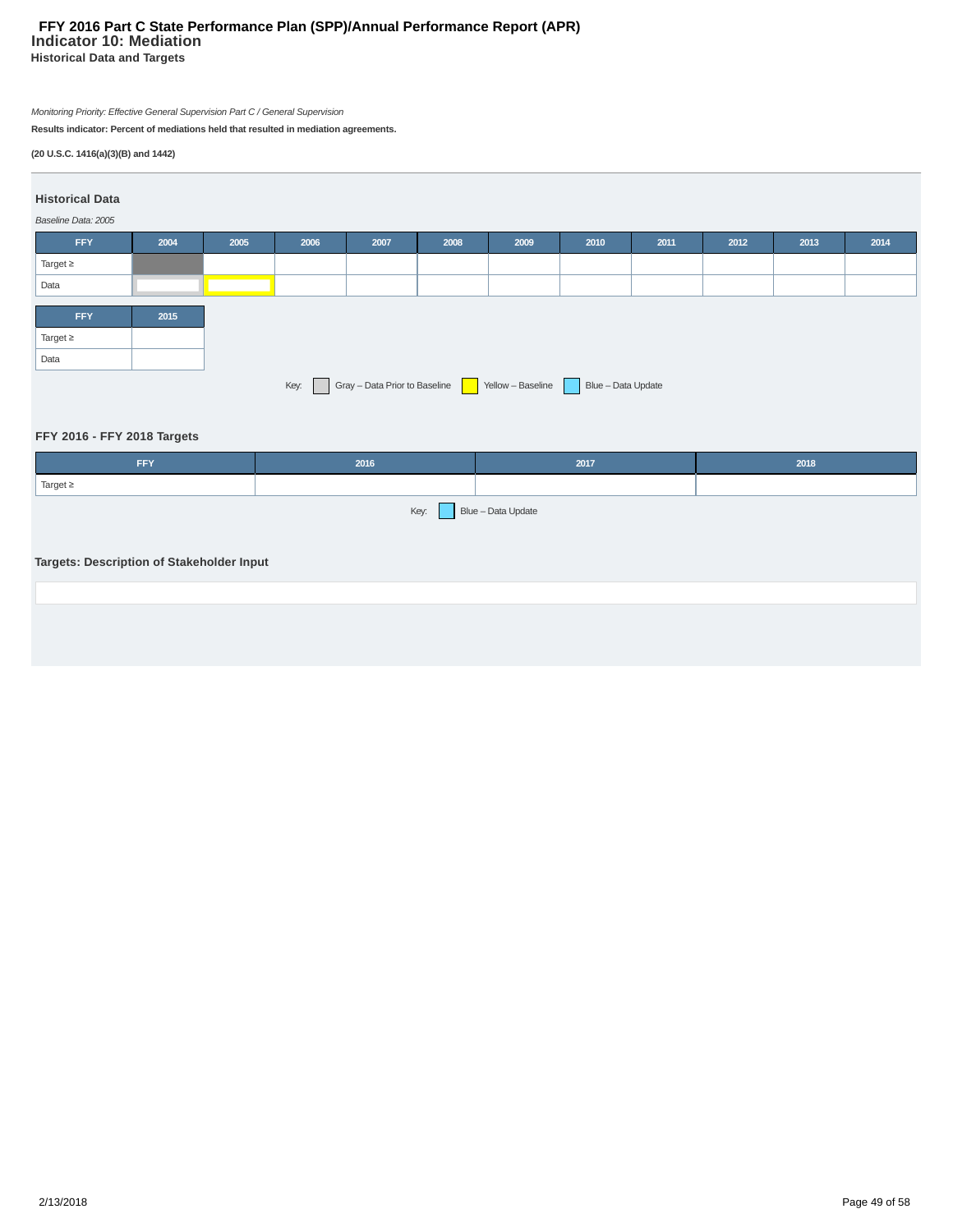### **Indicator 10: Mediation FFY 2016 Data FFY 2016 Part C State Performance Plan (SPP)/Annual Performance Report (APR)**

Monitoring Priority: Effective General Supervision Part C / General Supervision

**Results indicator: Percent of mediations held that resulted in mediation agreements.**

# **(20 U.S.C. 1416(a)(3)(B) and 1442)**

# **Prepopulated Data**

| <b>Source</b>                                                                               | <b>Date</b> | <b>Description</b>                                                  | <b>Data</b> | <b>Overwrite Data</b> |
|---------------------------------------------------------------------------------------------|-------------|---------------------------------------------------------------------|-------------|-----------------------|
| SY 2016-17 EMAPS IDEA Part C Dispute<br>Resolution Survey; Section B: Mediation<br>Requests | 11/1/2017   | 2.1.a.i Mediations agreements related to due process complaints     |             | null                  |
| SY 2016-17 EMAPS IDEA Part C Dispute<br>Resolution Survey; Section B: Mediation<br>Requests | 11/1/2017   | 2.1.b. iMediations agreements not related to due process complaints |             | null                  |
| SY 2016-17 EMAPS IDEA Part C Dispute<br>Resolution Survey; Section B: Mediation<br>Requests | 11/1/2017   | 2.1 Mediations held                                                 |             | null                  |

# **FFY 2016 SPP/APR Data**

| 2.1.a.i Mediations agreements<br>related to due process complaints | 2.1.b.i Mediations agreements not<br>related to due process complaints | 2.1 Mediations held | <b>FFY 2015</b><br>Data <sup>*</sup> | FFY 2016 Target* | <b>FFY 2016</b><br>Data | <b>Status</b> | Slippage |
|--------------------------------------------------------------------|------------------------------------------------------------------------|---------------------|--------------------------------------|------------------|-------------------------|---------------|----------|
|                                                                    |                                                                        |                     |                                      |                  |                         | N/A           | N/A      |

\* FFY 2015 Data and FFY 2016 Target are editable on the Historical Data and Targets page.

**Provide additional information about this indicator (optional)**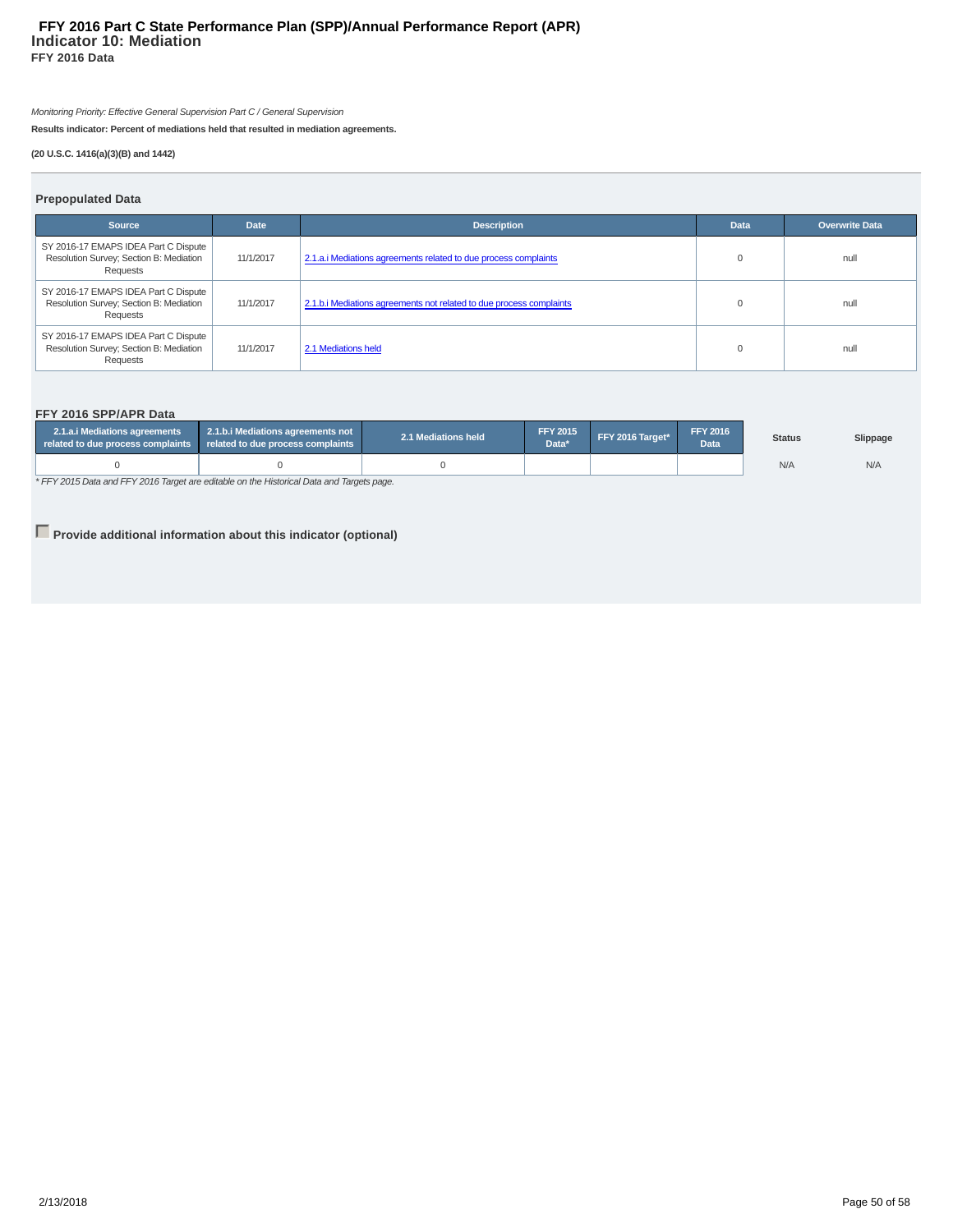# **Indicator 10: Mediation Required Actions from FFY 2015 FFY 2016 Part C State Performance Plan (SPP)/Annual Performance Report (APR)**

Monitoring Priority: Effective General Supervision Part C / General Supervision

**Results indicator: Percent of mediations held that resulted in mediation agreements.**

**(20 U.S.C. 1416(a)(3)(B) and 1442)**

**Actions required in FFY 2015 response**

none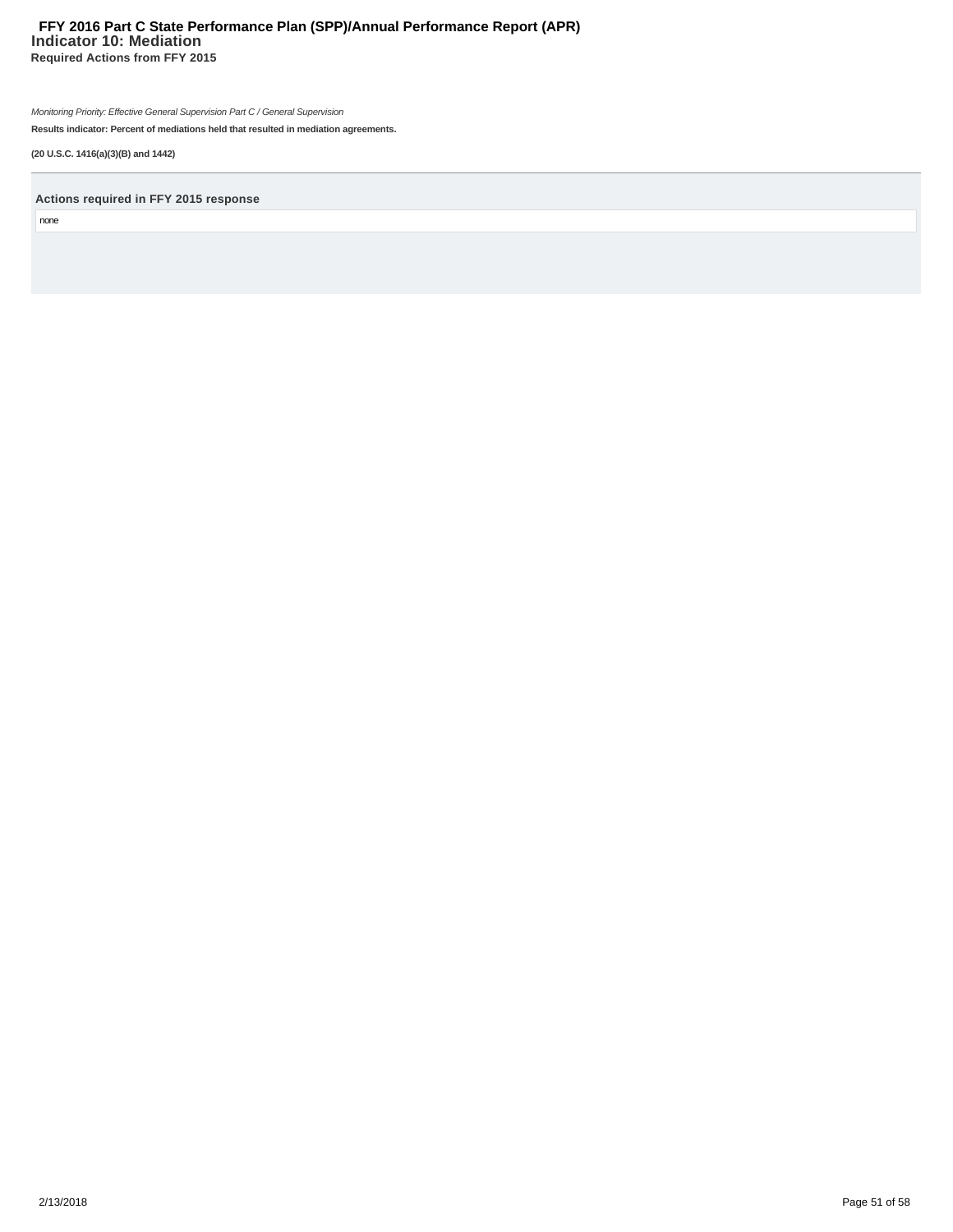**Results indicator: The State's SPP/APR includes a State Systemic Improvement Plan (SSIP) that meets the requirements set forth for this indicator.**



# **FFY 2017 - FFY 2018 Targets**

| <b>FFY</b>                                | 2017                    | 2018 |
|-------------------------------------------|-------------------------|------|
| Target                                    |                         |      |
|                                           | Key: Blue - Data Update |      |
|                                           |                         |      |
| <b>Description of Measure</b>             |                         |      |
|                                           |                         |      |
|                                           |                         |      |
|                                           |                         |      |
| Targets: Description of Stakeholder Input |                         |      |
|                                           |                         |      |
|                                           |                         |      |
|                                           |                         |      |
| Overview                                  |                         |      |
|                                           |                         |      |
|                                           |                         |      |
|                                           |                         |      |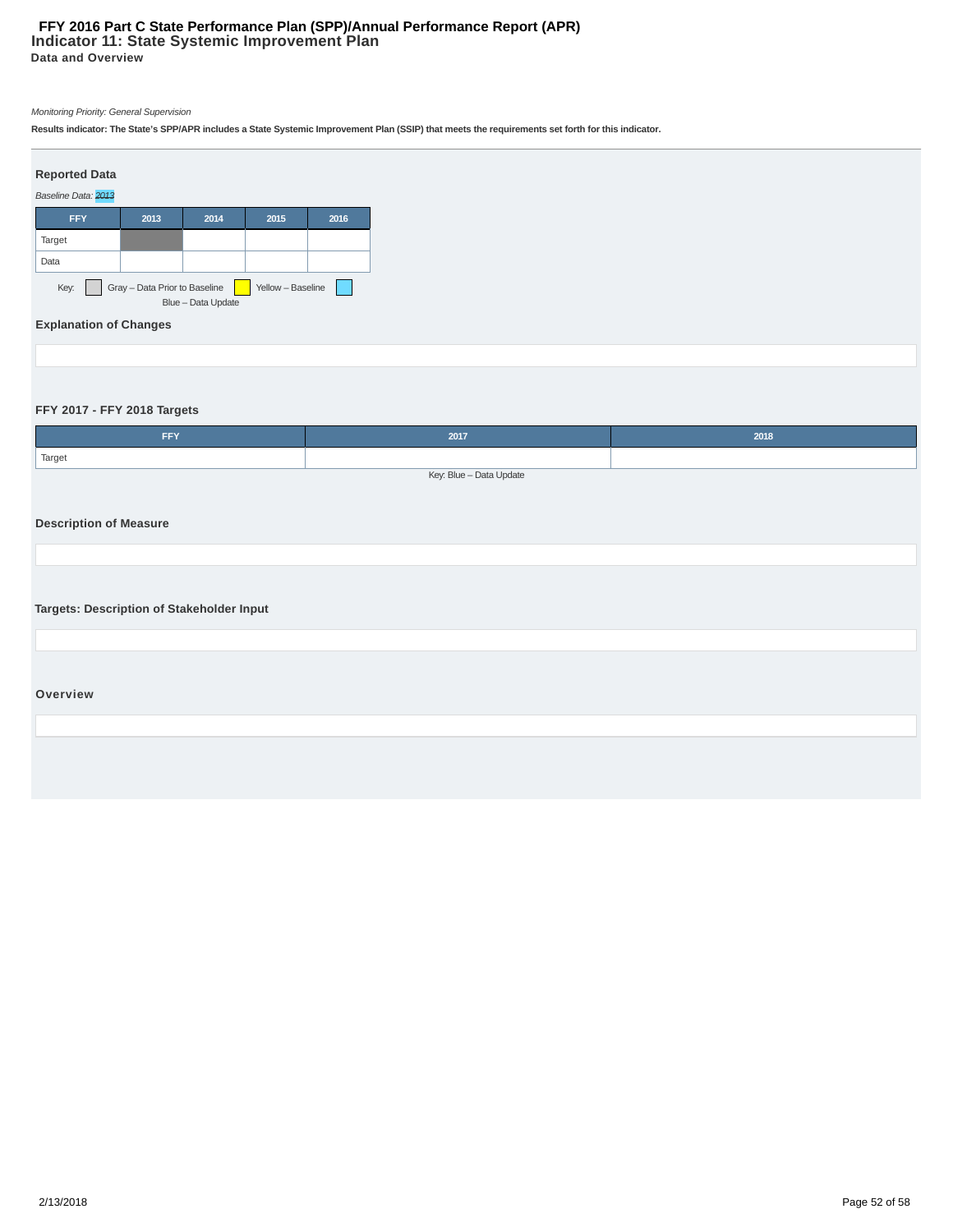**Results indicator: The State's SPP/APR includes a State Systemic Improvement Plan (SSIP) that meets the requirements set forth for this indicator.**

#### **Data Analysis**

A description of how the State identified and analyzed key data, including data from SPP/APR indicators, 618 data collections, and other available data as applicable, to: (1) select the State-identified Measurable Result(s Infants and Toddlers with Disabilities and their Families, and (2) identify root causes contributing to low performance. The description must include information about how the data were disaggregated by multiple variables should include the methods and timelines to collect and analyze the additional data.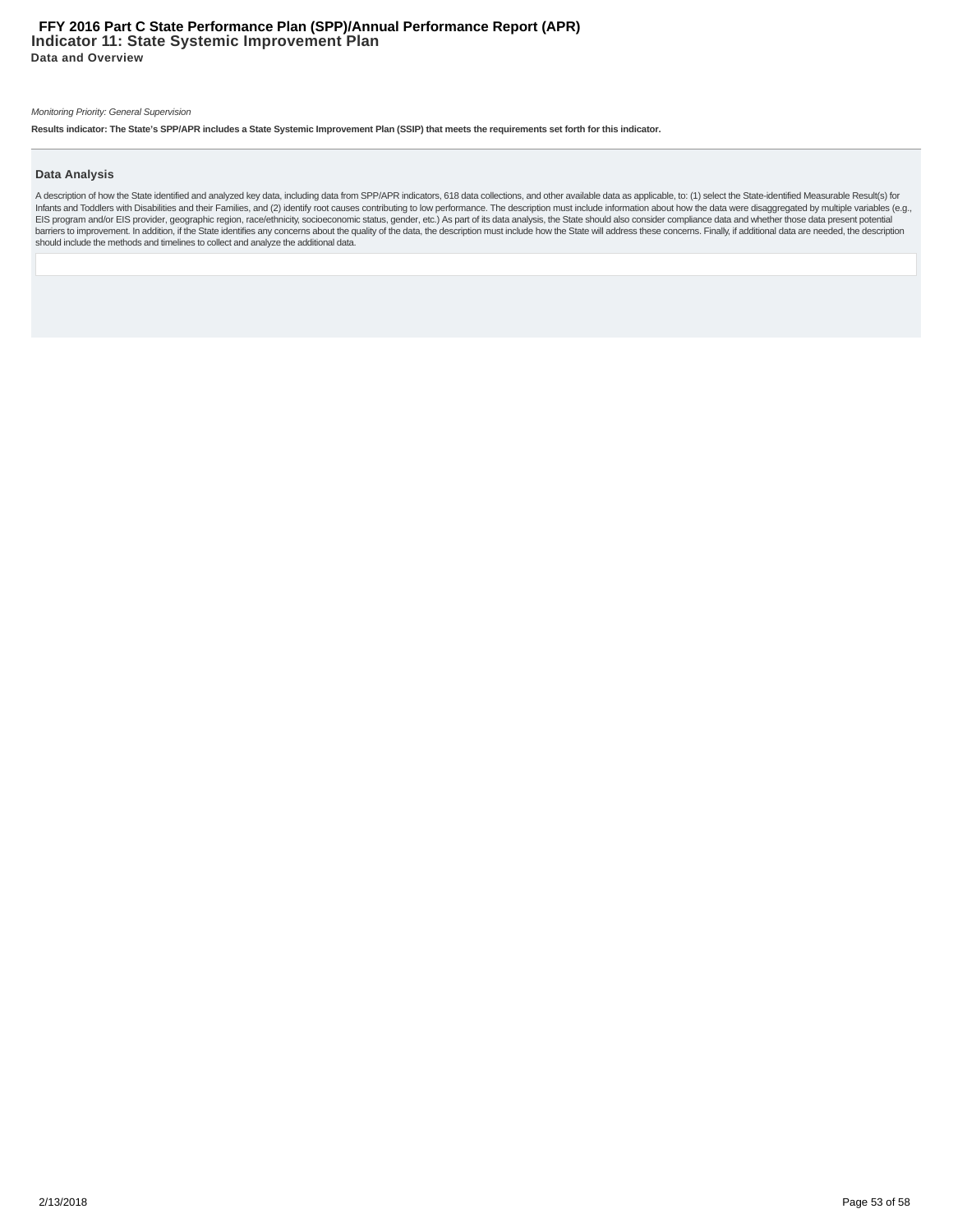**Results indicator: The State's SPP/APR includes a State Systemic Improvement Plan (SSIP) that meets the requirements set forth for this indicator.**

#### **Analysis of State Infrastructure to Support Improvement and Build Capacity**

A description of how the State analyzed the capacity of its current infrastructure to support improvement and build capacity in EIS programs and/or EIS providers to implement, scale up, and sustain the use of evidence-base practices to improve results for infants and toddlers with disabilities and their families. State systems that make up its infrastructure include, at a minimum: governance, fiscal, quality standards, professional developme The State must also identify current State-level improvement plans and other early learning initiatives, such as Race to the Top-Early Learning Challenge and the Home Visiting program and describe the extent that these new initiatives are aligned, and how they are, or could be, integrated with, the SSIP. Finally, the State should identify representatives (e.g., offices, agencies, positions, individuals, and other stakeholders) that were invo developing Phase I of the SSIP and that will be involved in developing and implementing Phase II of the SSIP.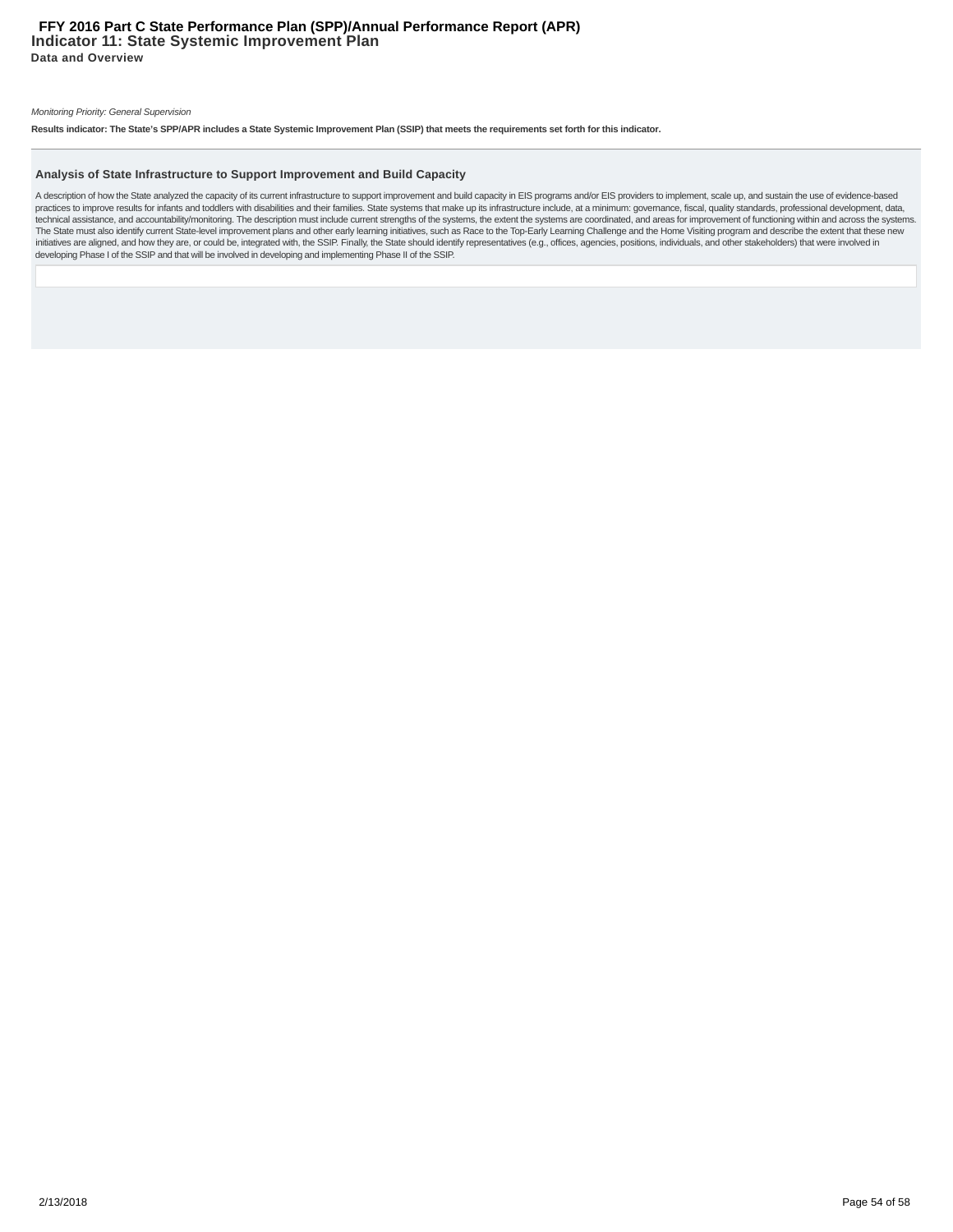**Results indicator: The State's SPP/APR includes a State Systemic Improvement Plan (SSIP) that meets the requirements set forth for this indicator.**

State-identified Measurable Result(s) for Infants and Toddlers with Disabilities and Their Families<br>A statement of the result(s) the State intends to achieve through the implementation of the SSIP. The State-identified Mea skills) or a cluster of related results (e.g., increase the percentage reported under child outcome B under Indicator 3 of the SPP/APR (knowledge and skills) and increase the percentage trend reported for families under Indicator 4 (helping their child develop and learn)).

**Statement** 

Description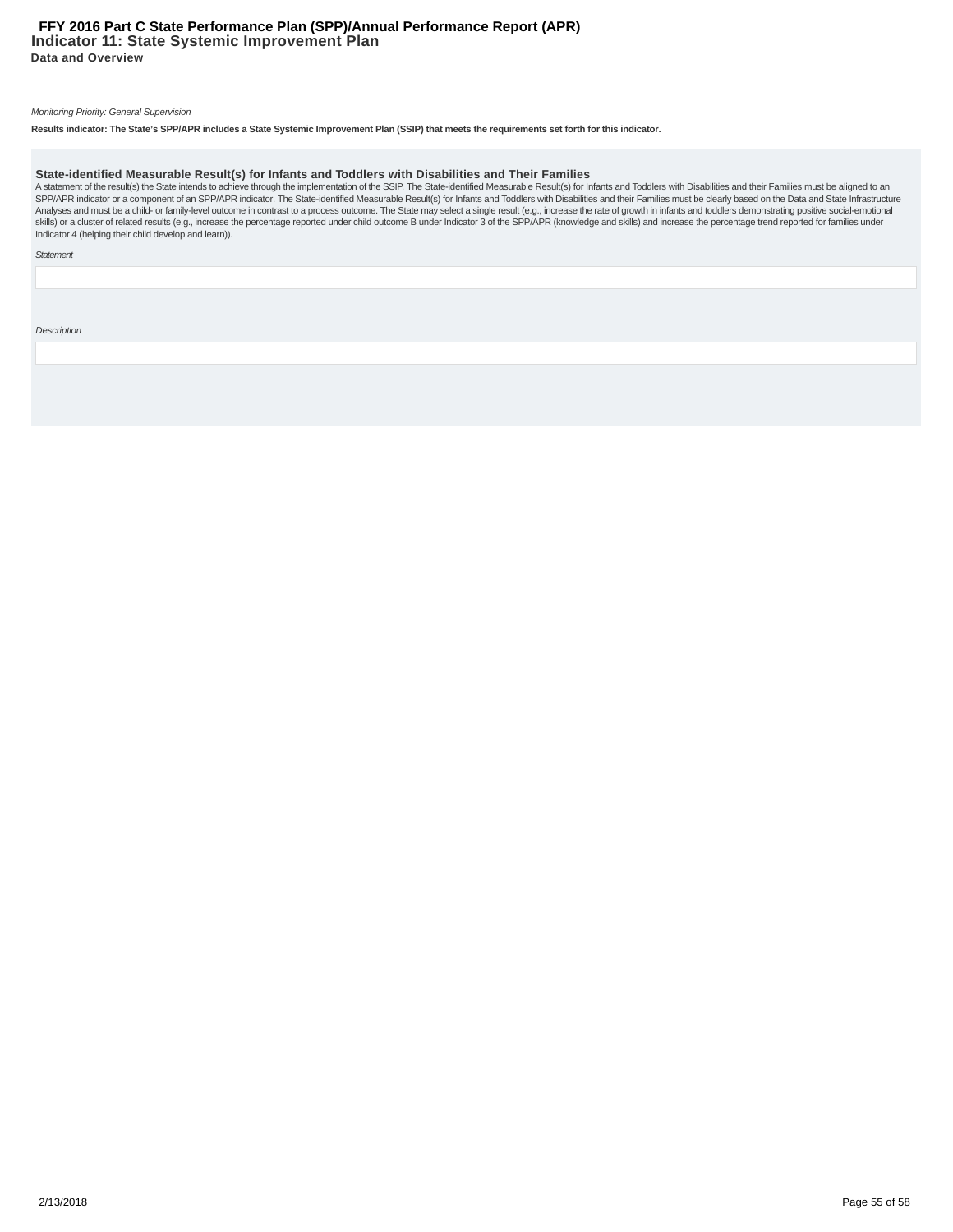**Results indicator: The State's SPP/APR includes a State Systemic Improvement Plan (SSIP) that meets the requirements set forth for this indicator.**

#### **Selection of Coherent Improvement Strategies**

An explanation of how the improvement strategies were selected, and why they are sound, logical and aligned, and will lead to a measurable improvement in the State-identified Measurable Result(s) for Infants and Toddlers w Disabilities and their Families.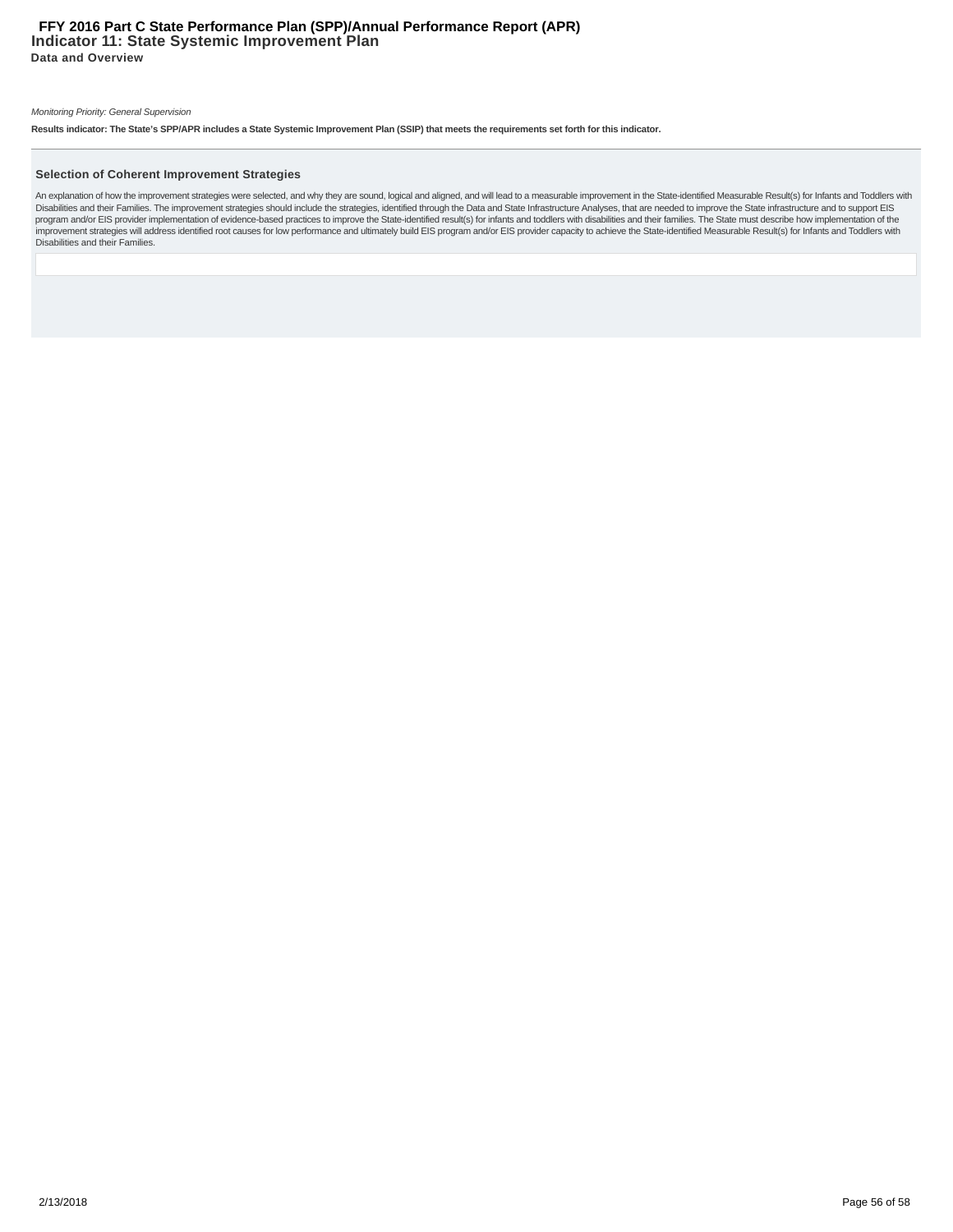# **Indicator 11: State Systemic Improvement Plan Data and Overview FFY 2016 Part C State Performance Plan (SPP)/Annual Performance Report (APR)**

#### Monitoring Priority: General Supervision

**Results indicator: The State's SPP/APR includes a State Systemic Improvement Plan (SSIP) that meets the requirements set forth for this indicator.**

#### **Theory of Action**

A graphic illustration that shows the rationale of how implementing the coherent set of improvement strategies selected will increase the State's capacity to lead meaningful change in EIS programs and/or EIS providers, and

**Submitted Theory of Action:** No Theory of Action Submitted

**Provide a description of the provided graphic illustration (optional)**